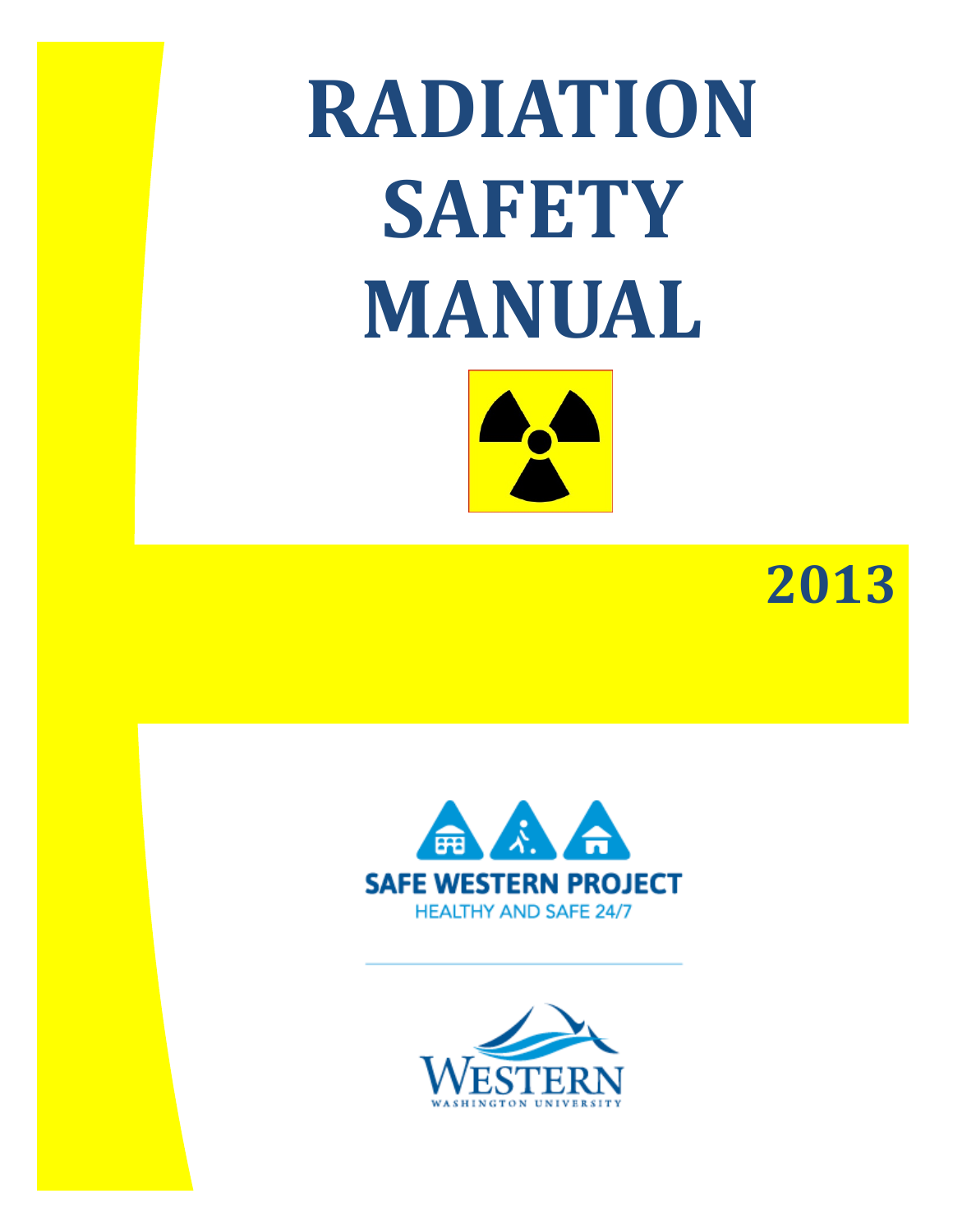Back of Cover Page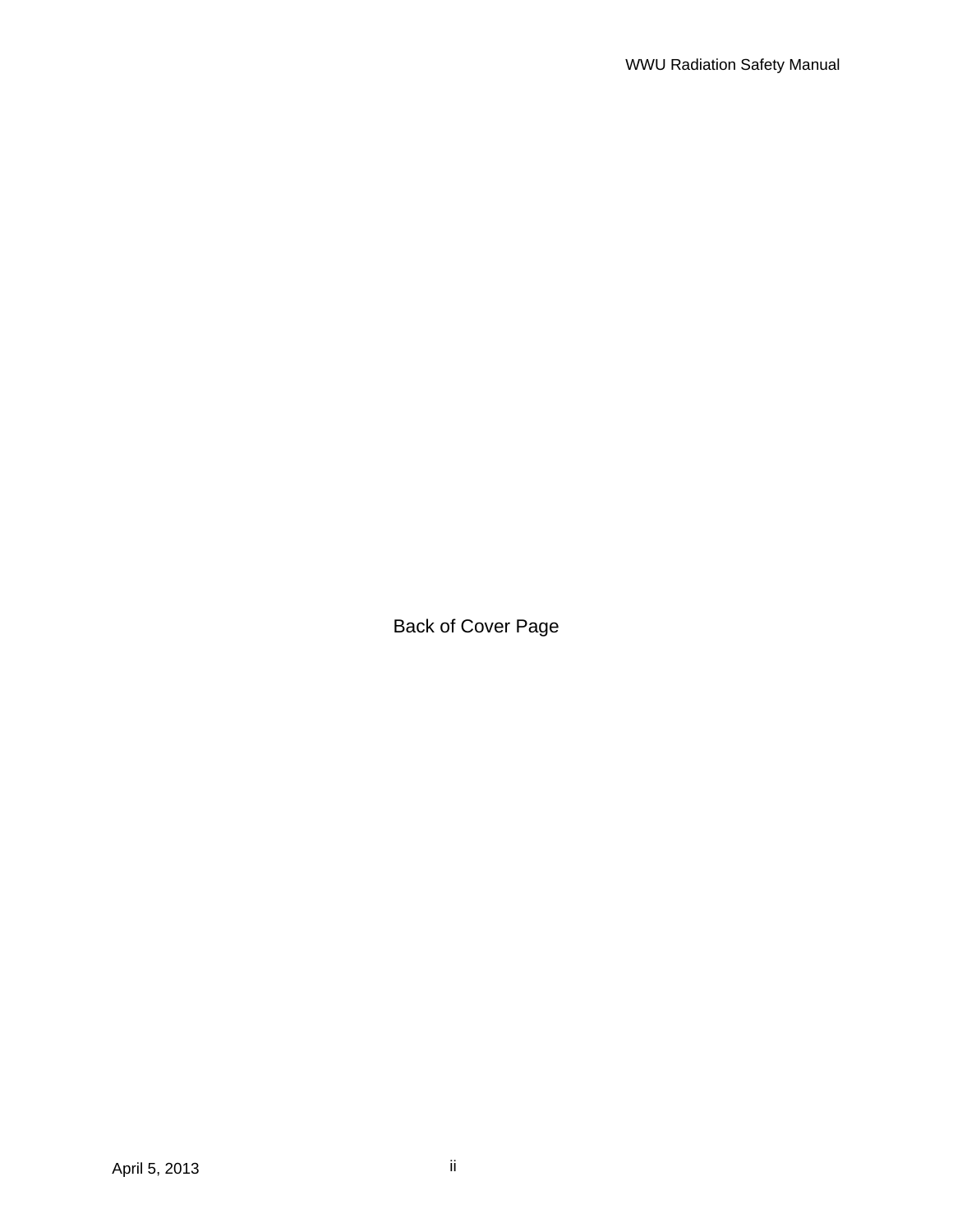# **Table of Contents**

|  | 2.2 Receipt During Off-Duty Hours and Crushed or Leaking Packages  12      |  |
|--|----------------------------------------------------------------------------|--|
|  |                                                                            |  |
|  | 4.0 Control of Areas in Which Radioactive Materials are Used or Stored  17 |  |
|  |                                                                            |  |
|  |                                                                            |  |
|  | 7.8.1 Disposal of C-14 to Sanitary Drain at Shannon Point Marine Center 29 |  |
|  |                                                                            |  |
|  |                                                                            |  |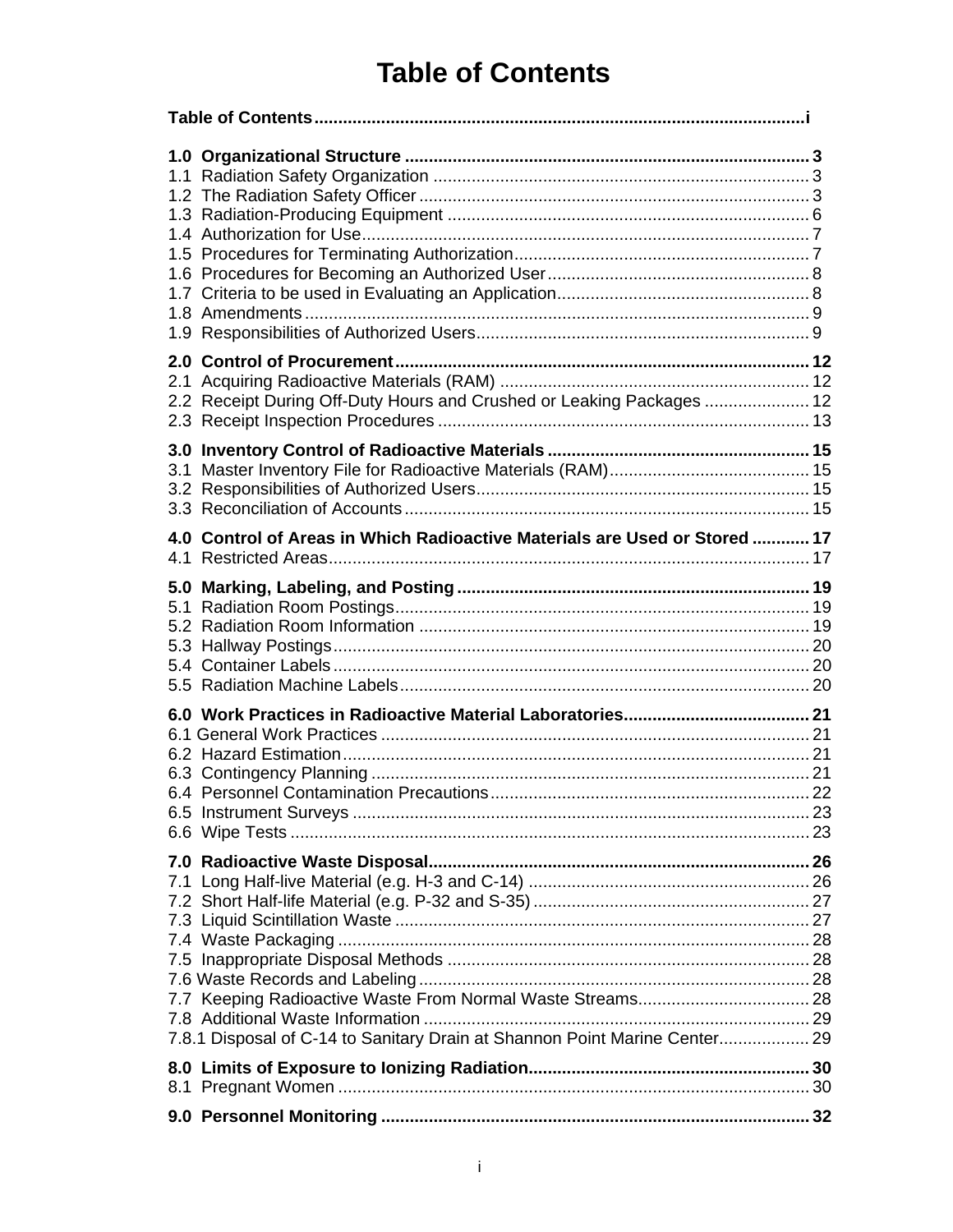| 11.1 Standard Survey Program for Unsealed Radioactive Material 36                                                                                                                                                                                     |  |
|-------------------------------------------------------------------------------------------------------------------------------------------------------------------------------------------------------------------------------------------------------|--|
|                                                                                                                                                                                                                                                       |  |
|                                                                                                                                                                                                                                                       |  |
|                                                                                                                                                                                                                                                       |  |
|                                                                                                                                                                                                                                                       |  |
| 16.1.2 Procedures For Receipt Of A Crushed Or Wet Shipment After Normal Hours . 50<br>16.1.5 Procedures For Injuries to Personnel Involving Radiation Hazards52<br>16.1.6 Procedures For Fires or Other Major Emergencies Involving Radiation Hazards |  |
|                                                                                                                                                                                                                                                       |  |
| Receipt of Open Source Radioactive Materials (RAM) to Inventory  60<br>Disposition of Open Source Radioactive Materials (RAM) From Inventory 62                                                                                                       |  |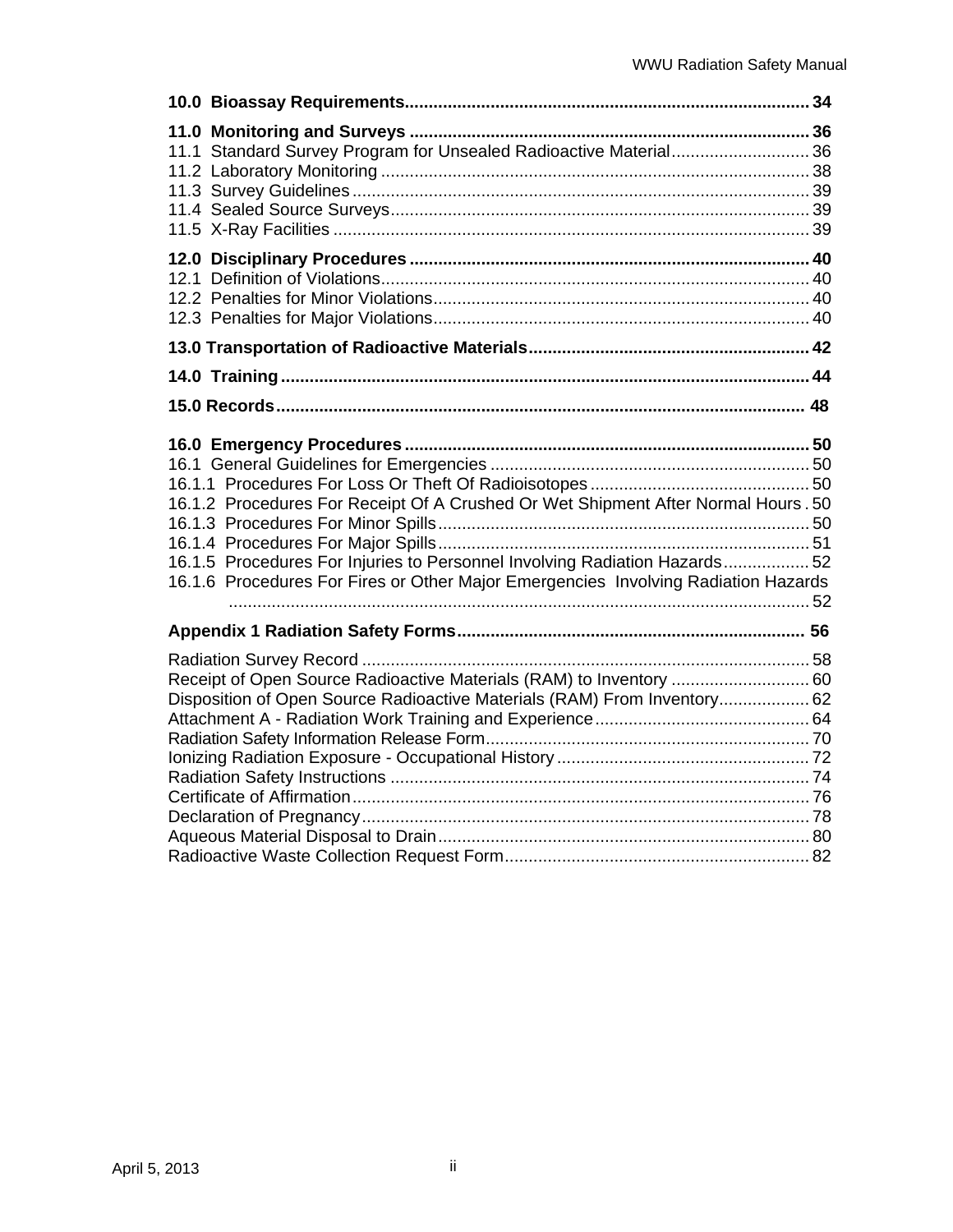# **1.0 Organizational Structure**

### **1.1 Radiation Safety Organization**

The University's use of radiation is authorized by license WN-C007-1 issued by the Washington State Department of Health, Office of Radiation Protection. The State's authority is derived from federal legislation and formal agreement between the Nuclear Regulatory Commission, a federal agency, and the Department of Health, Division of Radiation Protection.

The University is licensed as a "medium laboratory" with a "specific" license. The license allows radioisotope materials possession and use as listed in the license application, which specifies conditions for use, Authorized Users (AURs), and the Radiation Safety Officer (RSO).

The nature of a "specific license" requires that the Division of Radiation Protection reviews and approves any changes to the license. The Radiation Safety Officer reviews and monitors the use of radioactive materials at Western. The radiation safety program is under the general administrative jurisdiction of the University's Vice President for Business and Financial Affairs.

The fundamental responsibilities of the Radiation Safety Officer are to review and recommend policies and procedures with respect to radiation safety. Any proposed change to Western's radioactive materials license must be submitted to the Department of Health for review and approval.

The responsibilities of administration, staffing, and budgeting for the radiation safety program are handled by the Radiation Safety Officer (RSO).

#### **In the final analysis, the individual Authorized User is responsible for the safe conduct of his or her activities involving the use of radioactive materials and/or radiation-producing equipment as well as those of employees and students who may work for them**.

### **1.2 The Radiation Safety Officer**

The Radiation Safety Officer has had specific, formal training in radiological health, and experience in radiation protection, and with radioactive material. The Radiation Safety Officer is responsible for carrying out the provisions within this manual and the Washington State Administrative Code for Radiation Protection (WAC 246).

Specific duties of the Radiation Safety Officer include (per license application):

- 1. Assure that all uses of radioactive materials are conducted safely; adhere to the conditions of the University's license and license application; and result in exposures to personnel which are as low as reasonably achievable (ALARA).
- 2. Assure that the radioactive materials possessed by Western are limited to the types and possession quantities authorized by the University's license.
- 3. Be familiar with all applicable State and Federal regulations, and regulatory guides and standards.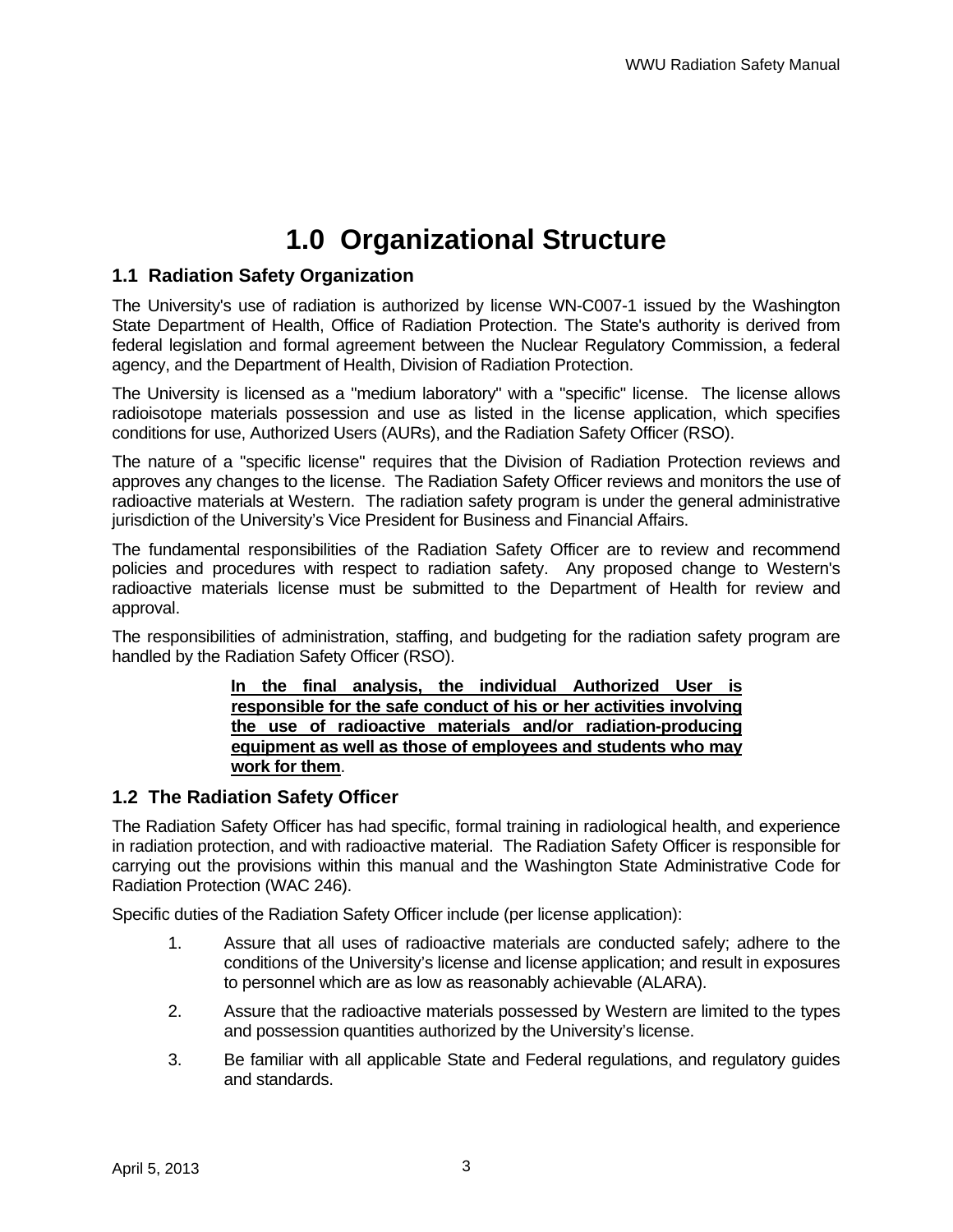- 4. Act as liaison with regulatory authorities; be available for assistance in inspections and audits by the WA State Department of Health, Office of Radiation Protection, and notify the department as follows:
	- a. In writing before making any changes which would render the Application for Radioactive Materials License, Radioactive Materials License, Application for Registration (of radiation producing machines) or Notice of Registration no longer accurate.
	- b. Immediately in the event of any radiation accident or incident (including high dosimeter reading).
	- c. Within five (5) days of any positive leak test result of a sealed source; and/or
	- d. Within thirty (30) days in a report stating remedial action taken after accident or incident.
- 5. Assure that radioactive materials are used only by or under supervision of individuals authorized by the license.
- 6. Assure that radioactive materials are secured against access by unauthorized persons and/or unauthorized removal.
- 7. Maintain a running inventory of all radioactive material possessed under the license, including radioactive waste.
- 8. Assure that a semi-annual inventory of all sealed sources possessed by Western is performed.
- 9. Post "Notice to Employees" RHF-3 and notices of items of non-compliance resulting from WA State Department of Health inspections conspicuously, in an area where users of radioactivity will see them.
- 10. Assure that radiation workers are instructed in and have documented training in radiation safety rules, procedures, and the ALARA program, including:
	- a. Prior to working with radioactive materials,
	- b. With each change in license condition or in the safety program, and
	- c. Annually in a refresher course.
- 11. Train ancillary staff commensurate with duties, including posting and emergency procedures. (Refer to Section 16)
- 12. Assure that individuals working with radioactive materials have appropriate protective devices, including shielding, ventilation, clothing, gloves, remote handling equipment (where necessary), and facilities which aid in keeping exposures As Low As Reasonably Achievable (ALARA).
- 13. Perform a quarterly review of occupational doses to workers to determine if the doses are within the limits established for the ALARA program.
- 14. Perform an annual review of the radiation safety program for adherence to ALARA concepts and to make sure that the radiation safety program is followed by all workers dealing with radioactive materials.
- 15. Advise occupational workers of each high dose report, and conduct a survey to determine the cause of all overexposures so as to preclude reoccurrence.
- 16. Provide occupational workers documentation of their annual accrued dose from internal and external exposures.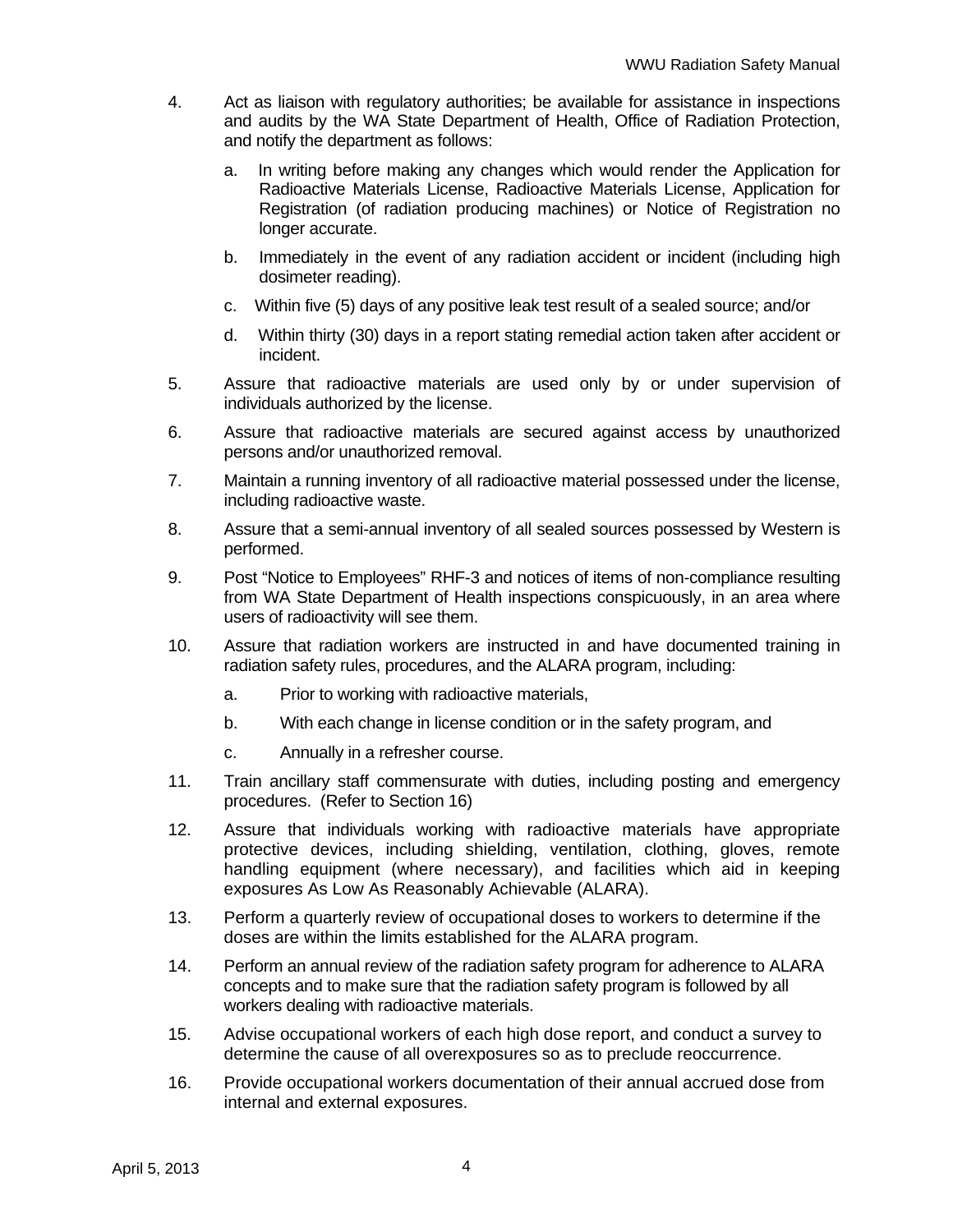- 17. Supply terminated occupational workers with radiation dose records as required by regulation.
- 18. Procure and maintain an adequate number of operable and properly calibrated radiation survey instruments/ counting equipment, of the appropriate range and type.
- 19. Assure all surveys, calibrations, and leak tests are performed on time.
- 20. Assure that all incoming and outgoing radioactive shipments are properly packaged and labeled according to U.S. Department of Transportation (DOT) requirements, and that shipments are accompanied by proper shipping papers.
- 21. Assure that radioactive materials are disposed of properly.
- 22. Establish and maintain record systems as applicable for:
	- a. Radiation area surveys,
	- b. Leak tests,
	- c. Instrument Calibrations,
	- d. Personnel dosimeter reports,
	- e. Receipts of incoming radioactive material,
	- f. Surveys of incoming and outgoing radioactive material shipments,
	- g. Radioactive materials use and inventory,
	- h. Radioactive waste disposed,
	- i. Personnel training, and
	- j. Audits, incidents, and ALARA reviews.
- 23. Develop and maintain up-to-date operating and emergency procedures.
- 24. Take charge in all emergency situations (spills, or release of radioactive material, etc.) to make sure correct protection procedures and emergency decontamination procedures are carried out.
- 25. Investigate and implement corrective actions for incidents.
- 26. Investigate any deviation from the radiation safety program and take any remedial action necessary
- 27. Apprise and inform management of radiation safety status and their responsibilities in maintaining an adequate radiation safety program.

Additional responsibilities not specifically designated as part of the WA State radiation license include the following:

- 1. General surveillance and authority over all activities involving radioactive materials at Western Washington University and its adjunct facilities.
- 2. Determining compliance of Authorized User programs with the rules, regulations and license conditions for the handling of radioactive materials.
- 3. Monitoring the ordering and receipt all shipments of radioactive materials arriving at the University.
- 4. Properly storing all radioactive materials not in current use, including wastes.
- 5. Terminate immediately any project that is found to be a threat to health or property, or in any way in violation of the University's license to handle radioactive materials.
- 6. Maintain other records not specifically designated above, e.g. receipt, transfer, and survey records, as required.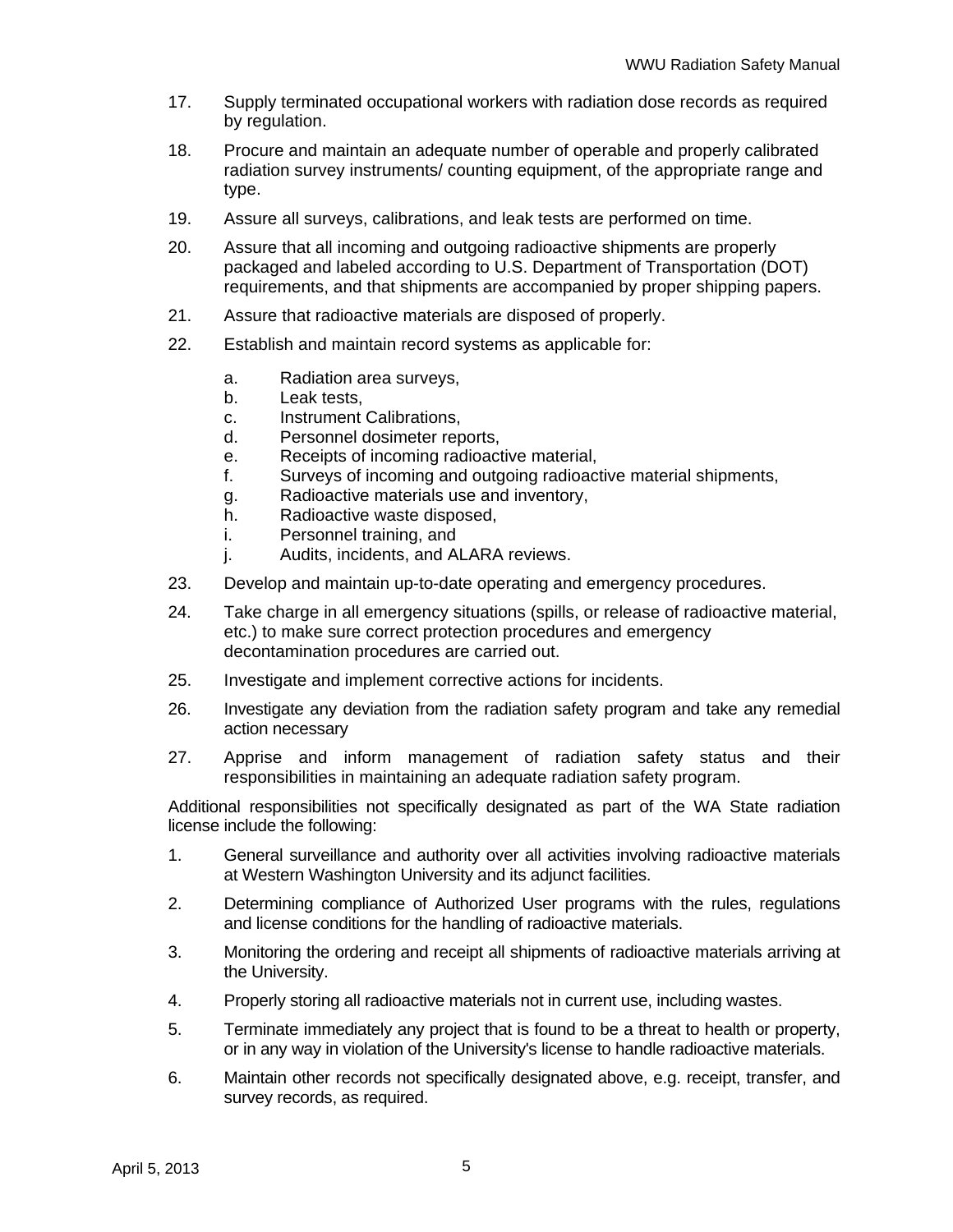- 7. Inspect and survey, as necessary, laboratories and facilities where radioactive materials are used and/or stored.
- 8. Acquire as necessary current copies of regulations, codes, rules and reference materials, and maintain a library of relevant documents.
- 9. Assure that individuals working with radiation have appropriate protective devices, including shielding, ventilation, clothing, gloves, remote handling equipment (where necessary), and facilities which aid in keeping exposures As Low As Reasonably Achievable (ALARA).
- 10. Procure and maintain an adequate number of operable and properly calibrated survey instruments of the appropriate range and type, and properly calibrated counting equipment.

### **1.3 Radiation-Producing Equipment**

Radiation producing equipment such as x-ray machines, x-ray spectrometers, etc., shall be under the jurisdiction of the Radiation Safety Officer.

Radiation-producing equipment shall be installed, maintained, and operated in accordance with WAC 246.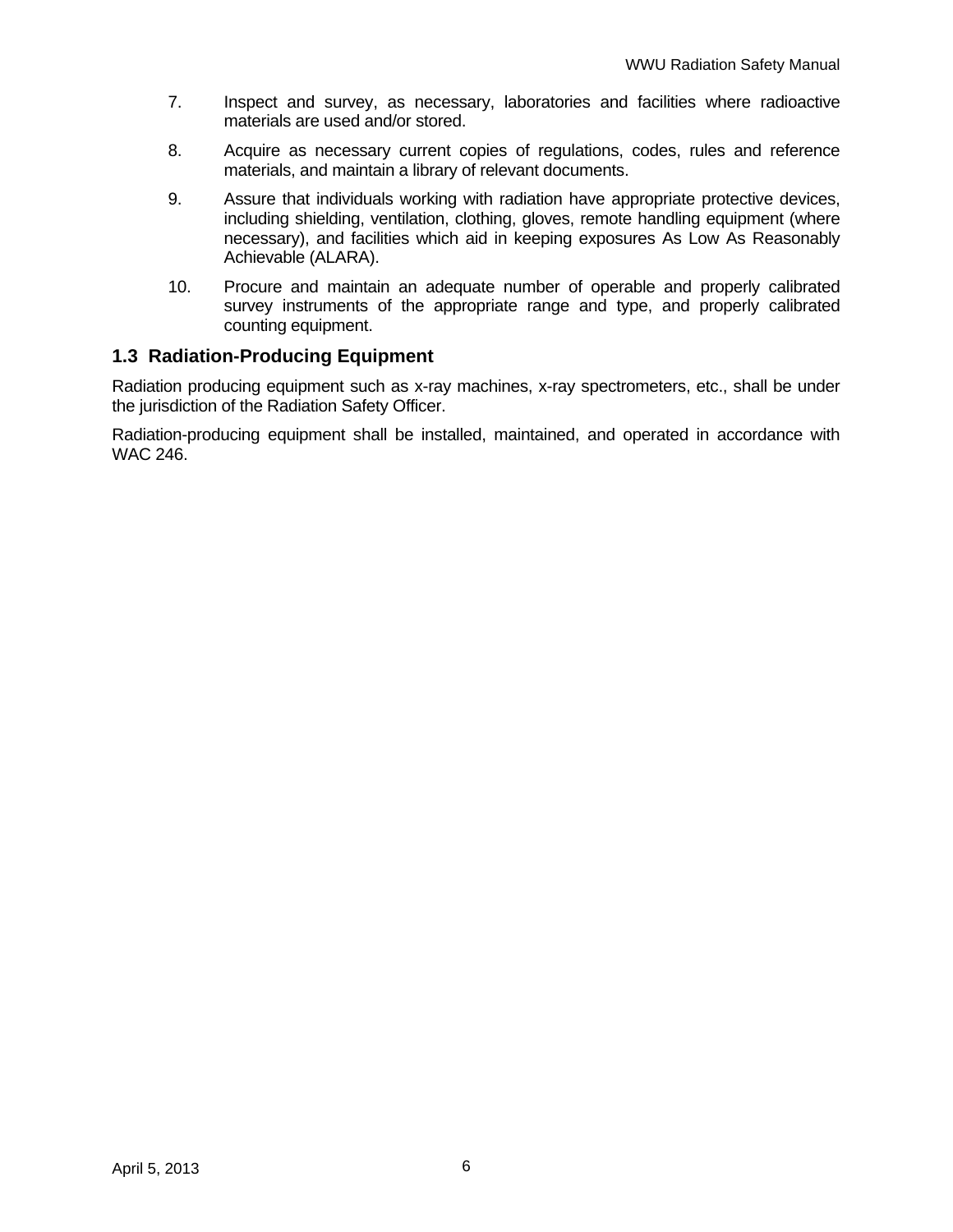The Radiation Safety Officer will be notified of all plans to procure new radiation producing machines or plans to modify or move existing machines.

All Authorized Users of radiation producing machines must have proper training in the operation of the specific device and be familiar with the applicable safety requirements of WAC 246.

### **1.4 Authorization for Use**

Authorized User - Any member of the University who has completed and filed the proper application with the Department of Health and is named on the University's license as such, is an Authorized User of radioactive materials (AUR).

Student Users - Any student working under the supervision of an Authorized User, (on protocols which have been approved by the State), who has completed radiation safety training. Graduate students' independent projects must be performed under the aegis of an Authorized User.

Employee Users - Any employee working under the supervision of an Authorized User, (on protocols which have been approved by the State), who has completed radiation safety training.

Procedures for Obtaining Authorization - Any faculty member who wishes to use radioactive materials or radiation generators must first obtain authorization through the State Department of Health via appropriate submissions to the Radiation Safety Officer.

The Radiation Safety Officer ascertains that there are adequate precautions taken by the applicant to assure the safety of the personnel involved, the general public, and the facilities. In addition, he/she ascertains whether the applicant has adequate training, experience, equipment, and facilities to safely conduct the experiment or operation.

The Radiation Safety Officer may request additional information from the applicant to assist in the decision making process. Upon review, the Radiation Safety Officer submits a license amendment request to the Department of Health. The applicant will be informed in writing by the Radiation Safety Officer, of the disposition of his or her application.

The authorization will be specific for the type of radiation or radioactive material, possession and use limits, location of use, chemical compound or form, and type of use. An application for amendment to the authorization may be necessary when programs change.

The Radiation Safety Officer may restrict or forbid the use of any radiation that is not used within or according to proper authorization. If any aspect of a properly authorized procedure presents an unrecognized hazard, the Radiation Safety Officer may stop the procedure and require a re-evaluation by the State Department of Health.

Substantial changes in an Authorized User's protocols or use of radioactive material and/or radiation generators shall be submitted to the Radiation Safety Officer and to the State for evaluation prior to implementation.

### **1.5 Procedures for Terminating Authorization**

An authorization for use of radioactive material may be terminated for one of the following reasons:

End of Project: This procedure applies to users who have finished work with radioactive material, had their authorization expired, or who terminate employment. The Authorized User initiates the procedure 30 days in advance of any of the above.

1. Submit a letter to the Radiation Safety Officer requesting that the authorization be terminated. The letter shall state the disposition of the radioactive material.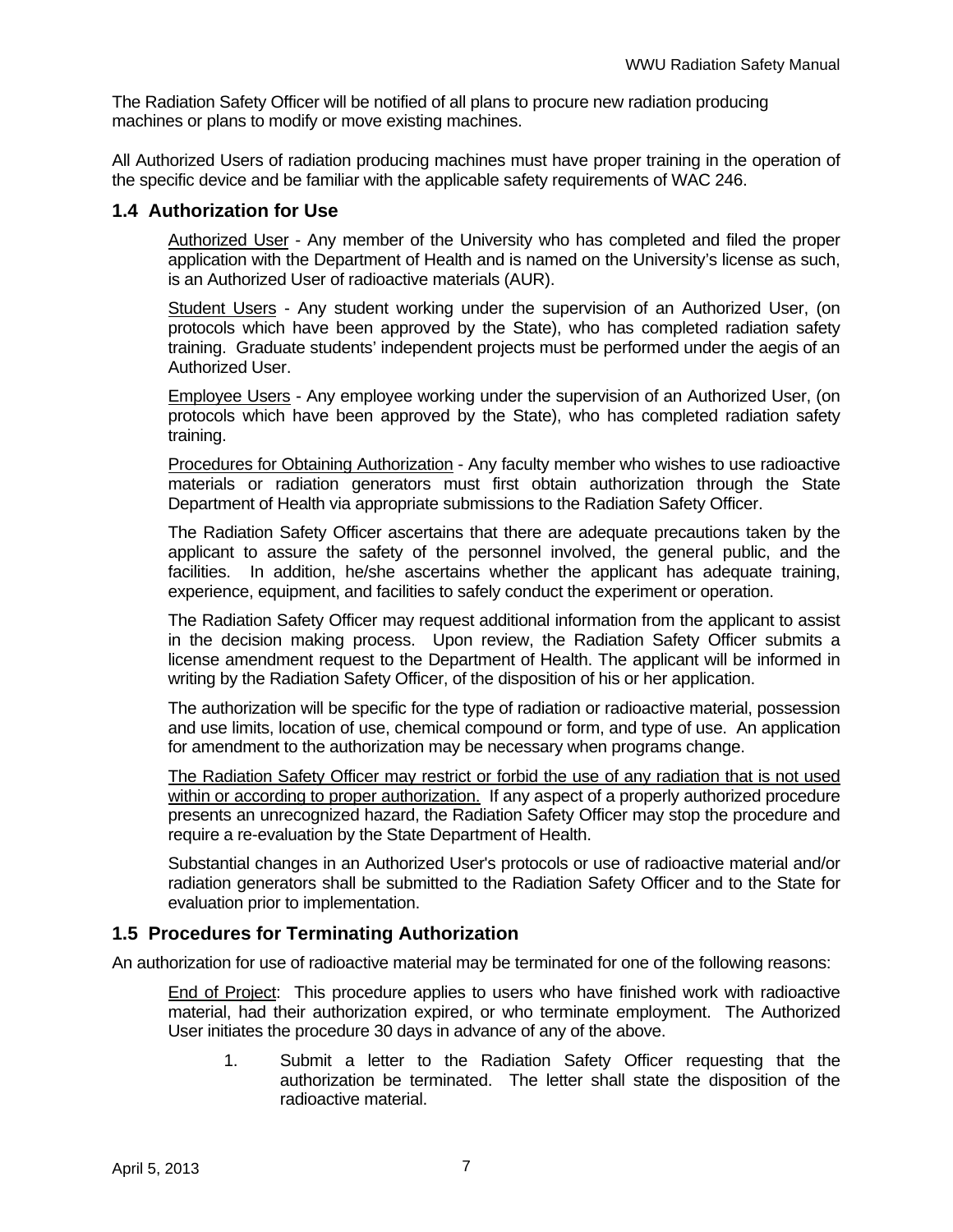- 2. The Authorized User makes a comprehensive survey of the laboratories and provides the results to the Radiation Safety Officer, before said spaces are released for other use. In the event contamination is found, the Authorized User takes the necessary steps to remediate the facility.
- 3. The Radiation Safety Officer surveys the area and forwards a written confirmation to the user that the laboratory has been surveyed and found to be clean and that the authorization is officially terminated.

Leave of Absence Procedure: This procedure shall be followed for all authorizations in which a leave of absence will occur. The Authorized User initiates the procedure at least 30 days prior to starting his or her leave of absence.

- 1. Transfer any on-hand radioactive material to an Authorized User remaining at work, to the Radiation Safety Officer, or otherwise arrange for proper temporary storage until said material can be used or disposed, according to established procedures.
- 2. A comprehensive survey of the laboratories shall be performed by the Radiation Safety Officer before releasing them for free use.
- 3. The authorization remains inactive until the user returns.
- 4. Upon return to the campus, the user contacts the Radiation Safety Officer and may review the University's regulations, become updated on any changes made during the absence, and review the authorization to determine if any changes might be required before he or she resumes work with the radioactive material. Such contacts are documented by the Radiation Safety Officer.

Violation of Regulations: See Section 17-"Disciplinary Procedures".

### **1.6 Procedures for Becoming an Authorized User**

A person, with or without previous experience with radiation, desiring to use radioactive material at Western Washington University shall complete radiation safety training, or otherwise demonstrate his/her competence in handling radioactive materials (RAM), as required, by the Radiation Safety Officer.

An applicant desiring to use radioactive material shall submit a written request to the Radiation Safety Officer. The proposal must include:

The isotope(s) to be used,

The activity per experiment,

The maximum activity on hand at any one time

The maximum activity projected for use over a year and

A detailed description of the laboratory protocol, including safety precautions.

The location where the experiments will be conducted.

The Radiation Safety Officer performs an analysis of the proposal. The Radiation Safety Officer submits a license amendment request to the Department of Health and will be notified, in writing, of the disposition of the application for amendment. The Radiation Safety Officer communicates this to the requestor.

### **1.7 Criteria to be used in Evaluating an Application**

The Radiation Safety Officer evaluates the following:

**The need for personal dosimetry in relation to the project and WAC 246-221.**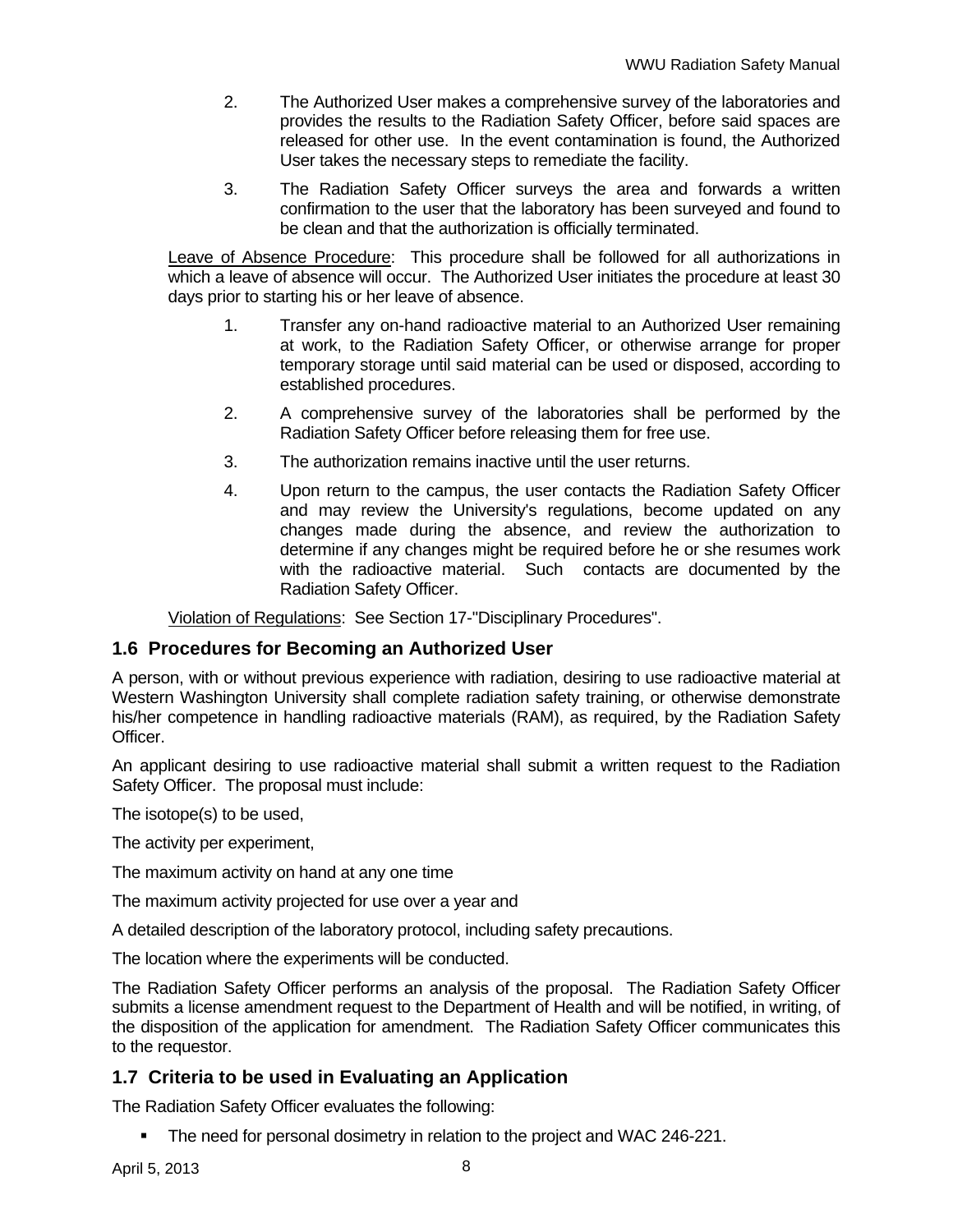- The facilities for these elements:
	- o Adequate security.
	- o Limiting access to authorized persons only.
	- $\circ$  Containment of the radiation to prevent exposure to anyone beyond the confines of the facility.
	- o Sufficient ventilation for volatile materials and for evacuating any airborne radioactive material that might be suspended in the room's atmosphere.
	- o Provision of adequate, personnel protective equipment.
	- o Provision of adequate spill containment and safety equipment, including remote handling tools, if needed.
	- o Adequate shielding.
	- o Adequate survey equipment.
- The credentials of the applicant to determine that:
	- o The applicant has had sufficient training in the use of radioactive materials, and can assure that the radiation will be used safely.
	- o The applicant has had practical experience working with radioisotopes so that the material requested can be used safely.

### **1.8 Amendments**

Amendments are changes to Western's radioactive materials license. They include authorizations of radioactive materials users. Examples of some types of changes which can be approved by the Radiation Safety Officer without a license amendment include (but are not limited to):

- Rearrangement of laboratory furniture.
- Change in storage location of isotopes or wastes within a room.
- Changes in the amount of isotope authorized to be purchased, within the overall limits of the license. (Changes in amounts above the license limit must still be approved by the Department of Health, prior to implementation.)

### **1.9 Responsibilities of Authorized Users**

#### **The Authorized User of radioactive materials or radiation producing equipment is directly responsible for all aspects of radiation safety associated with his or her possession and use of radiation sources.**

These responsibilities include but are not limited to:

- 1. Assuring that instructions on safe handling and proper radiation practices are provided to all persons working with radiation who are supervised by, or who are within the facilities of the Authorized User.
- 2. Assuring that areas beyond the Authorized User's control are not affected by the Authorized User's use of radiation.
- 3. Assuring that all necessary equipment and instructions for the proper use of the equipment are available.
- 4. Assuring that radiation sources and areas are properly labeled and posted as required by this directive.
- 5. Assuring security against theft or unauthorized use of radiations sources.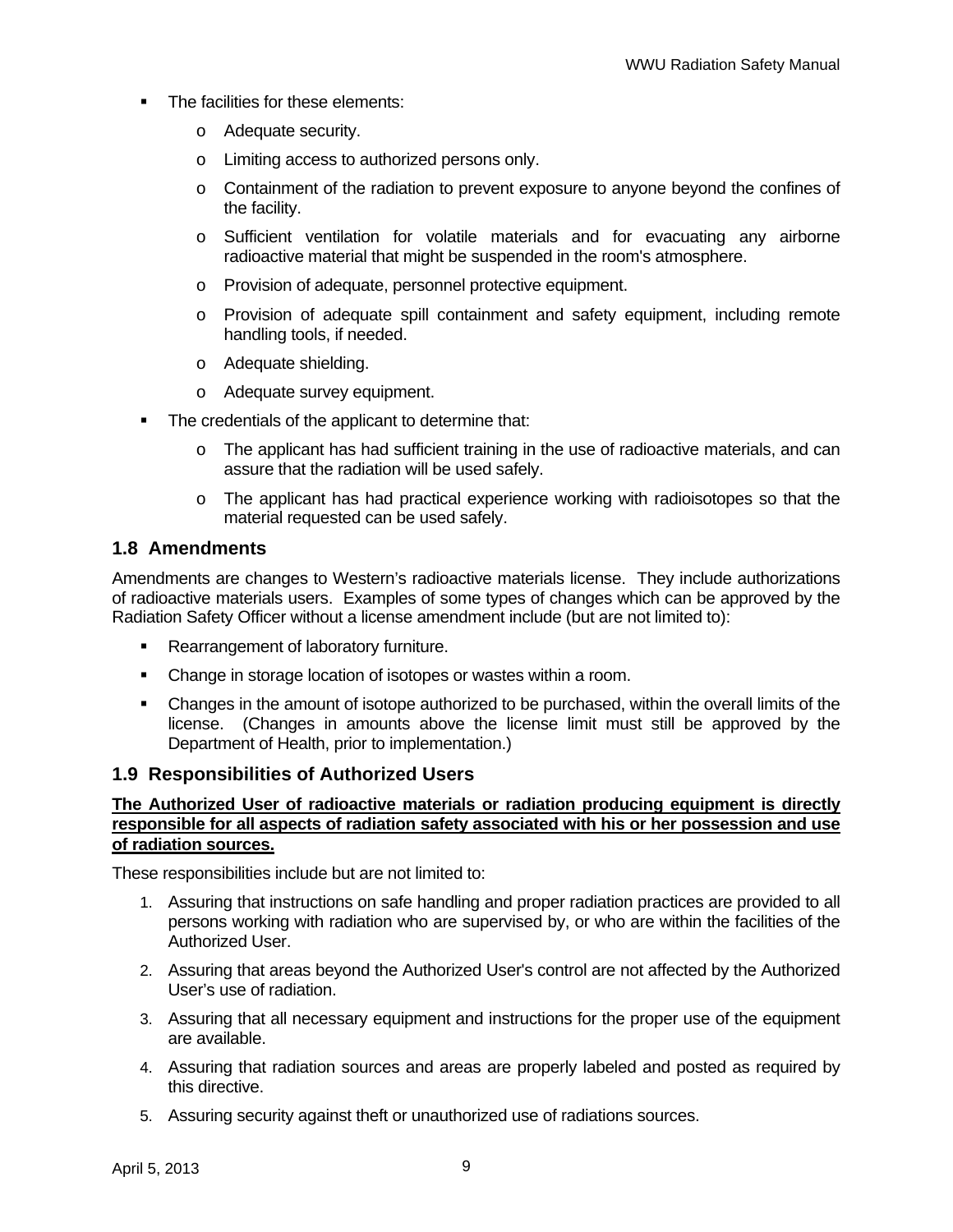- 6. Assuring that all radioactive waste is labeled and disposed properly, and in accordance with University requirements.
- 7. Notifying the Radiation Safety Officer of any accident or abnormal incident involving, or suspected of involving, radioactive material or radiation machines.
- 8. Notifying the Radiation Safety Officer of the intended transfer of radioactive material from the normal area of use to another Authorized User.
- 9. Maintaining accurate inventory records of radioactive material received, possessed, and disposed.
- 10. Arranging for transferring these responsibilities to another Authorized User during extended absences like sabbatical leaves or illnesses.
- 11. Complying with all applicable rules and regulations contained in WAC 246 and this manual. The Radiation Safety Officer provides information about applicable portions of WAC 246, as necessary, via web links to the Washington Administrative Code site.
- 12. Assuring that all students and faculty are familiar with the procedures of an experiment before using radioactive material.
- 13. Assuring that surveys are properly performed and assayed, and that the results are recorded in the laboratory log. A copy of the survey results are sent to the Radiation Safety Office within 7 days of the activity.
- 14. Being capable of being called on-site within a reasonable length of time, (one hour or less), when radioactive materials are being used by persons under his or her authorization; keeping such persons informed of the Authorized User whereabouts in case assistance is necessary; assuring that a second Authorized User will assume said responsibility, should the initial Authorized User not be available.
- 15. Stopping all use of radioactive material under his/her authorization in the event of not being available as specified above, unless a second Authorized User has agreed to assume the responsibilities for the experiment or operation.
- 16. Informing all persons under his or her authorization of all changes to procedures or regulations as they are received.
- 17. Insuring that all female employees involved with radiation over exempted amounts have read NRS Guide 8.13, "*Possible Health Risks to Children of Women Who are Exposed to Radiation During Pregnancy*", sign a statement confirming that each has read and understands the guide, and that a copy of the signed statement is on file in the Environmental Health and Safety Office.

For exempted amounts of radioactive material, a memorandum for the record will be prepared listing the material used, the operation performed, radiation level involved, and list the name and University number of each person involved. This memo will be filed with the Radiation Safety Officer.

18. Ensuring that all students who are allowed to work with radiation are supervised. Students may not become Authorized Users but must do their work with guidance from an Authorized User.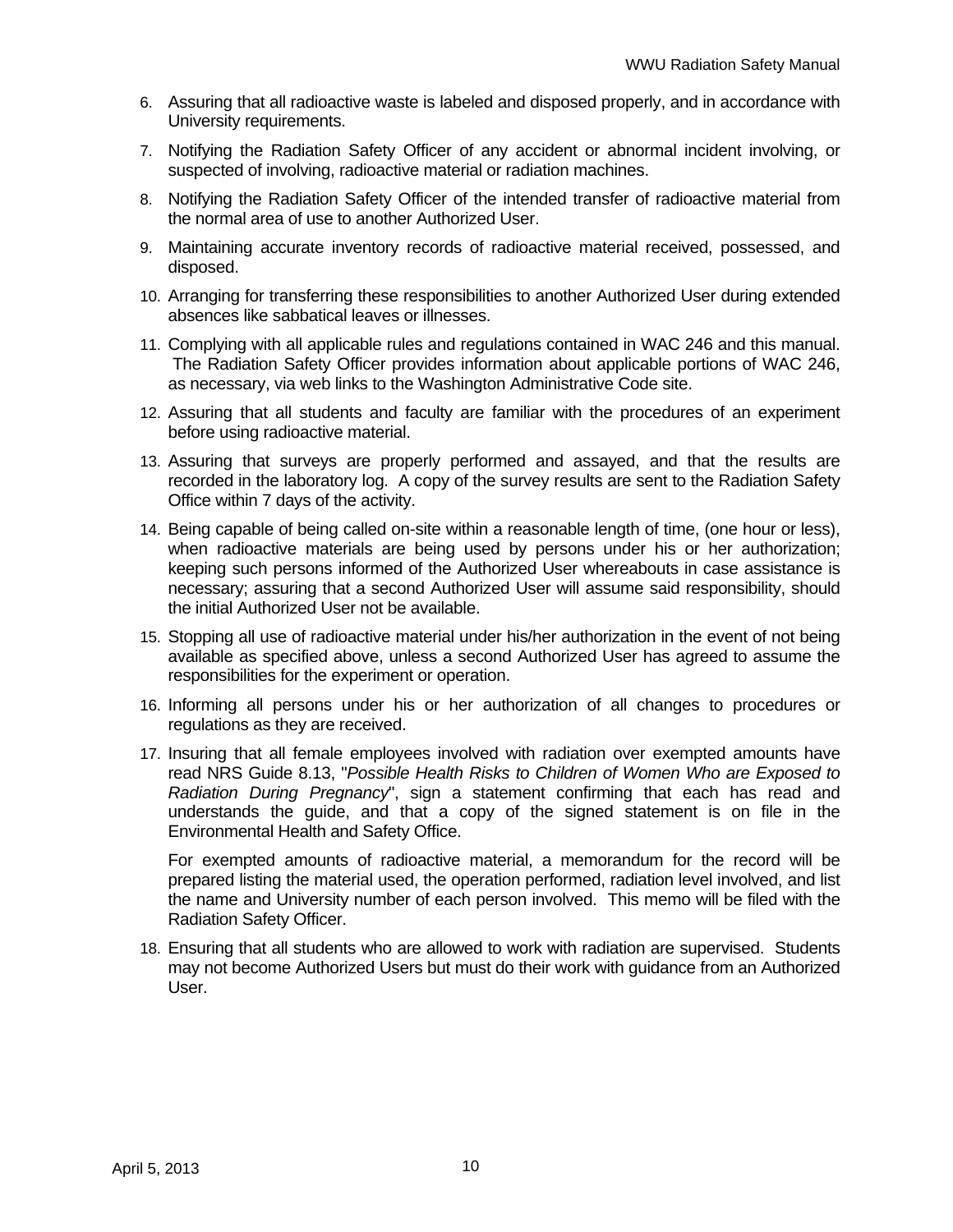**Back of Section 1.0**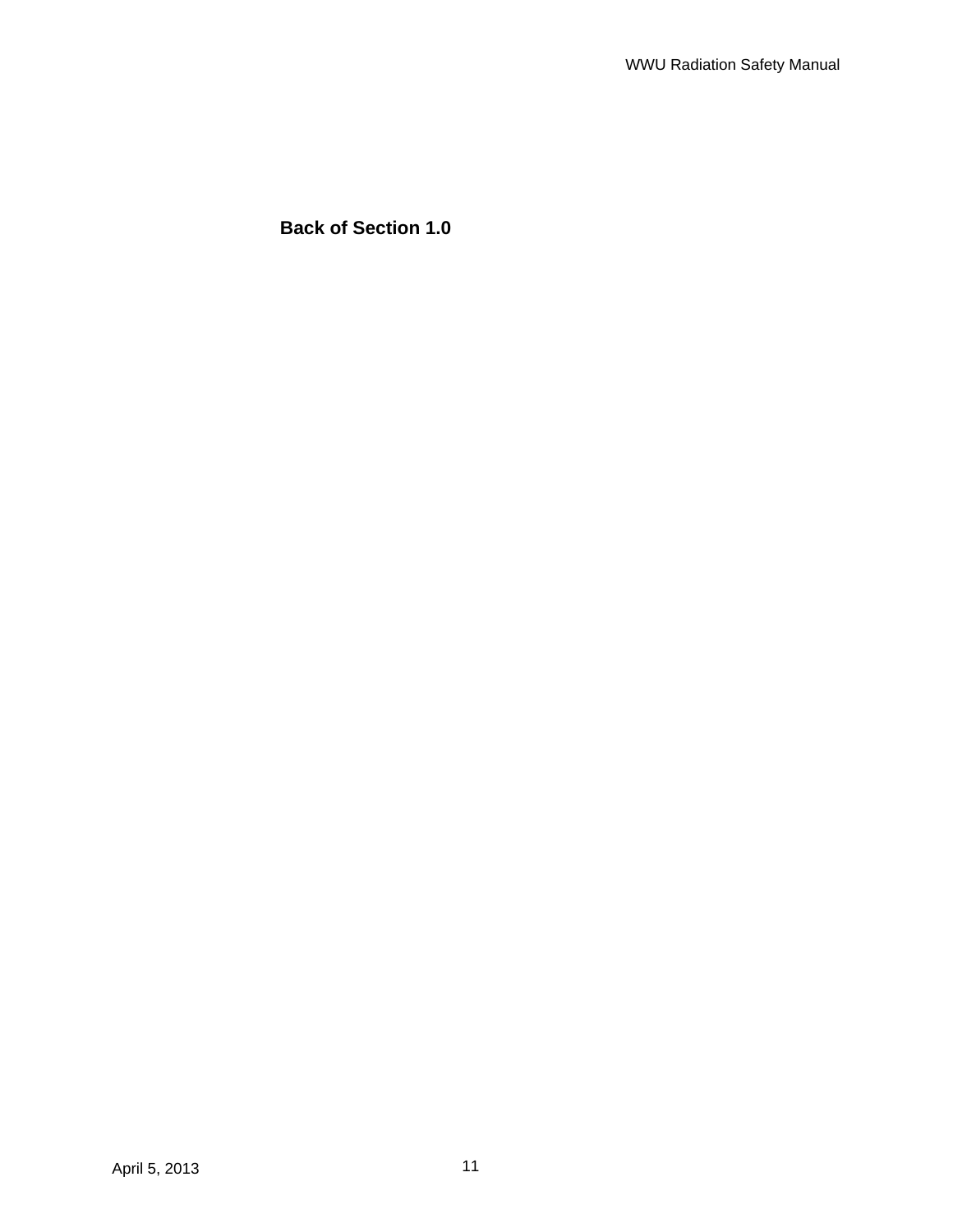## **2.0 Control of Procurement**

### **2.1 Acquiring Radioactive Materials (RAM)**

The purchase of all radioactive materials, (including both exempt and licensed quantities, as well as "donations"), must be approved **in advance** by the Radiation Safety Officer (RSO). Failure to comply with this requirement may result in suspension of the recipient's program, as it relates to radioactive materials.

All Radioactive materials ordered, (including both exempt and licensed amounts, as well as "donations"), are shipped directly to an Authorized User as arranged in advance with the Radiation Safety Officer.

The Authorized User notifies the Radiation Safety Officer **prior to** the placement of an order for shipment of radioactive material. The Radiation Safety Officer evaluates the request to ensure that the requested materials and quantities are (1) authorized by the license and that (2) possession limits are not exceeded by addition of the incoming material.

The Radiation Safety Officer issues the Authorized User a specific Western identification code number which is unique to each shipment of radioactive materials received at Western. The Authorized User or a designee then completes the necessary purchase requisition or uses a p-card for purchase. **All Western shipments of RAM must have an identification code issued by the Radiation Safety Officer.**

The Radiation Safety Officer logs every purchase request and forwards any necessary documents to the Authorized User or the Purchasing Department for processing. If there is a discrepancy in the order request, the initiator of the request is informed immediately.

The Authorized User or a receiving designee receives each package and ensures that it is secure at all times. Upon receipt by a receiving designee, that person calls the Authorized User or designee is immediately to bring the package to the radioactive materials use area. That person inspects and surveys, as appropriate, the incoming radioactive materials package. Deliveries of RAM to Western main campus departments and Shannon Point Marine Center are handled in the same manner.

The University's current license does not permit deliveries of radioactive materials in excess of Type A quantity limits. Thus, survey procedures for Type A packages in accordance with WAC – 246 – 221 – 160 are not required.

For Western shipments, the Authorized User or designee performs wipe tests of the exterior of the innermost package to insure no contamination.

Assay of P-32 wipes may be performed using a registered area Geiger-Mueller survey monitor or liquid scintillation counter. Assay of wipes for H-3, C-14 and S-35 must be performed by liquid scintillation counter.

Since the exterior surfaces of many innermost packages in the U.S. have been shown to be contaminated, it is essential that all personnel treat the surfaces as contaminated until they have been shown to be clean via wipe assay. This requires wearing of gloves to handle the inside containers.

### **2.2 Receipt During Off-Duty Hours and Crushed or Leaking Packages**

Radioactive materials may only be delivered to the University during "normal" working hours. The on-duty University Police are not available to receive packages. **All purchase orders must be marked "deliver only during normal business hours."**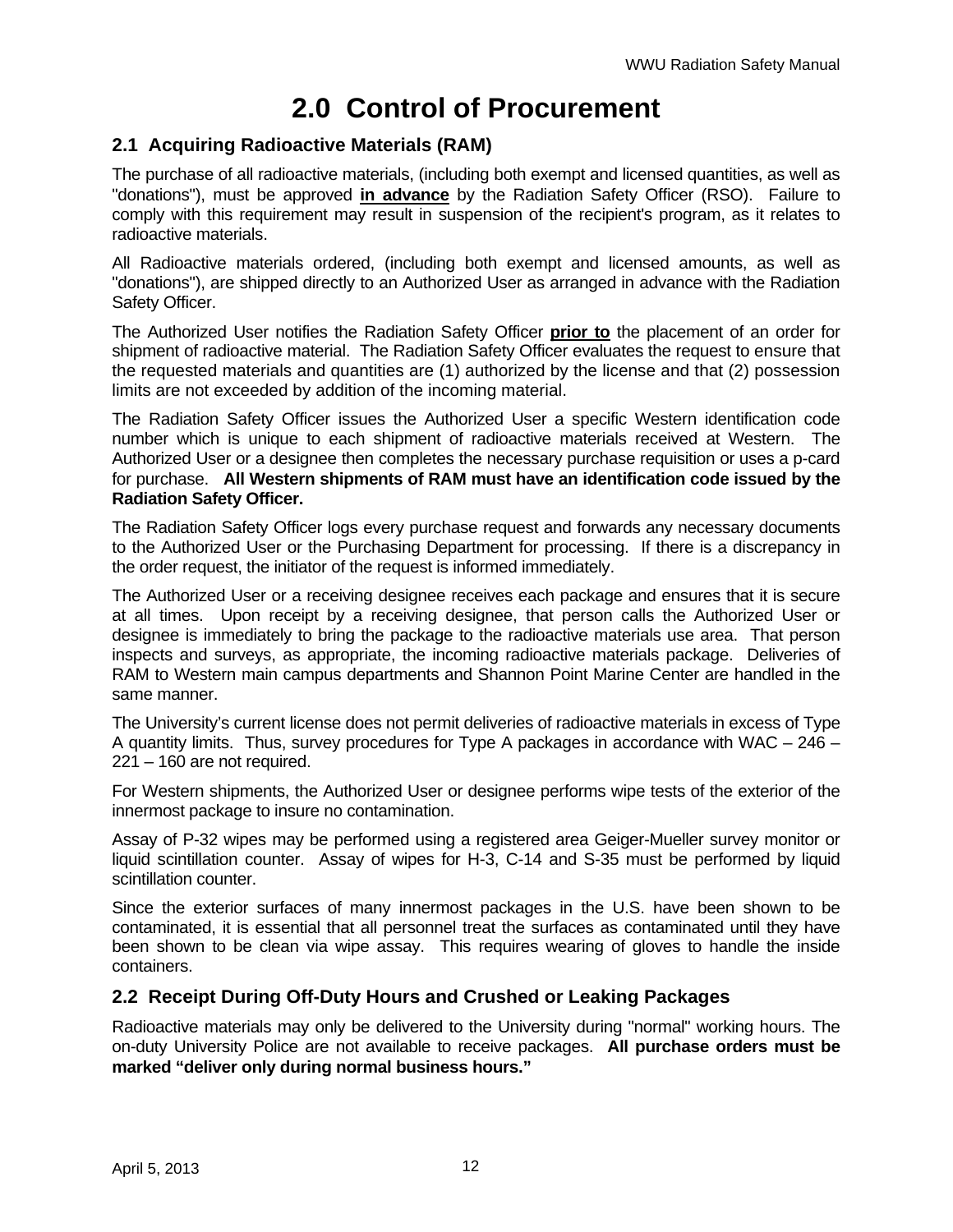If packages are crushed, wet, or in any way leaking, emergency procedures described in Section 21 of this document are followed. The Radiation Safety Officer or Environmental Health and Safety staff members are to be notified immediately.

If there is no damage evident in the packaging, the parcel is received and stored in a secure area. The Authorized User or his/her designee is notified as soon as is reasonably possible.

### **2.3 Receipt Inspection Procedures**

All packages of radioactive materials containing liquids at greater than exempt quantities received at Western are wipe tested for removable contamination.

The WA State Department of Health, Office of Radiation Protection will be notified in accordance with regulations if removable contamination exceeds 2200 dpm/100  $\text{cm}^2$  or if external radiation levels exceed 50 mR/hr at the package surface or 10 mR/hr at three (3) feet (or 1m.)

In addition, special procedures are followed for packages containing quantities of radioactive material in excess of the Type  $A_1$  or  $A_2$  quantity limits found in WAC 246-231-200. These packages are required to be monitored for surface contamination and external radiation levels within three (3) hours after receipt if received during working hours or within eighteen (18) hours if received after working hours, in accordance with the requirements of WAC 246-221-160.

Each package received is monitored for leakage and external contamination by an appropriate means for the particular isotope in question. For example, wipe tests are monitored by Geiger-Muller survey meter or by a liquid scintillation counter.

For all shipments of packages containing radioactive material, the following procedures for opening are required:

- Wear gloves to prevent hand contamination
- Visually inspect the package for sign of damage, e.g., wetness, crushing, etc. If damage is noted, stop opening and notify the Radiation Safety Officer.
	- **NOTE:** Handle the package carefully to contain any leakage.
- Measure the surface count or rate and record it on the receipt document. For some isotopes, this will mean a wipe test is performed on the exterior and counted.
	- **NOTE:** If any unexpected radiation or contamination levels are detected, immediately stop opening, shield the package and notify the Radiation Safety Officer.
	- Check for contamination on the external surfaces of any packages labeled with a radioactive white 1, yellow II, or yellow III label, unless material is in gas form, or a special form as delineated on the packaging slip. If contamination on outer packaging is found, notify the Radiation Safety Officer, who will notify the WA State Department of Health, Office of Radiation Protection.
- If no contamination is found on or at the surface of the package, open the package with the following precautionary steps:
	- Open the outer package, following the manufacturer's directions, if supplied, and remove the packing slip. Make a copy of the packing slip and send it to the Radiation Safety Officer.
	- Open the inner package and verify that the contents listed on the outer source containers (pig) agree with those on the packing slip. Compare the requisition, packing slip and label on the outer container.
	- Take a wipe of the outer source container (the pig), check the wipe for contamination with an appropriate survey instrument or scintillation counter.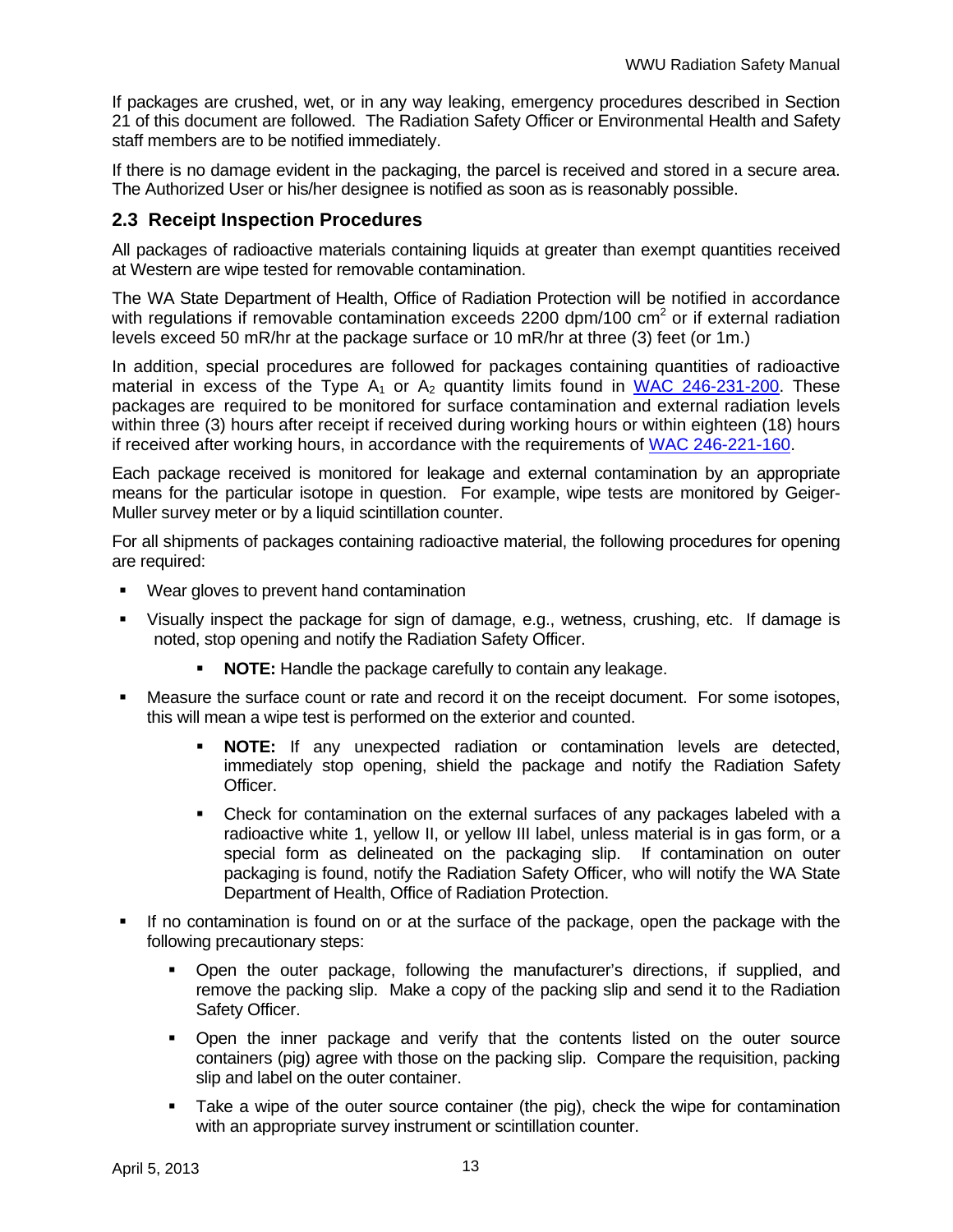- If the outer source container is not contaminated, open the outer container and check integrity of the final source container (i.e., inspect for breakage of seals or vials, loss of liquid, and discoloration of packaging material.)
- **Check again that receipt of this shipment does not exceed possession limits.**
- Monitor the empty package and packing materials for contamination with an appropriate survey instrument or scintillation counter before discarding.
	- **If the packing is not contaminated, dispose of as normal waste. Remove all radiation** marking symbols or obliterate them prior to disposal as normal trash.
	- **If the packing is contaminated, dispose of it in the radioactive waste.**
- Complete the Receipt of Radioactive Materials form (Appendix 1) and note counts or attach counting documentation. Maintain this information in the laboratory and send a copy to the Radiation Safety Officer.

No radioactive material is to be used until the required radiological surveys have been performed.

The Authorized User is responsible to maintain and follow procedures for safely opening packages containing radioactive materials.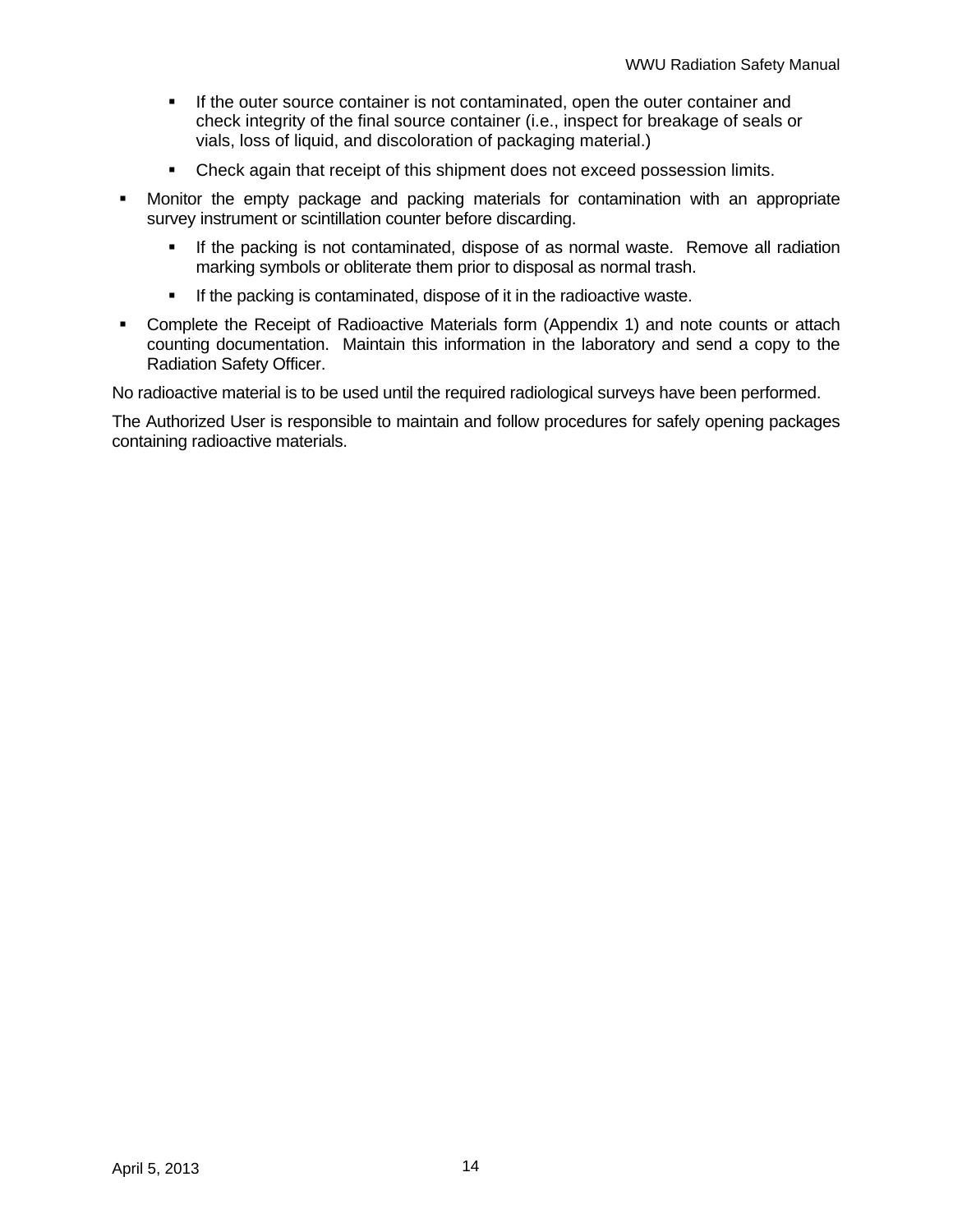# **3.0 Inventory Control of Radioactive Materials**

### **3.1 Master Inventory File for Radioactive Materials (RAM)**

The Radiation Safety Officer (RSO) maintains records of all shipments of RAM both entering and exiting the university. Each shipment received by Western is assigned a unique identification code, issued by the Radiation Safety Officer. This ID number is maintained with the shipment from receipt through disposal of the material. When waste is disposed, the inventory of isotope activity is adjusted accordingly. Disposal of solid and liquid waste is performed only by Radiation Safety personnel unless the Authorized User has specific permission from the Radiation Safety Officer to do so.

### **3.2 Responsibilities of Authorized Users**

Each Authorized User is required to keep detailed records of isotopes in her or his possession. These documents must accurately record consumption and disposition of the isotope. As the isotope is consumed through decay, entries must be made to reflect the decrease. As an isotope is used and placed in waste containers, records showing the contents of the waste container must be kept.

An audit trail must be created for each RAM ID number so that the Radiation Safety Officer or state inspector can trace the material and locate all portions of it, no matter whether it is in liquid waste, solid waste, biological waste, or the original container. The totals should closely approximate the original quantity received.

When all material from a RAM shipment is used, the Authorized User or designee completes a Disposition of Open Source Radioactive Materials (RAM) From Inventory form (see Appendix 1) and provides a copy to the Radiation Safety Officer, who marks the RAM log as disposed.

### **3.3 Reconciliation of Accounts**

During any time of operation, the Radiation Safety Officer may request the Authorized User to compare isotope inventory records and reconcile the account. Failure to keep and maintain accurate records may be cause to terminate the authorized use of radioactive materials, by the individual concerned.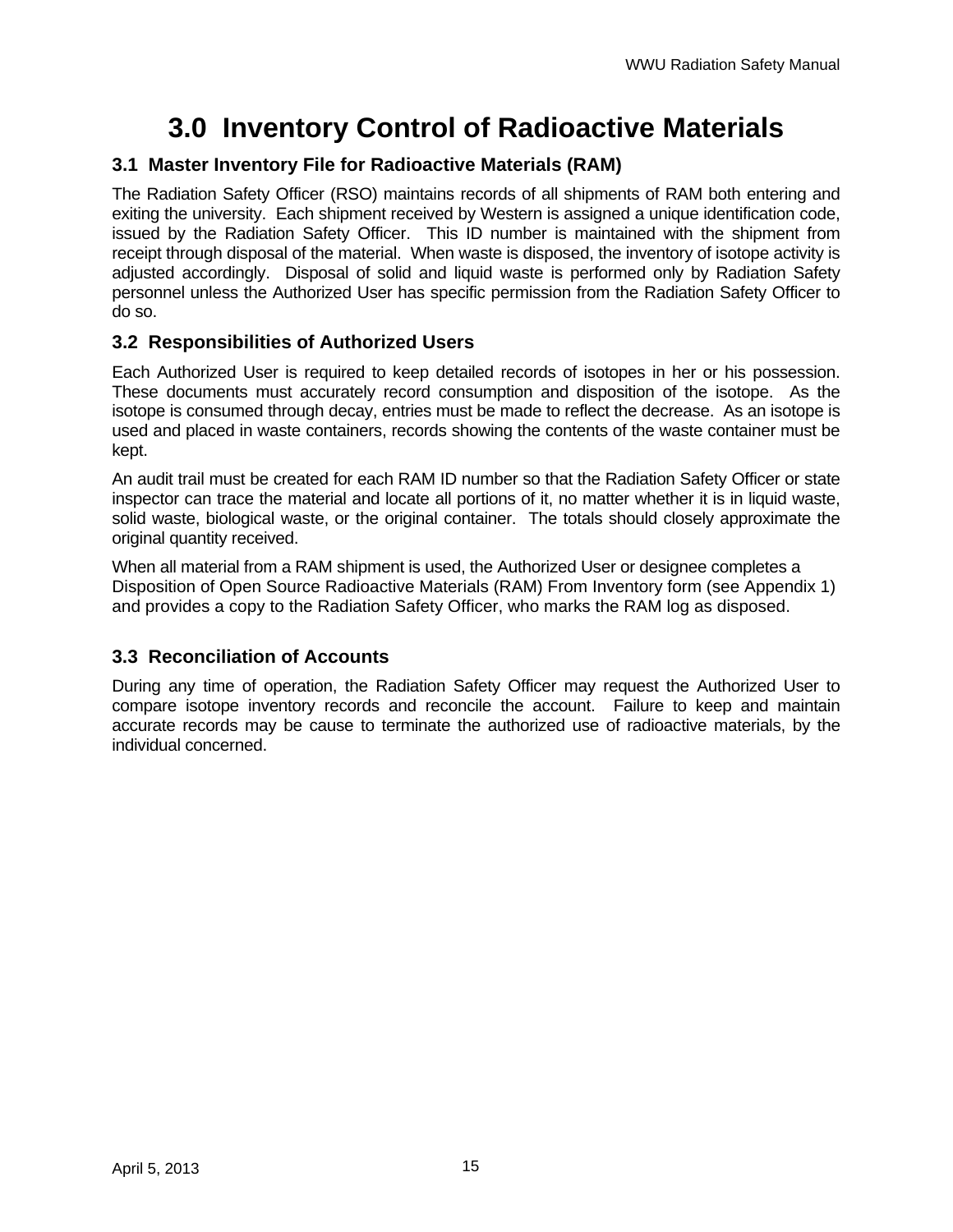## **Back of Section 3**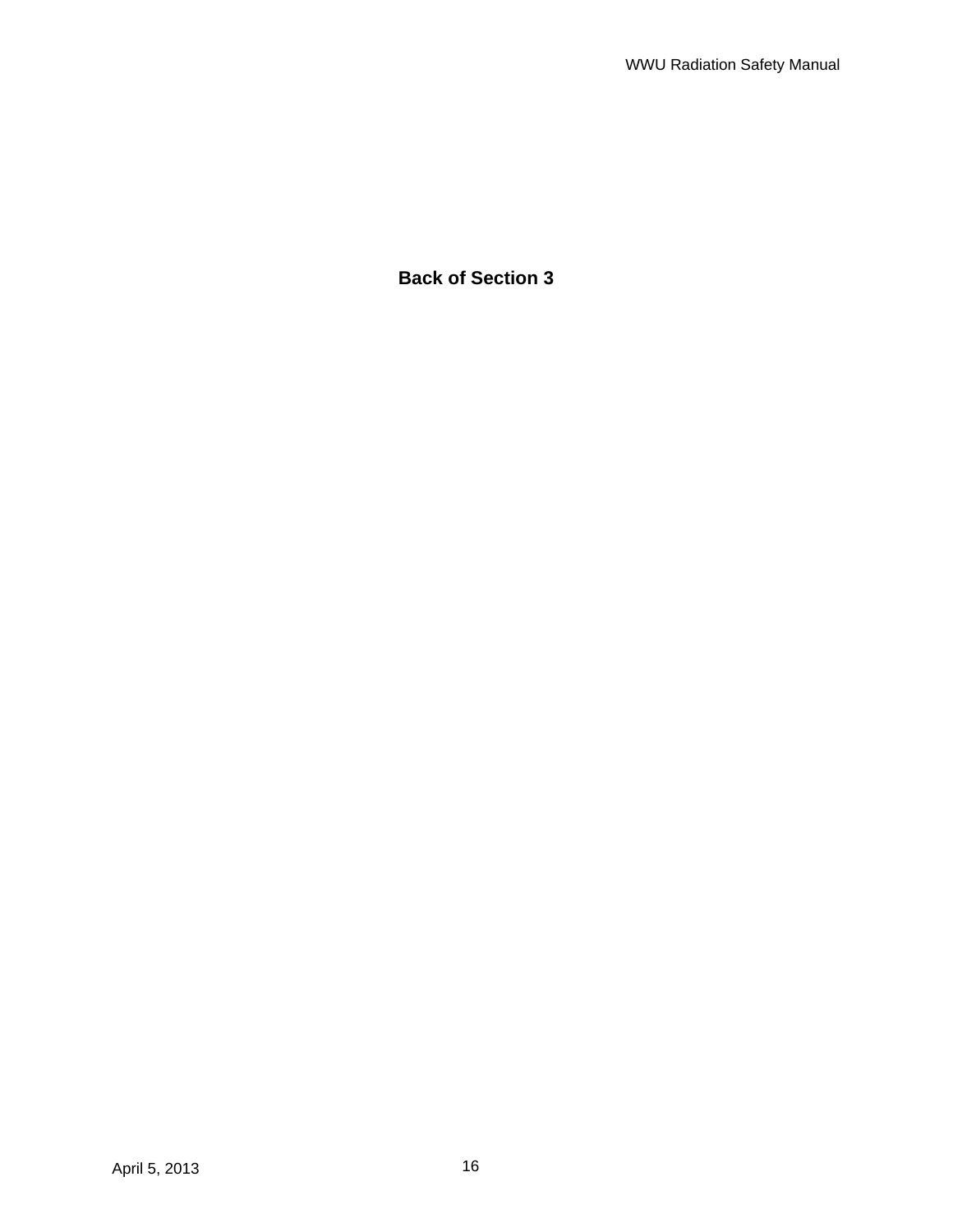## **4.0 Control of Areas in Which Radioactive Materials are Used or Stored**

### **4.1 Restricted Areas**

All radioactive materials must be used and stored in rooms or laboratories designated as **RESTRICTED AREAS**. All storage rooms and laboratories at WWU where radioactive materials are contained and used are designated on Western's license to handle radioactive material.

A restricted area is "any area whose access is controlled by an Authorized User for purposes of protection of individuals from exposure to radiation and radioactive materials".

Authorized Users must insure that no unauthorized persons enter a restricted area. Visitors are permitted only if escorted by an Authorized User or his/her designee.

All radioactive materials are stored in secured areas. The keys must be controlled. Doors are to be locked when labs are unoccupied to assure that no unauthorized person has access.

Restricted areas must be kept clean and neat. Cleaning is done by or under the supervision of an Authorized User. Custodians are permitted to enter restricted radiation laboratories and/or storage areas to empty normal waste containers. They are instructed not to touch any laboratory benches, equipment, or other areas. They are not to handle any other item or area in a laboratory without an Authorized User, his/her designee or other knowledgeable supervisor present.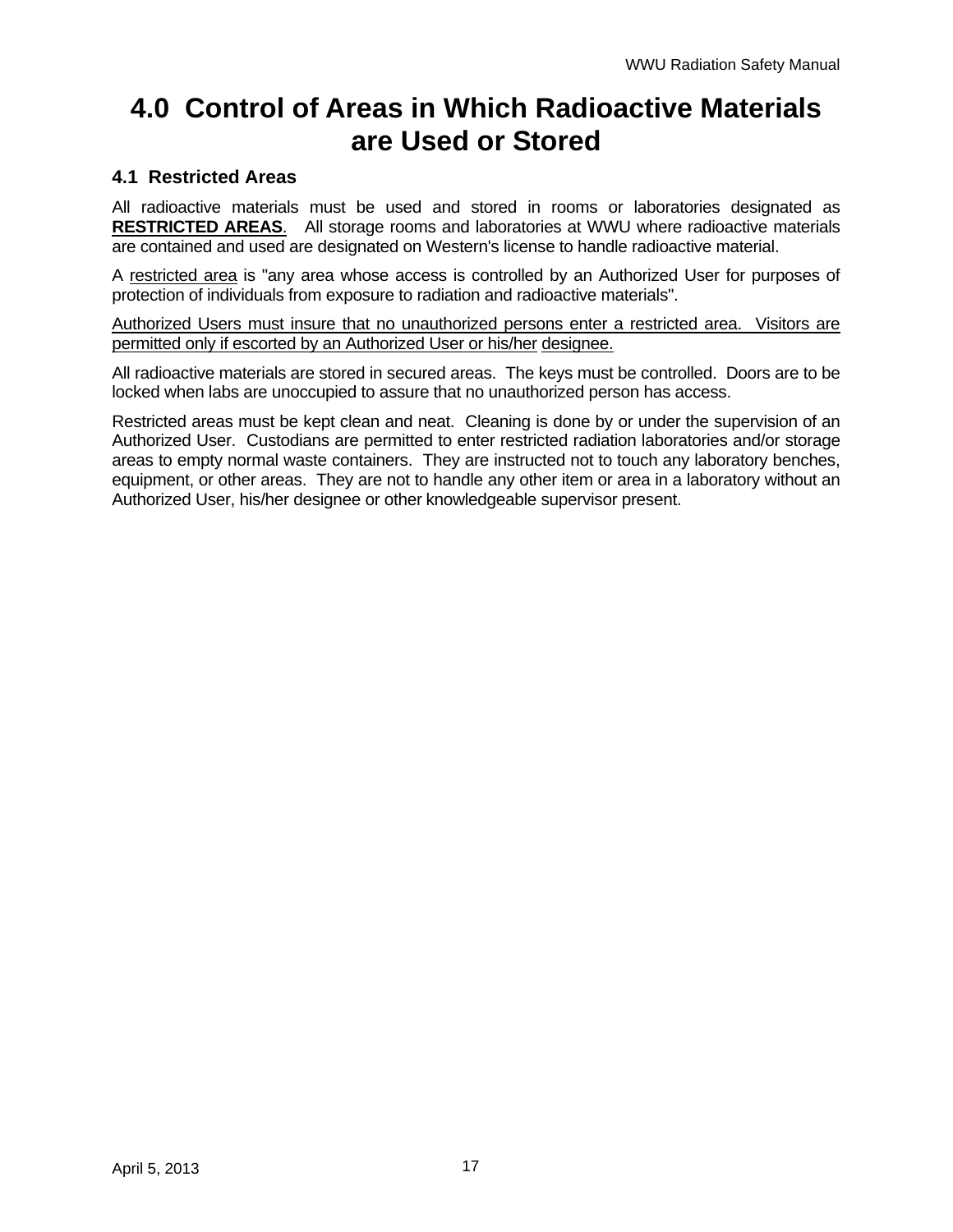**Back of 4**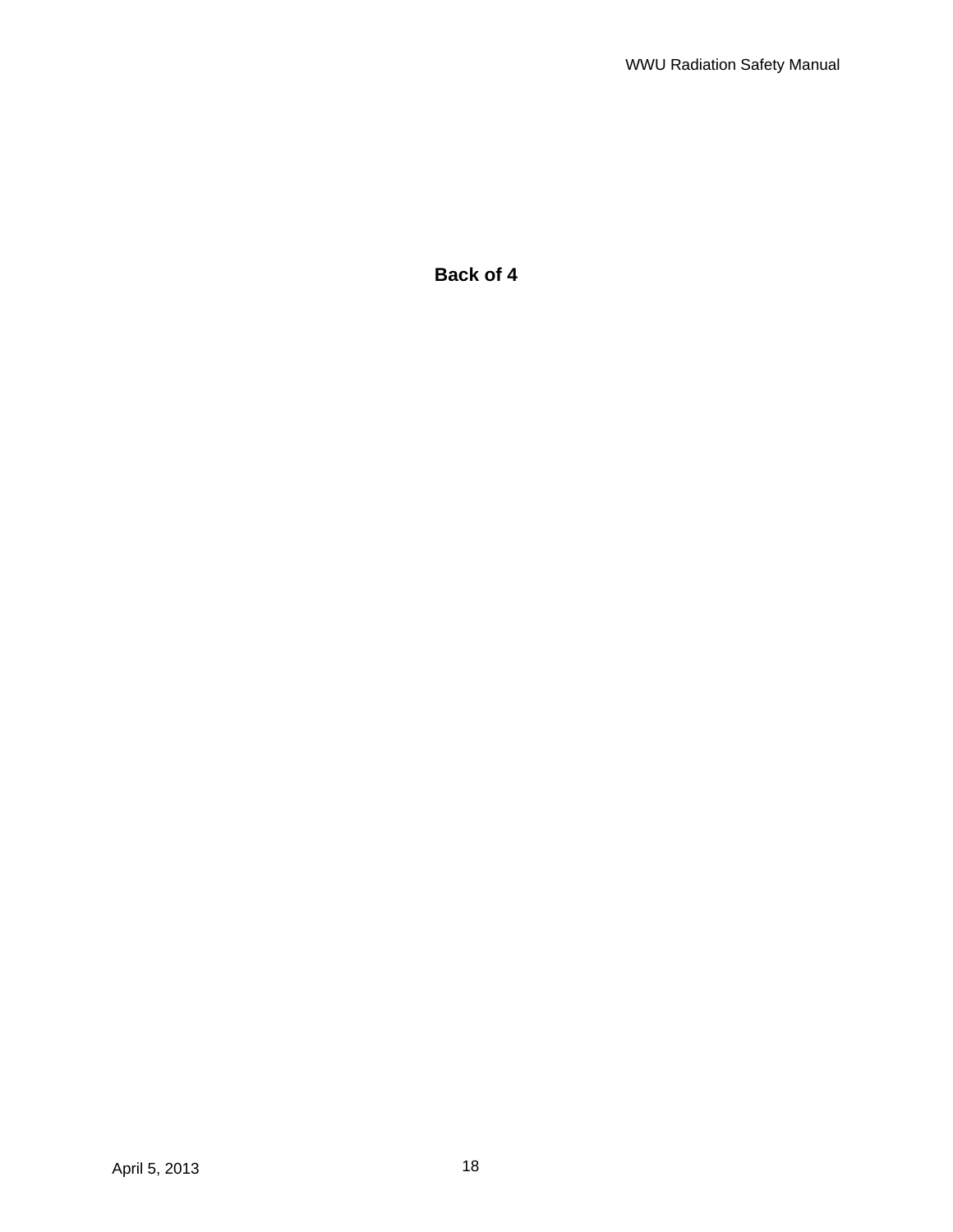# **5.0 Marking, Labeling, and Posting**

Rooms, areas, and equipment where radioactive materials are used or stored shall be clearly marked with appropriately worded and designated standard radiation symbols as required under the conditions set forth in this section and in the Washington Administrative Code (WAC) Part 246.

The University complies with all requirements for caution signs, labels, and instructions to personnel in WAC 246. Each Authorized User is responsible for insuring that the necessary signs, symbols, and labels are posted and kept in good repair.

### **5.1 Radiation Room Postings**

The following signage and postings are required for rooms using radioactive materials:

**Radiation Area**: Any room or area, accessible to personnel, in which there exists radiation at such levels that a major portion of the body could receive in any one hour a dose in excess of 5 mR, is defined as a Radiation Area.

Each such area is to be clearly posted with the standard radiation symbol and the words CAUTION -HIGH RADIATION AREA.

**Airborne Radioactivity Area:** Any room, enclosure, or operating area in which radioactive materials exist in concentrations in excess of the derived air concentration (DAC), specified in WAC 246-221-290, or any room, enclosure, or operating area in which airborne radioactive material exists in concentrations where individuals in the area would exceed 0.6% of the annual limit on intake in a week or twelve DAC hours, is defined as an Airborne Radioactivity Area.

Any area which falls within the scope of this definition shall be clearly labeled with a standard radiation symbol and the words CAUTION - AIRBORNE RADIOACTIVITY AREA.

**All Other Laboratories**: All other laboratories operating with more than exempt amounts of radioactive materials, shall be clearly posted with a standard radiation symbol and the words **CAUTION - RADIOACTIVE MATERIALS**.

**Storage Areas**: Each room where licensed radioactive materials are used or stored shall be posted with the standard radiation symbol and the words **CAUTION - RADIOACTIVE MATERIALS**.

Each room and area will have a copy of RHF -3, Notice to Employees displayed.

Each laboratory where radioactive materials are used will have a copy of the Radiation Safety Laboratory Rules and Procedures posted.

Areas or rooms that fall within more than one of the above requirements will comply with all applicable requirements.

### **5.2 Radiation Room Information**

A copy of this document, *Western Radiation Safety Manual,* is kept readily available in each laboratory to insure that the section containing the emergency procedures is available if needed.

The following information is made available to each laboratory as appropriate:

- A copy of any operating procedures or instructions developed by the Authorized User or required by the Radiation Safety Officer,
- Any notice of violation involving radiological working conditions, proposed imposition of civil penalty, any order issued by the Washington State under WAC 246,
- **Any response from the University back to the State.**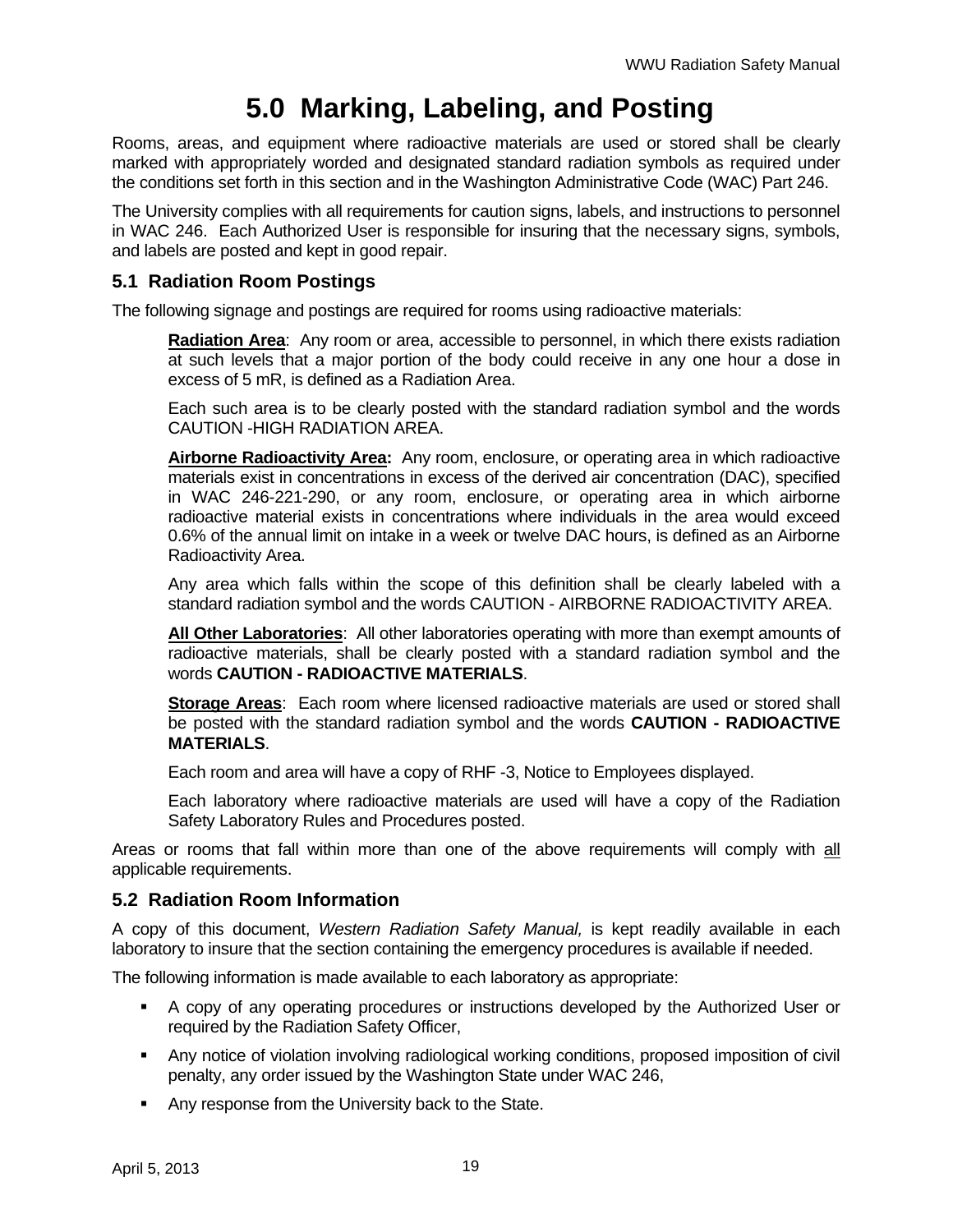Copies of the University's license application and the license received from the Washington State Department of Health are on file with the Radiation Safety Officer and are made available as necessary.

### **5.3 Hallway Postings**

All hallway doors leading into rooms or leading to doors of rooms in which radioactive materials are used or stored are posted with the radiation symbol and the appropriate caution phrases described in Section 5.1.

### **5.4 Container Labels**

Each container in which radioactive material is used, stored, or transported shall be labeled with the standard radiation symbol, the words CAUTION - RADIOACTIVE MATERIALS, and the isotope, quantity, and date of measurement.

Western labels for radioactive waste containers are described in Section 7.

### **5.5 Radiation Machine Labels**

All radiation machines are labeled in a conspicuous manner so as to caution individuals that radiation is produced when the machine is being operated.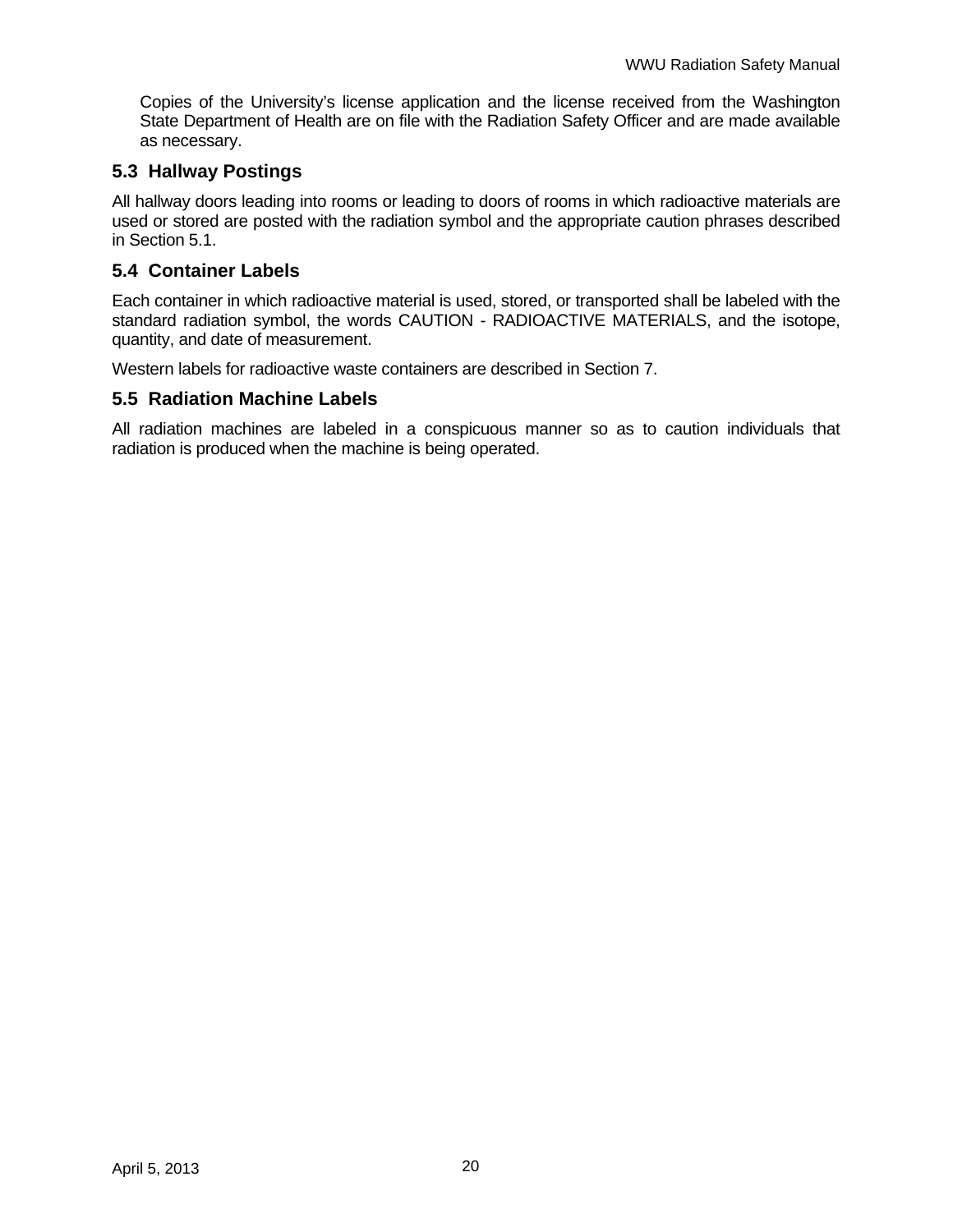## **6.0 Work Practices in Radioactive Material Laboratories**

### **6.1 General Work Practices**

Work with radioactive material presents levels of risk which vary over many orders of magnitude. Each radionuclide has different decay characteristics. The chemical and physical form must be considered. The amount of material or activity is important, and the conditions of use, such as containment and shielding, affect the level of risk.

It is impossible to set work practices that are applicable in all cases. The general work practices which follow should be considered as suggestions. Laboratory personnel must evaluate their laboratory situation to establish specific safe handling practices.

In general, compounds labeled with weak beta emitters, (e.g. carbon-14 and tritium), may be handled safely in the quantities found in most research and teaching laboratories, with only modest precautions. In fact, most of the precautions necessary when handling small quantities are little more than good practice found in any properly conducted laboratory.

This does not mean that these materials may be treated casually. Users of even small quantities of radioactivity may find experimental work ruined by carelessness. When handling more energetic or "hard" beta emitters, such as P-32, or gamma emitters, further precautions are necessary.

Confine radioactive solutions in covered containers which are plainly identified and labeled with the name of the compound, radionuclide, date, activity and radiation level, if applicable.

Always transport radioactive materials in shielded containers.

Use remote tools when handling sealed sources.

Use shielding devices and/or remote tools when working with millicuries or greater quantities of radioactive materials.

### **6.2 Hazard Estimation**

Before radiation work begins, estimate the hazards during various phases of each research protocol. Measure or calculate the dose for the expected work periods. Ask if shielding is necessary. Establish the acceptable internal body burden for the radionuclide to be used. Estimate possible release mechanisms. Determine which controls practical. Evaluate whether aerosols or vapors are produced. Determine if the work is best done in a chemical fume hood.

### **6.3 Contingency Planning**

When working with radioactive materials, it is most prudent to plan for emergencies. This includes making preparations to control spilled materials.

Informing others in the laboratory about the contingency planning gives them the ability to provide assistance following an accident or incident.

It is important to recognize that fire and police responding personnel may be reluctant to enter a room if "radiation" is present unless they have clarity about the form, amount and hazard.

Informing neighboring laboratory personnel about the hazards or lack of hazard is useful and considerate. Estimate the activity and activity concentrations during various phases of the program.

Hazardous situations that develop with radioactive material are seldom obvious. For this reason, implementation of a monitoring and survey program is mandatory for use of radioactive materials.

The estimation of hazards is useless if the real hazards are not recognized. Establish a schedule for instrument surveys and wipe tests. Record the survey results so that changes and trends are apparent.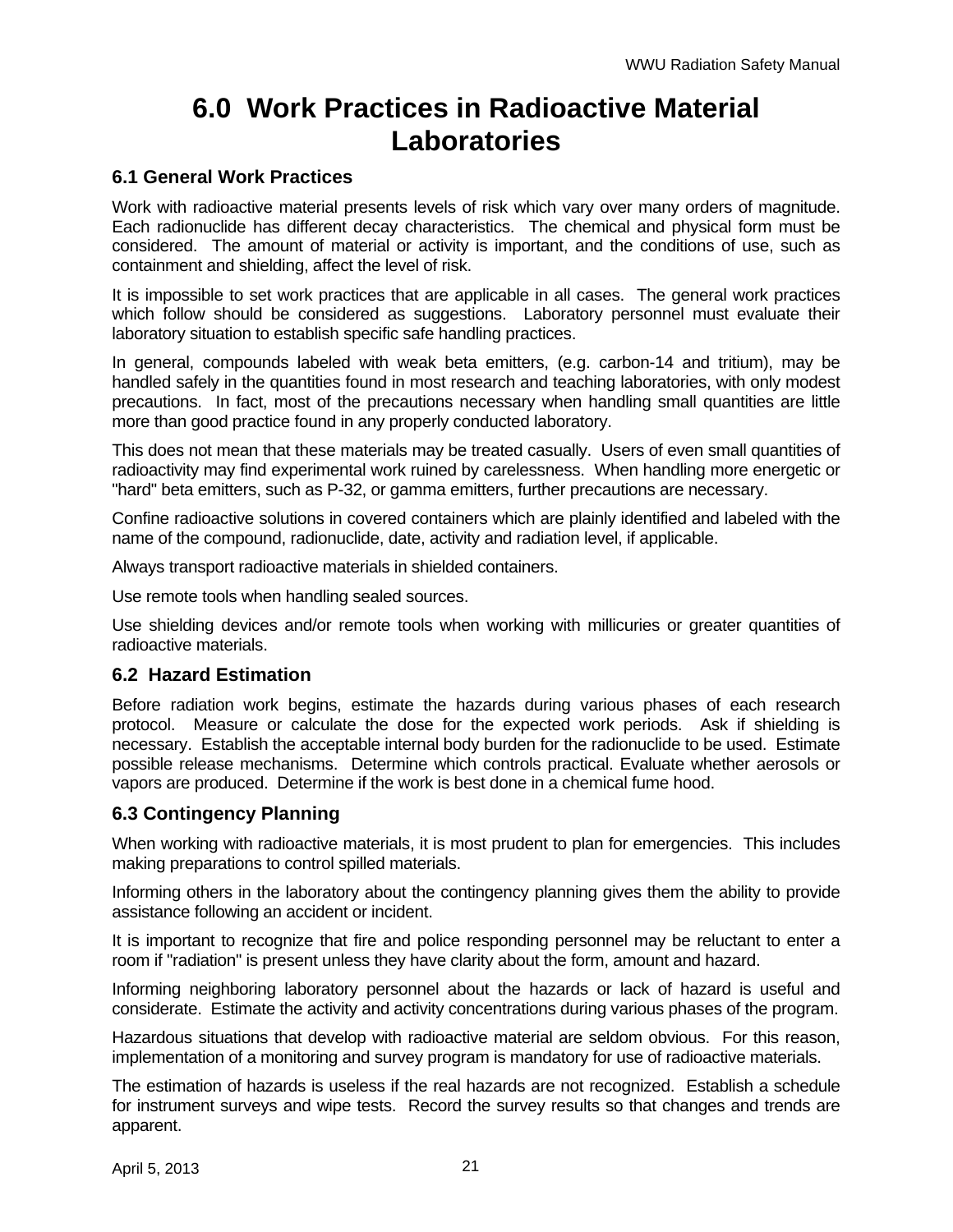### **6.4 Personnel Contamination Precautions**

The control of personal contamination is the main way that personnel working with radioactive materials control exposure and internal uptake of radionuclides.

#### **Personal Protective Equipment**

The use of personal protective equipment is essential to protect researchers from exposure when working with open sources. In Section 5 of the WWU *Safety Information Book*, found in each department's office, the personal protective equipment to be used with each type of hazardous task is listed. This is the source of information about which types of personal protective equipment are worn with specific tasks

Personal protective equipment generally used with radionuclide open sources includes:

- Disposable nitrile gloves
- **Laboratory coat**
- **Safety glasses or goggles when working with liquids**

Wear gloves when handling radionuclides. Gloves serve two purposes; they reduce skin contamination and absorption through the skin, and they provide a clean hand when they are removed or changed so contamination is not spread to a clean operation, e.g., taking notes or answering the telephone.

It is better to use inexpensive disposable gloves and change them frequently than to "live in" better quality gloves. Gloves can be washed while wearing them to reduce contamination levels.

In the remote event that re-usable rather than disposable gloves are chosen, gloves may be reused, do not turn them inside out by inflating the glove to snap out the fingers.

Simple short operations can be performed with a hand tissue or hand "baggies", similar to the way a baker serves donuts.

Note that disposable latex gloves are generally considered inappropriate for chemical handling. In most laboratory settings, the best disposable gloves are nitrile.

In some cases, a double-layer of gloves may be worn so the outer layer can be changed while the inner layer provides additional protection.

A laboratory coat or apron should be worn while conducting laboratory work with radioactive materials. Sleeves should be tight or banded to keep them out of the way. Lab apparel should be changed every few days and should not be worn out of the laboratory area, especially not into eating areas.

Safety glasses or safety goggles are worn when there is danger of splashing chemicals into the eyes.

#### **Personal Protective Practices**

The wearing of protective equipment is one of the most important personal protective practices that are employed to minimize personal contamination and exposure to radionuclides. Other practices include:

Wash hands thoroughly after work with radionuclides, and then monitor the hands. Standard commercial cleaning agents are normally sufficient for cleaning.

Eating, drinking, and chewing gum in radioactive materials laboratories is forbidden. Food or drink is neither stored nor prepared in radioactive materials laboratories. Food or drink is not to be stored in refrigerators used for laboratory and radioactive materials.

Remove laboratory coats and wash hands before eating, drinking or using the rest room.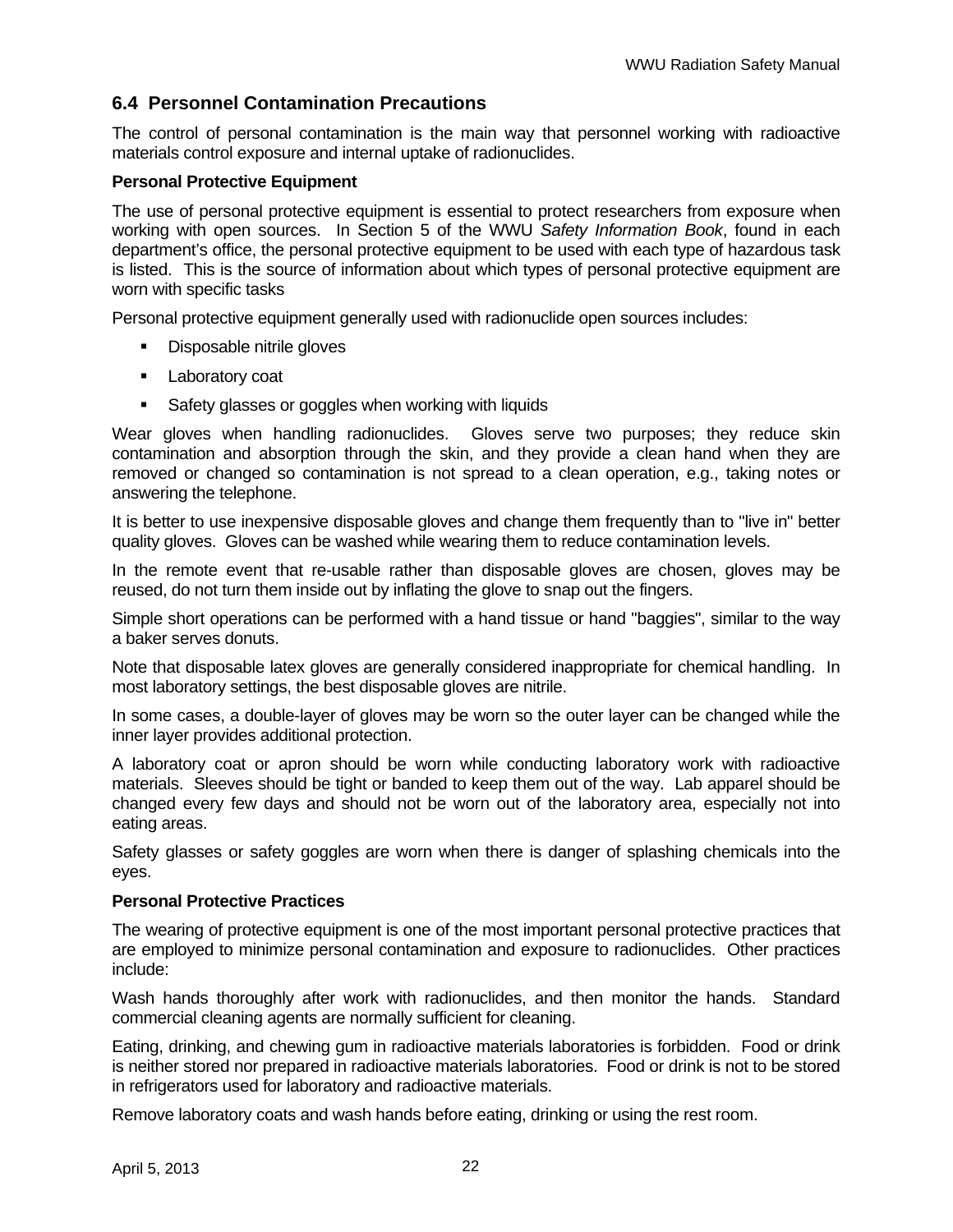Mouth pipetting of any material is forbidden in radioactive material laboratories. This includes mouth pipetting of innocuous materials, as the pipette may be contaminated. Also included is the use of mouth tubes for micro-pipetting; these devices are easily contaminated when dropped in a pocket or set down on the work bench.

Any procedure or habit that includes placing anything in the mouth while working in a radioactive materials laboratory is strongly discouraged. This includes chewing pencils, biting nails, wetting fingers to turn pages, holding eye glasses in one's mouth, licking gum labels, using a toothpick, etc.

Smoking is not permitted within any University building.

### **6.5 Instrument Surveys**

In laboratories where high energy, penetrating radiation is present, portable radiation survey instruments are used. Survey instruments are calibrated annually to ensure that readings are accurate.

Survey laboratory work areas for contamination after each procedure, or at the end of the day. Decontaminate areas as necessary. Refer to Section 11 for information.

Use survey instruments as follows:

**During procedures** when stock radionuclides and other concentrated forms of radioactivity are in use, carefully monitor hands, wrists, and garment fronts. Frequent monitoring is necessary to allow prompt detection of contamination, to determine the source, and to institute controls.

**Following each use** of radionuclides, monitor the bench top, adjacent floor area, and associated equipment. Document this survey in written form as described in Section 11.

**Before leaving the laboratory**, monitor hands and clothing, including shoes.

#### **6.6 Wipe Tests**

Surface contamination can be evaluated by wiping suspect areas and analyzing the wipes with an appropriate counter. Wipe tests assayed by liquid scintillation counter, are essential in areas in which tritium, carbon-14, and sulphur-35 are used.

Wipe tests are also essential for work with other radionuclides when the ambient radiation level is high due to the procedures in progress. For example, the high background from material within a flask will not allow detection of material spilled on the outside of the flask.

Wipes should be taken from bench tops, knobs, handles, floors, and inside equipment storage areas. Wipe tests can be analyzed in several highly sensitive instruments such as internal proportional counters or liquid scintillation counters.

The wipe test is employed as a very sensitive method for detecting contamination. Establish a schedule for wipe surveys. Vary the location and pattern of the survey points. When wiping near "hot" work, where contamination is expected, use extra care to avoid contaminating hands and thereby cross-contaminating subsequent wipes. Also wipe in the same area each time to note gradual build-up of contamination levels. Both procedures should be used.

Wipe tests should be conducted after each experiment. Wipe tests shall be conducted at least weekly when the laboratory is used for radiation work.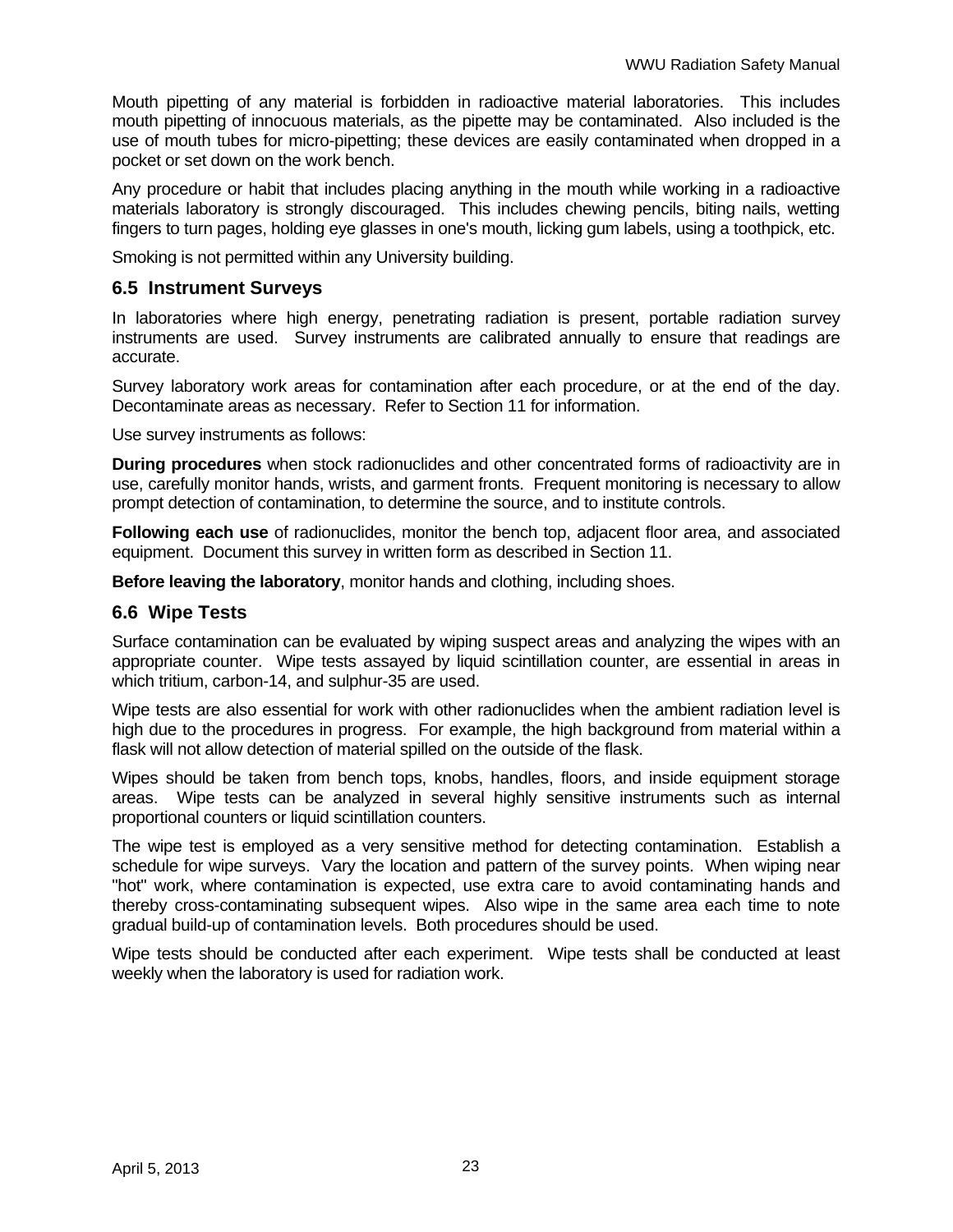## **Radiation Safety - Laboratory Rules and Procedures**

### *Post These Rules In Each Laboratory Or Storage Room where Radioactive Material Is Used Or Stored.*

- 1. Wear laboratory coats or other protective clothing at all times in areas where dispersible radioactive materials are used.
- 2. Wear disposable gloves at all times while handling dispersible radioactive materials.
- 3. Monitor hands and clothing for contamination after each procedure or before leaving the area.
- 4. Use shielding devices and/or remote tools when working with milliCurie or greater quantities of radioactive materials.
- 5.A. Do not eat, drink, smoke, or apply cosmetics in any area where radioactive material is stored or used.
- 5.B. Do not store food, drink, or personal effects with radioactive material (e.g., in refrigerator).
- 6. Wear personnel monitoring devices (film badge or TLD) at all times while in areas where radioactive materials are used or stored. These devices should be worn at chest or waist level. Personnel monitoring devices when not being worn to monitor occupational exposures should be stored in a designated low background area.
- 7. Wear TLD finger badges when manipulating milliCurie or greater quantities of radioactive materials.
- 8. Dispose of radioactive waste only in specially designated drains or shielded, labeled solid or liquied waste receptacles. Never in ordinary trash.
- 9. Never pipette by mouth.
- 10. Survey laboratory work area for contamination after each procedure, or at the end of the day. Decontaminate if necessary.
- 11. Confine radioactive solutions in covered containers plainly identified and labeled with name of compound, radionuclide, date, activity, and radiation level, if applicable.
- 12. Always transport radioactive material in shielded containers.
- 13. Use remote tools when handling sealed sources.
- 14. Keep all radioactive liquids in secondary containment.
- 15. Use the minimum quantity of radioactive material needed. Always work over a suitable spill tray lined with an absorbent disposable pad. Use a hood for dispersible/ volatile materials.
- 16. Keep radiation exposure rates to personnel as low as possible. Use appropriate shielding and remote handling devices, as described above.
- 17. Maintain a high standard of cleanliness and good housekeeping must be maintained in all laboratories where radioactive material is present.
- 18. Consider using one or more preliminary "dry runs" with appropriate materials for new procedures and new personnel to test the effectiveness of the procedures and equipment.
- 19. Report all open injuries involving radioactive material to the Radiation Safety Officer who monitors if the wound is contaminated.
- 20. Safety training is required for all persons using radioactive materials.
- 21. Store radioactive material in a secure fashion to prevent unauthorized removal or use.
- 22. Authorized users are responsible for the monitoring and for the cleaning of their laboratories. Custodial personnel shall not handle any radioactivity.
- 23. Authorized Users must maintain complete records of receipts, transfers, waste accumulation, surveys, and disposal of radioactive materials.
- 18. Call the Radiation Safety Officer prior to disposal of radioactive gas waste through the hood.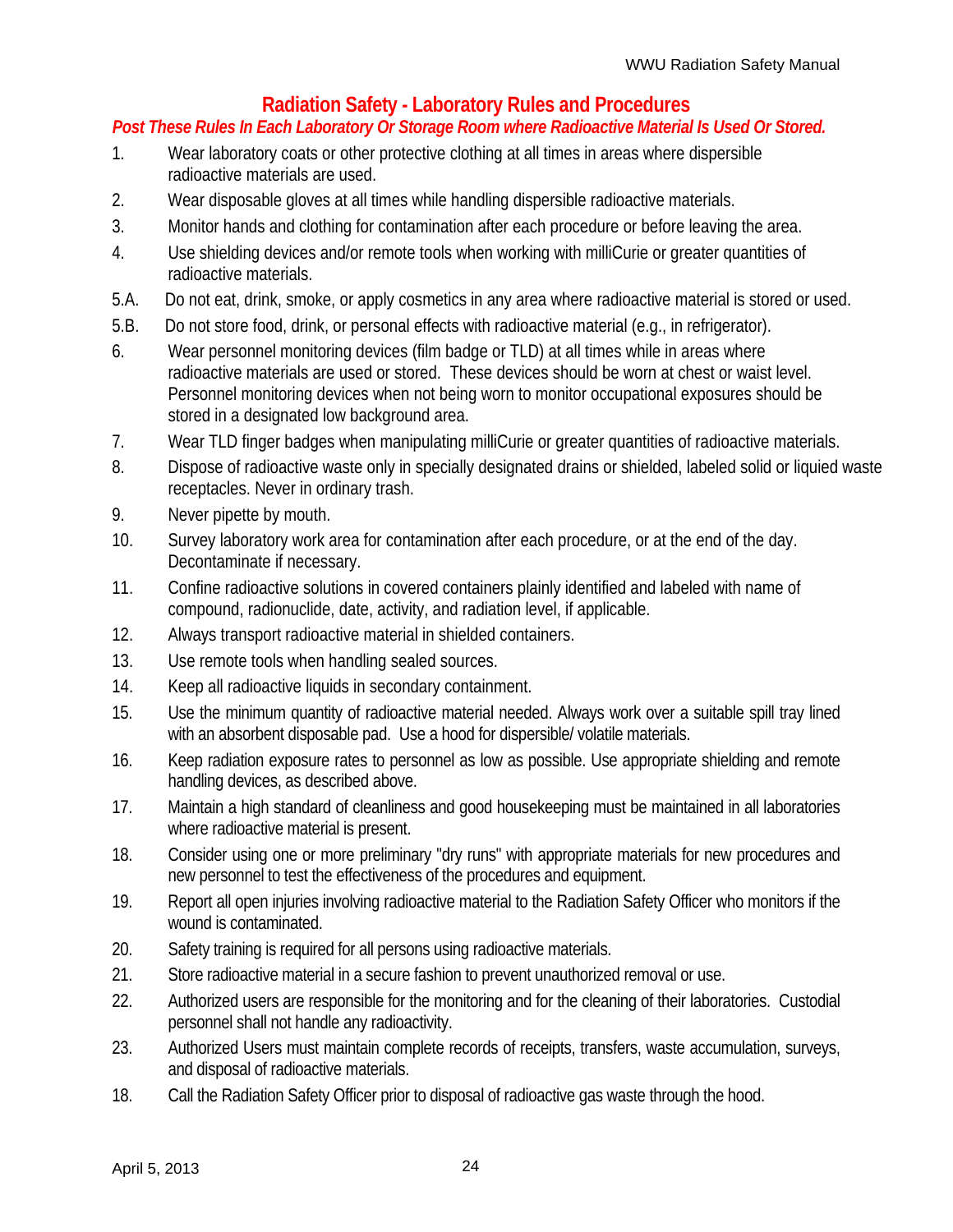## **Radiation Safety - Laboratory Rules and Procedures - Continued**

- 22. Decontamination.
	- a. Skin should be thoroughly washed and surveyed with a survey meter to ensure measured radiation is at background levels.
	- b. Work surfaces should be cleaned so that they show no levels of contamination above background, if possible.
- 23. All spills of radioactive materials must be reported to the Radiation Safety Officer. In the event of a spill:
	- a. Blot up any liquid immediately.
	- b. Attempt to prevent the spread of the spill.
	- c. Isolate the spill area, mark it, define the nature of the contaminant and restrict access to the area.
	- d. A radiation survey of the area and personnel present should be made immediately.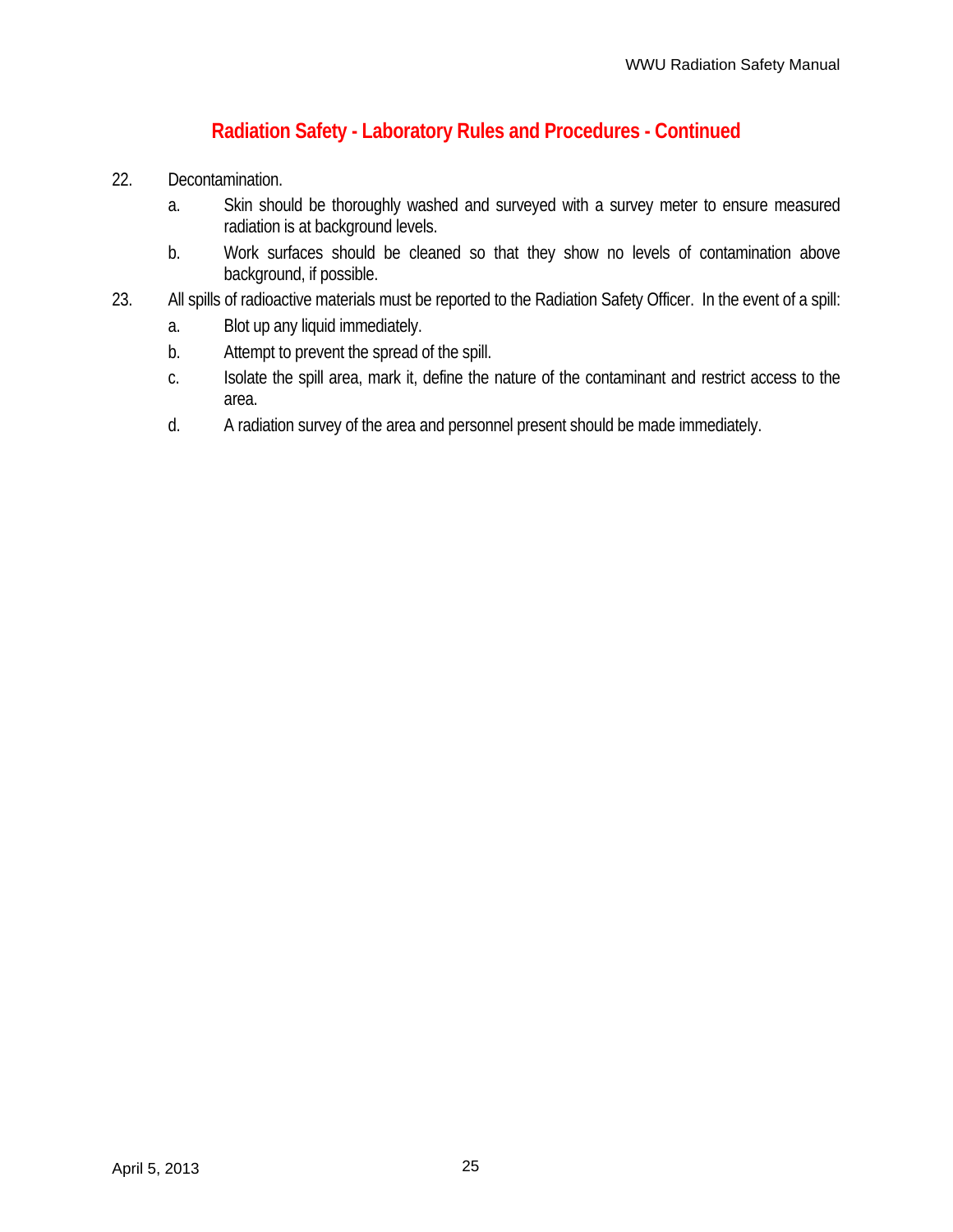## **7.0 Radioactive Waste Disposal**

In accordance with University Policy U5950.01 regarding Health, Safety and Environmental Protection, all University personnel are to dispose of radioactive wastes in a manner which will not create a hazard to human health or the environment.

Although it is difficult to establish a method for full accountability, proper waste packaging and labeling remains on the honor system, with voluntary compliance. The Authorized User ensures proper packaging and handling of waste generated within her or his operation. Improperly packaged waste could become an exposure hazard to those around it during subsequent handling and transportation. Any improperly packaged waste must be repackaged to comply with shipping regulations.

All radioactive wastes are collected. Wastes are put into properly shielded containers. Disposal to drains is only with direct permission of the Radiation Safety Officer into specially designated drains. Authorized Users must jointly maintain a log of disposal (See Appendix 1) and collectively not exceed 5 milliCuries per year as shown below. For collection of radioactive waste, complete the form provided in the Appendix 1.

### **7.1 Long Half-live Material (e.g. H-3 and C-14)**

Solid and some liquid radioactive waste materials with long half lives are held for pickup by the Radiation Safety Officer for commercial waste disposal as necessary. The Authorized User assigns a person in the laboratory to schedule each pickup of waste with the Radiation Safety Officer and/or the Environmental Health and Safety Office.

The radioactive waste materials containers are packaged securely and labeled with the following information:

- **The words "radioactive material"**
- The WWU Radioactive Materials (RAM) number/s, (i.e. the unique identification code assigned to incoming shipment of material).
- The date the original shipment was received.
- The date the waste package/container was sealed.
- The estimated activity of the packaged waste.
- The name of the isotope.

Upon verbal authorization of the Radiation Safety Officer, aqueous liquid waste with long half lives is disposed via the sanitary sewer in accordance with WAC 246-221-190.

At Shannon Point Marine Center, C-14 may be placed to the sanitary sewer with the following requirements:

- **The waste put to the sewer by all users must total less than 5 microCuries per year.**
- All waste must be put to the drain in Room 204, which is approved for use of radioactive materials
- A log must be kept of all C-14 put to the drain. A copy of the log must be sent to the Radiation Safety Officer on a quarterly or annual basis.
- Aqueous waste must be low in C-14 concentration, and must not contain other chemicals that are inappropriate for drain disposal. No dangerous waste may go to the drain.
- Following disposal, cold water is run in the sink for a minimum of 5 minutes, preferably 15 minutes.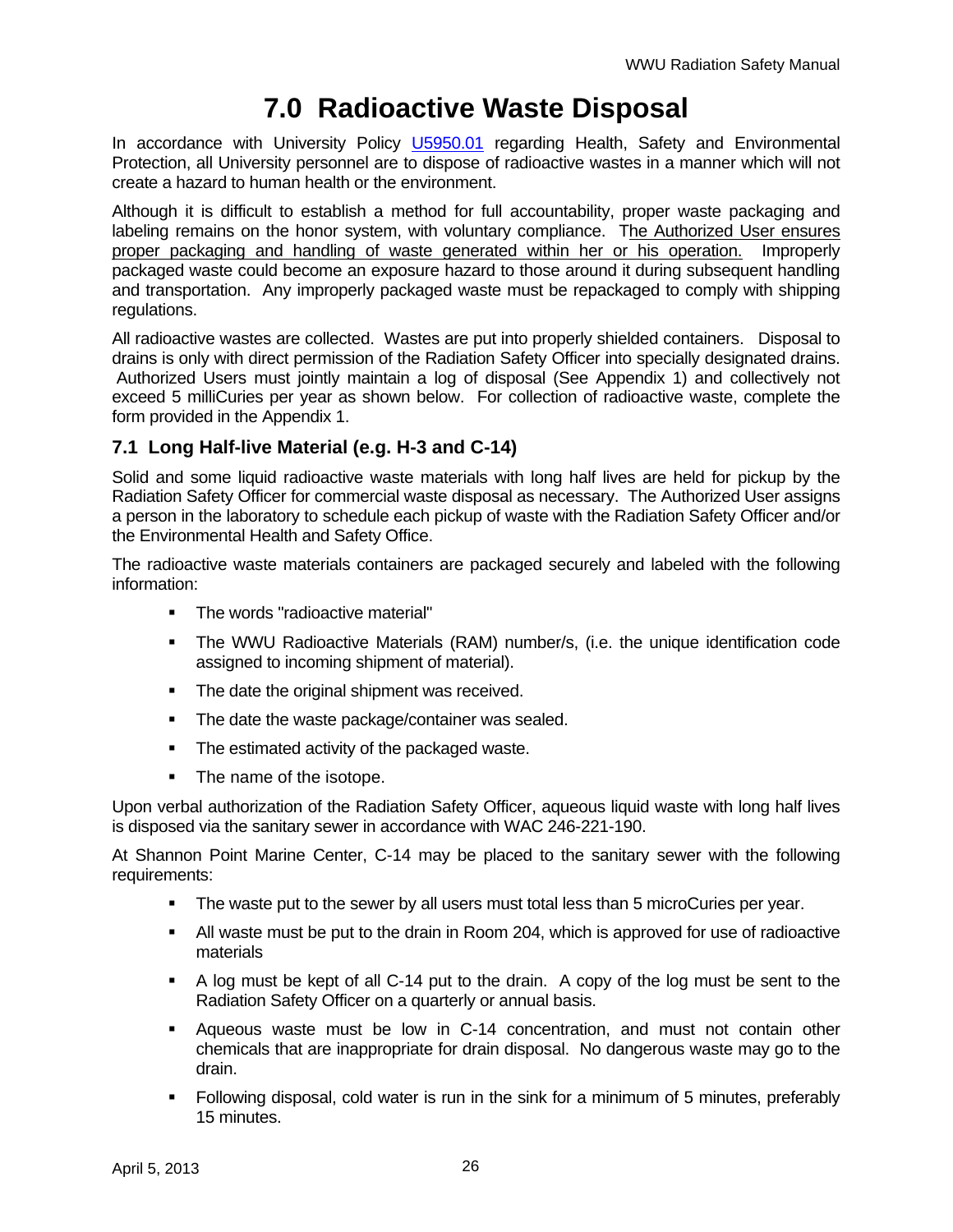Coordination with the Facilities Management Maintenance Mechanic at Shannon Point is required prior to drain disposal. If that is not possible, disposal is postponed until mutually agreeable arrangements are made.

### **7.2 Short Half-life Material (e.g. P-32 and S-35)**

Solid and liquid radioactive waste materials with short half lives are held for pickup by the Radiation Safety Officer. The Authorized User assigns a person in the laboratory to schedule each pickup of waste with the Radiation Safety Officer and/or the Environmental Health and Safety Office.

The Radiation Safety Officer holds short-lived materials until they have decayed to background levels. This is normally 10 half-lives. After this time period, the wastes are surveyed, all radioactive labels are removed or defaced, and waste is then disposed of as non-radioactive waste.

**Wastes from different RAM shipments are not combined**. The radioactive waste materials containers are packaged securely and labeled with the following information:

- **The words "radioactive material"**
- The WWU Radioactive Materials (RAM) number/s, (i.e. the unique identification code assigned to incoming shipment of material).
- The date the original shipment was received.
- **The date the waste package/container was sealed.**
- The name of the isotope.

Once picked up, this material is stored in an area provided by the University under the direction of the Radiation Safety Officer. It is a secure area open only to authorized personnel.

After the time period has elapsed which is sufficient for the radioactive material to decay to background levels, the Radiation Safety Officer or designee surveys the waste material with an instrument suitable for detecting that type of radioactive material. He/she determines that no radiation levels that are detectable above background are present.

If the survey indicates that no radiation above background levels exists, radiation safety personnel remove and destroy all labels identifying the material as radioactive. They dispose of the material through normal, non-hazardous waste disposal channels. Aqueous liquid waste that has not reached background is disposed via sanitary sewer in accordance with WAC 246-221-190.

### **7.3 Liquid Scintillation Waste**

Only liquid scintillation cocktail that is approved as "biodegradable" by the Washington State Department of Ecology is permitted for use at Western Washington University. Those materials acceptable are: (1) "Ecoscint" by National Diagnostics, and (2) "Opti-Fluor" by Packard Instrument Company. The Radiation Safety Officer verifies that other materials are acceptable for use on an individual basis.

Spent cocktail from liquid scintillation vials is collected in 1 gallon polyethylene containers. The vials are rinsed once with water, and that rinse is collected as radioactive waste in the same container as the original sample of cocktail.

Additional rinses of the vials may be discarded in the sanitary sewer. The vials may then be disposed as normal waste or cleaned and reused. The collected bulk cocktail waste is labeled with the following:

- a. The identity of the isotope counted and the RAM # associated with it.
- b. The total activity of the material in the container.
- c. The brand name of the cocktail used.
- d. "Caution-Radioactive Material".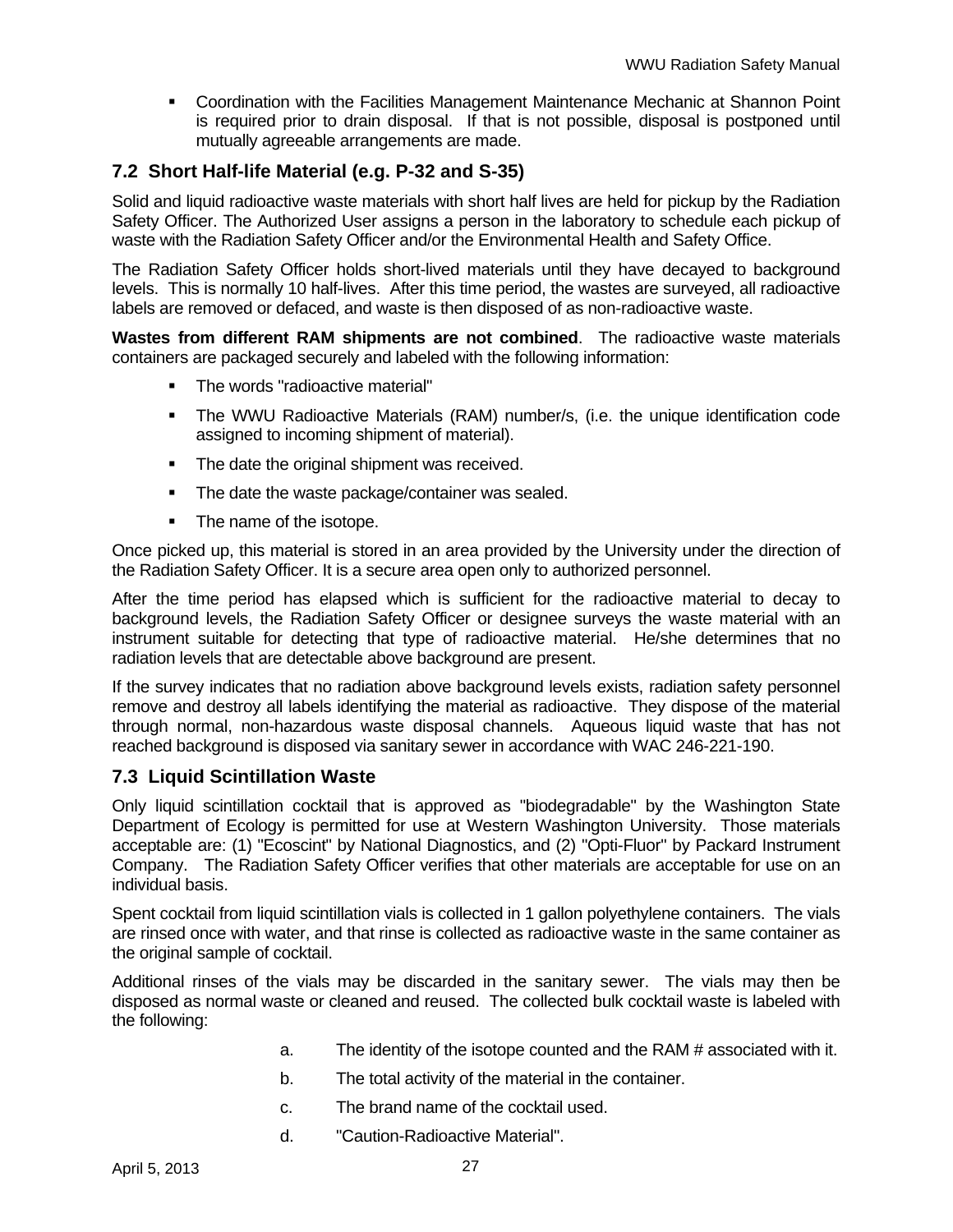The collected bulk liquid scintillation cocktail and rinse is picked up by the Radiation Safety Officer. The waste is disposed by the Radiation Safety Office in accordance with applicable state and federal laws governing the handling of said materials.

Upon verbal authorization of the Radiation Safety Officer, liquid scintillation waste with a long halflife is disposed via the sanitary sewer in accordance with WAC 246-221-190. Vials may or may not be rinsed and placed in the solid radioactive waste.

Vials that contain wipe samples less than 3 times background may be treated as non-radioactive. Scintillation fluid may be put to the sanitary sewer. Following two rinses which are put to the sanitary sewer, vials and wipes may be placed in the ordinary trash.

### **7.4 Waste Packaging**

Solid waste is packed into double layers of heavy duty polyethylene trash bags. Where possible, radioactive marking should be removed before items are placed in the waste. Liquid waste is collected in one-gallon high density polyethylene containers, generally provided by the Radiation Safety Office. All containers are well sealed, free from spillage and labeled in accordance with this manual. Radioactive waste labels may be requested from the Radiation Safety Officer or other staff in the Environmental Health and Safety office.

### **7.5 Inappropriate Disposal Methods**

Direct release of radioactive materials by staff, other than radiation safety personnel, is generally not an acceptable means of disposal. Release may only occur with direct authorization from the Radiation Safety Officer

Incineration is not an authorized method of disposal of Western's radioactive waste.

### **7.6 Waste Records and Labeling**

The University's license and state regulations require that inventory and control methods cover all aspects of work with radioactive materials. Therefore, all packages and containers of radioactive waste must be labeled with a standard radiation symbol, the words "**CAUTION - RADIOACTIVE MATERIALS**", and a description of the contents.

**The label must indicate the radionuclide, the activity in microCuries or milliCuries, the name of the Authorized User, the date the shipment was received, the date the package was sealed and the WWU RAM# associated with the original shipment of material.**

Tags or labels with the aforementioned information must be attached to each container. Containers are to be securely closed and free from defect. Request waste labels from the Environmental Health and Safety office.

### **7.7 Keeping Radioactive Waste From Normal Waste Streams**

It is especially important to avoid inadvertent collection of radioactive waste by University custodians. A placard with a radiation symbol should be temporarily attached to open containers in the laboratory when other labels are not apparent.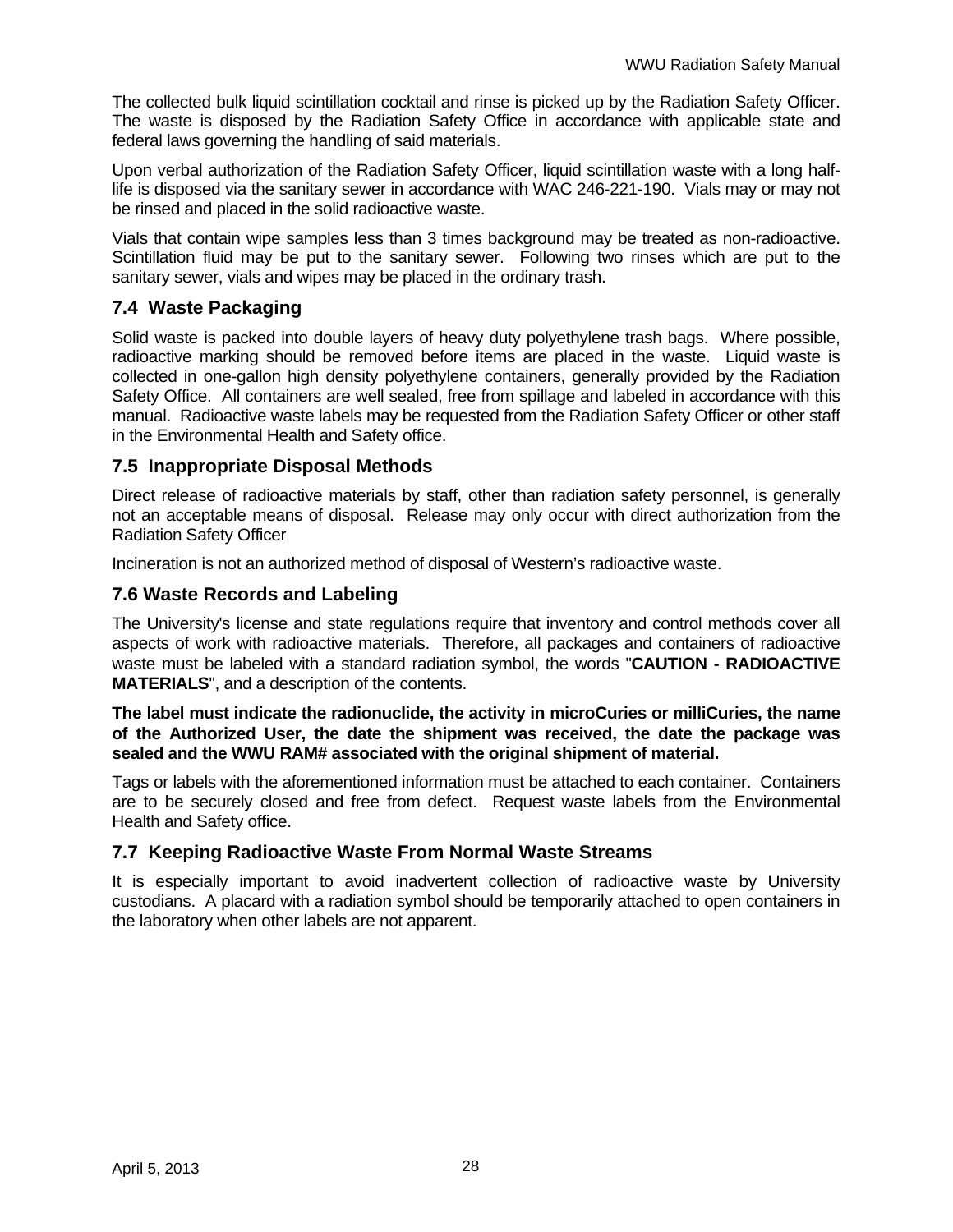### **7.8 Additional Waste Information**

It is not necessary to use the full capacity of a container before it is sealed for collection. The waste from a "hot run" should be sealed away and removed rather than keeping it in the lab until the container is full.

Vapor and fumes may accumulate above waste containers. Waste collection of volatile materials should be maintained in or near a fume hood or other well-ventilated space.

Culture medium and other liquid waste may continue to be biologically active. This could build up pressure in a sealed can and cause rupture. An appropriate chemical to stop growth should be added to any such waste, upon consultation with the Radiation Safety Officer.

Radioactive liquid which is otherwise quite hazardous, (e.g., strong acids, bases, flammable liquids or highly toxic substances) are handled with proper attention to all hazards present. All hazards contained within a waste are displayed on labels and on waste disposal forms. If special containers or handling are necessary, arrangements should be made with the Radiation Safety Officer before generating the waste.

The volume of radioactive waste should be kept to a minimum. Avoid the use of radioactive waste containers for non-radioactive waste because disposal is expensive.

### **7.8.1 Disposal of C-14 to Sanitary Drain at Shannon Point Marine Center**

In 2005, the disposal of C-14 to the sanitary drain at Shannon Point Marine Center was approved by the WA State Department of Ecology, WA State Department of Health and the City of Anacortes, with specific requirements:

- The total waste disposed to the sewer must be less than 5 microCuries per year, less than 0.416667 microCuries per month.
- All aqueous waste must be low in Carbon-14 concentration, and must be put to the drain in small amounts of radioactivity.
- Aqueous waste must not contain any other chemicals at concentrations that are inappropriate for such disposal and may never include dangerous waste.
- A log must be kept of all C-14 put to the drain. (Form is at the end of this document; logs are sent annually to the Radiation Safety Officer)
- All waste must be put to the drain in Room 204, which is approved for use of radioactive materials.
- Following drain disposal, cold water is to be run in the sink for a minimum of 15 minutes.
- Prior to any drain disposal, contact Shannon Point's, Facility Maintenance Mechanic to coordinate. If s/he is not available, postpone disposal until s/he is reached or mutually agreeable arrangements are made.
- Drain disposal is performed under the direction and auspices of an Authorized User of Radioactive materials.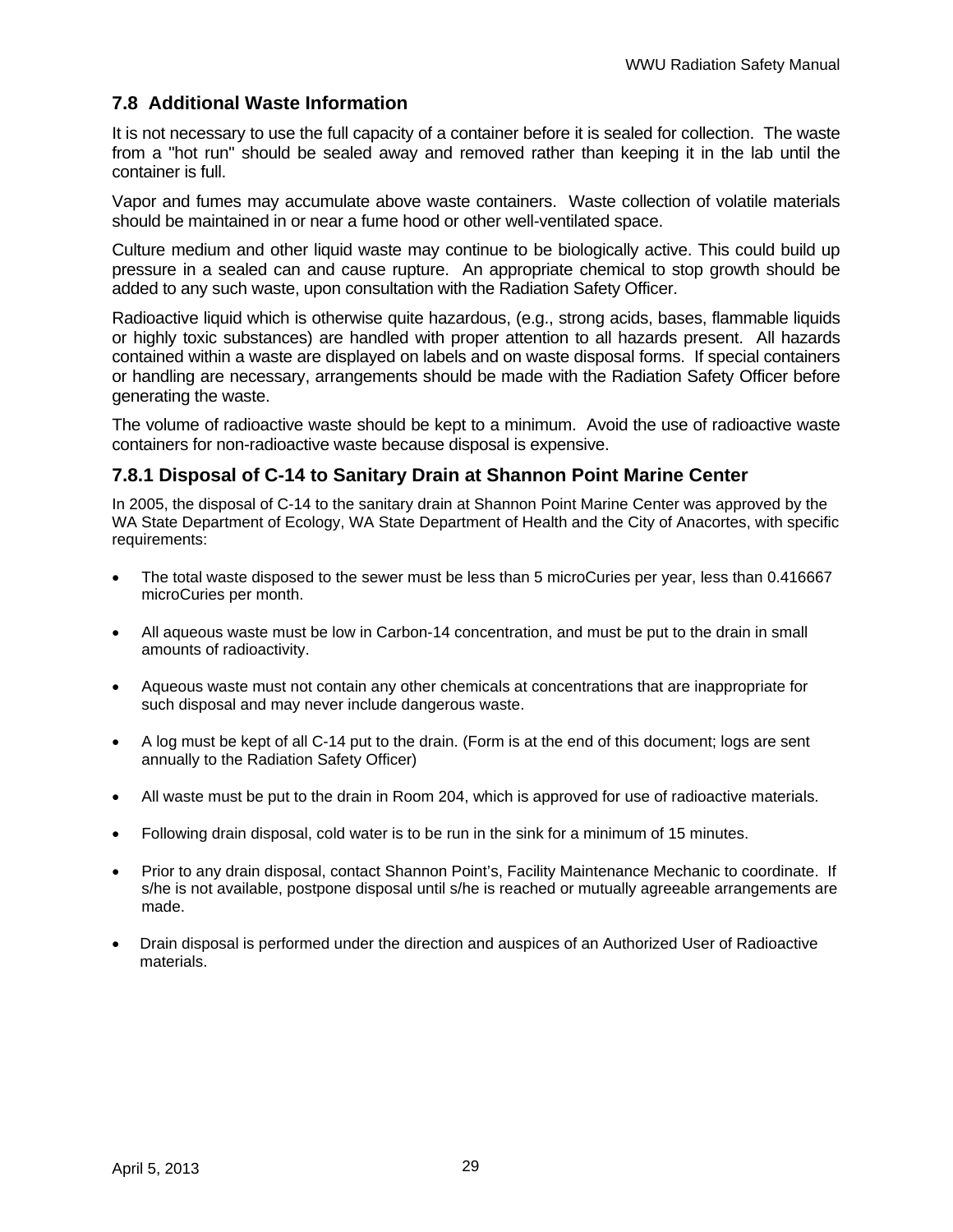# **8.0 Limits of Exposure to Ionizing Radiation**

Every reasonable effort is made at the University to maintain radiation exposures as low as reasonably achievable (ALARA).

In accordance with WAC 246-221-010, annual adult exposures are controlled to the more limiting of the following:

- A total effective dose of 5 REM
- The sum of the deep dose equivalent and the committed dose equivalent to any organ or tissue, (excluding the eye), of 50 REM and
- Annual limits to the lens of the eye, skin and extremities which are:
	- o An eye dose equivalent of 15 REM
	- o A skin or extremity dose equivalent of 50 REM

Persons under 18 years of age are limited to 10% of the adult occupational limits.

#### **8.1 Pregnant Women**

Pregnant women who work with radioactive materials are limited to 0.5 REM for the entire gestation period. Women, whether employees of the University or students, are to restrict their radiation exposures according to the guidelines established in Nuclear Regulatory Commission's (NRC) Guide 8.13, *Instructions Concerning Prenatal Radiation Exposure*, and the Appendix to the Guide, *Possible Health Risks to Children of Women Who Are Exposed to Radiation During Pregnancy*.

Such persons should make particular efforts to keep the radiation exposure of an embryo or fetus as low as reasonably achievable but in no case exceed 0.5 REM for the entire gestation period. All female employees are briefed and are required to read the NRC Guide.

Written acknowledgement from all females who wish to work with or near radioactive materials or x-ray generators is required prior to being allowed to work with ionizing radiation. The acknowledgement states that a woman has read and understands the contents of the NRC Guide and Appendix (Refer to Appendix 1 for form).

Pregnant women are to complete a declaration of pregnancy when the pregnancy becomes known to them (Refer to Appendix 1 for form).

The Radiation Safety Officer maintains a file of written acknowledgements for a period of 30 years.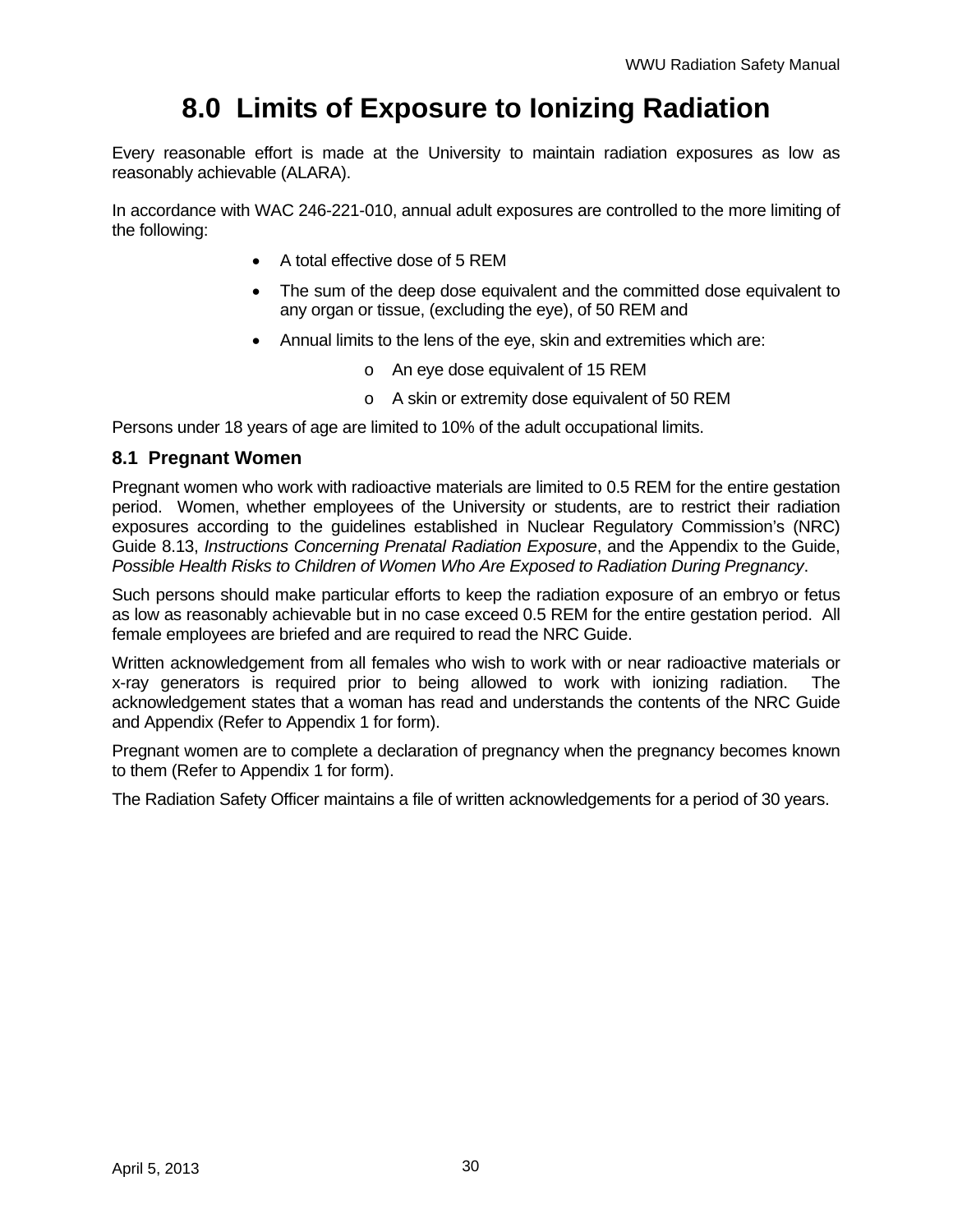**Back of 8**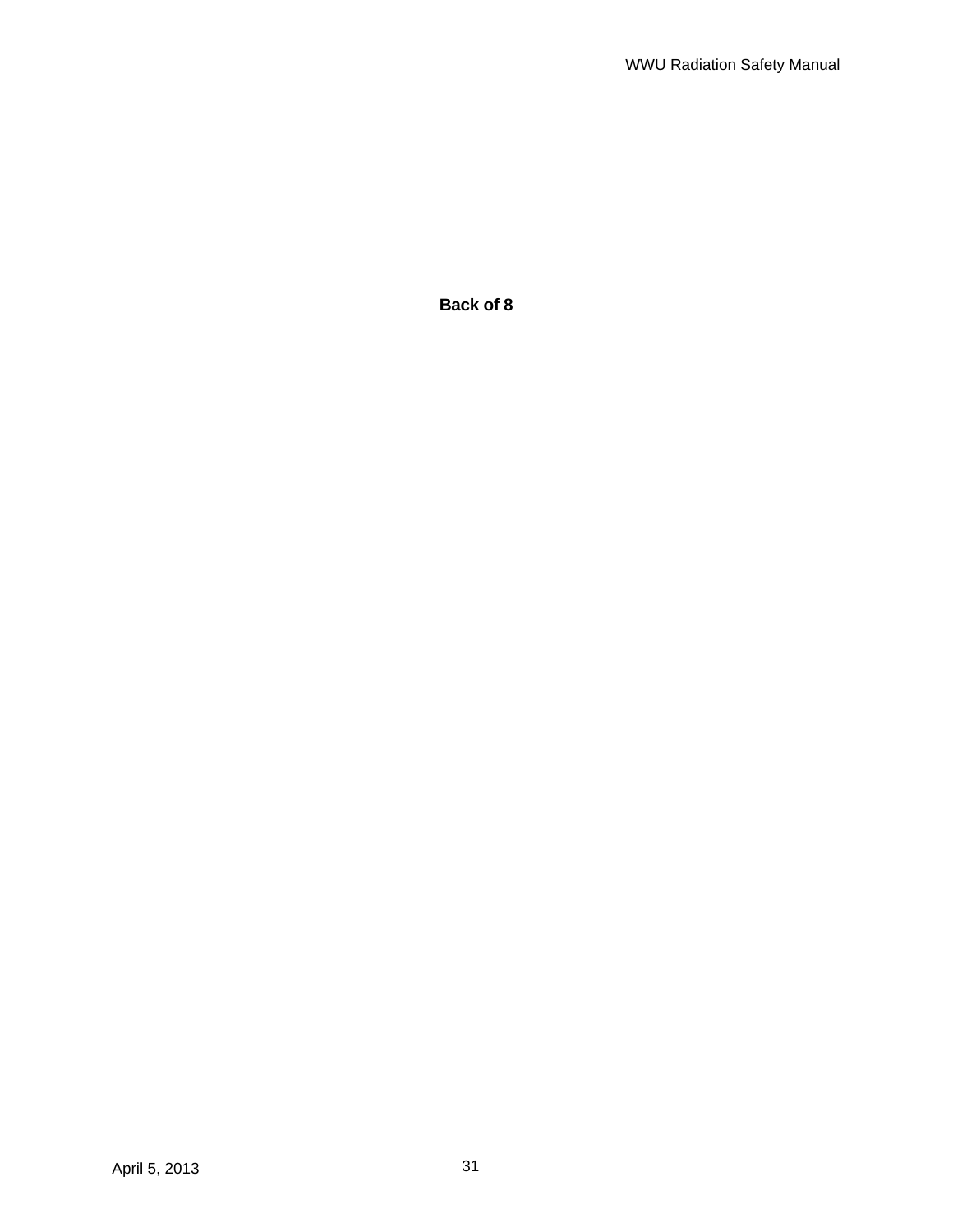## **9.0 Personnel Monitoring**

Personal dosimetry is an essential element of any radiation safety program and is required by WAC 246-221-090 and WAC 246-221-100.

Monitoring with personal dosimeters, such as a thermoluminescent dosimeter (TLD), is required for:

- Adults likely to receive, in one year from sources external to the body, a dose in excess of 10% of the annual limits described in Section 13.
- Adults likely to receive, in one year, an internal dose (intake) in excess of 10% of the applicable Annual Limit on Intake (ALI).
- Minors or declared pregnant women likely to receive in one year from sources external to the body, a dose in excess of 10% of the annual limits described in Section 13.
- Minors or declared pregnant women likely to receive, in one year, a committed effective dose equivalent in excess of 10% of 0.05 REM.
- Each individual who enters a high radiation area which by definition is "any area in which there exists radiation at such levels that a major portion of the body could receive, in any one hour, a dose in excess of 100 mREM".

Monitoring is occasionally used for persons who have expressed a special concern for their exposure to radiation even though the possibility of receiving a significant dose is very low. This applies to persons who have relatively little contact with radiation but are nevertheless concerned about their exposure. In many instances such monitoring will provide an assurance they are working at "background" levels. Monitoring devices are issued at the discretion of the Radiation Safety Officer. A primary consideration will be the legitimate concern expressed by the individual.

Personal monitoring devices, when necessary, are provided by the University through the Radiation Safety Office, to persons who are qualified under one of the above reasons. The Radiation Safety Officer maintains all personal monitoring records as required by regulations.

Individuals are informed of their exposure at any time upon request and receive an annual summary of their records from the past year, if so requested.

Individuals are notified immediately of any exposure of more than 20 millirem per quarter. In order not to establish a false sense of protection, personnel monitoring devices (e.g., TLD's and/or film badges) are not issued to persons using low energy beta emitters, (e.g. H-3, C-14 and S-35).

The Radiation Safety Officer supervises the acquisition, distribution, and collection of personal monitoring devices. TLD badges are changed on a quarterly basis.

If an exposure in excess of the limits allowed is suspected, the Radiation Safety Officer is notified immediately so that the monitoring device may be processed for rapid analysis.

It is the responsibility of Authorized Users to notify the Radiation Safety Officer in a timely manner whenever an individual requires personal monitoring and whenever the need for personal monitoring is terminated.

When not in use, personal monitoring devices are stored in areas where they will not be exposed to ionizing radiation. At no time is a personal monitoring device deliberately exposed to radiation unless it is worn by the user, or with advance authorization from the Radiation Safety Officer.

Persons who are using dosimeters should report any medical or dental x-rays to the Radiation Safety Officer. Dosimeters are never worn during medical or dental x-ray exposures because the occupational limits must include only occupational exposure.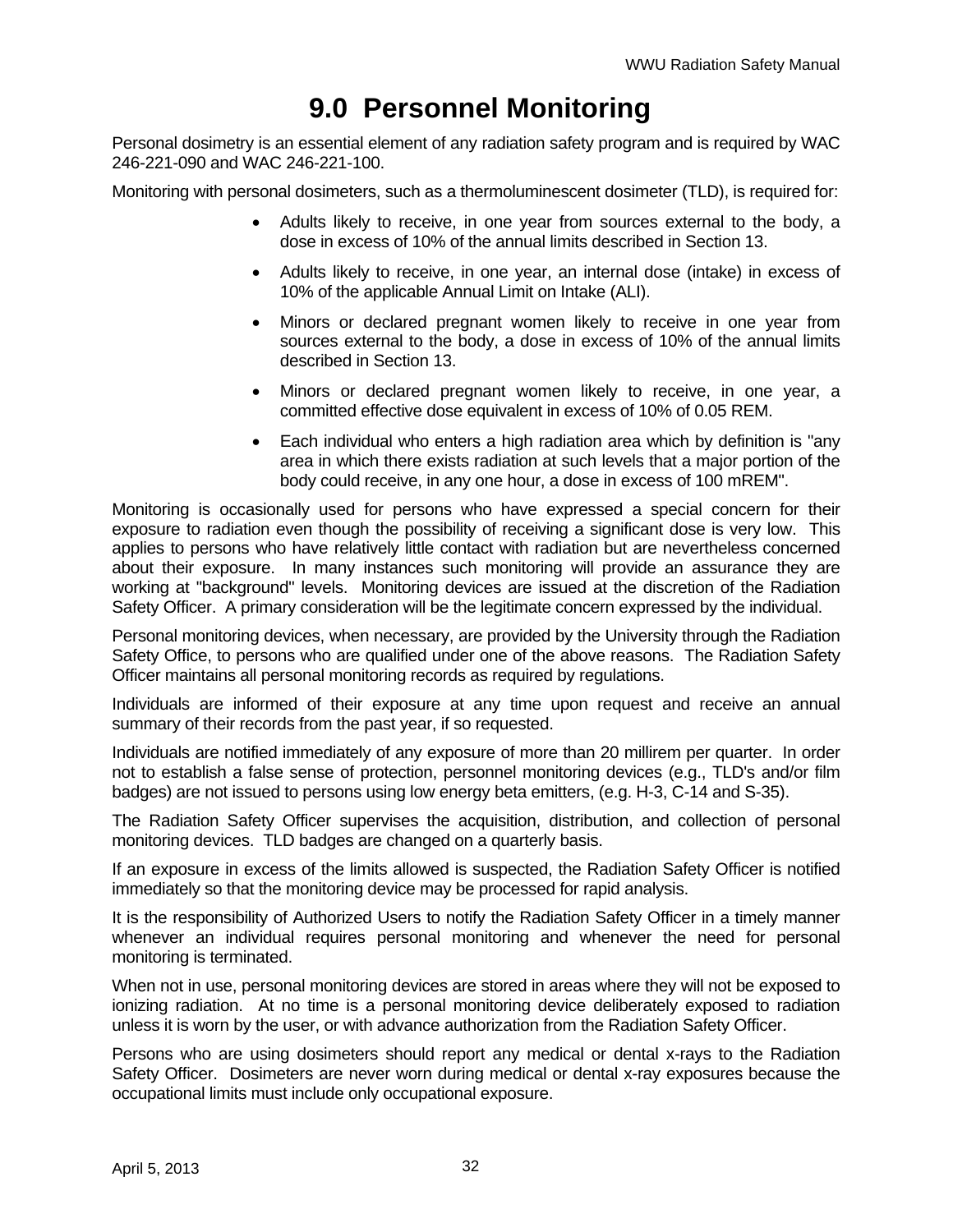**Back of 9**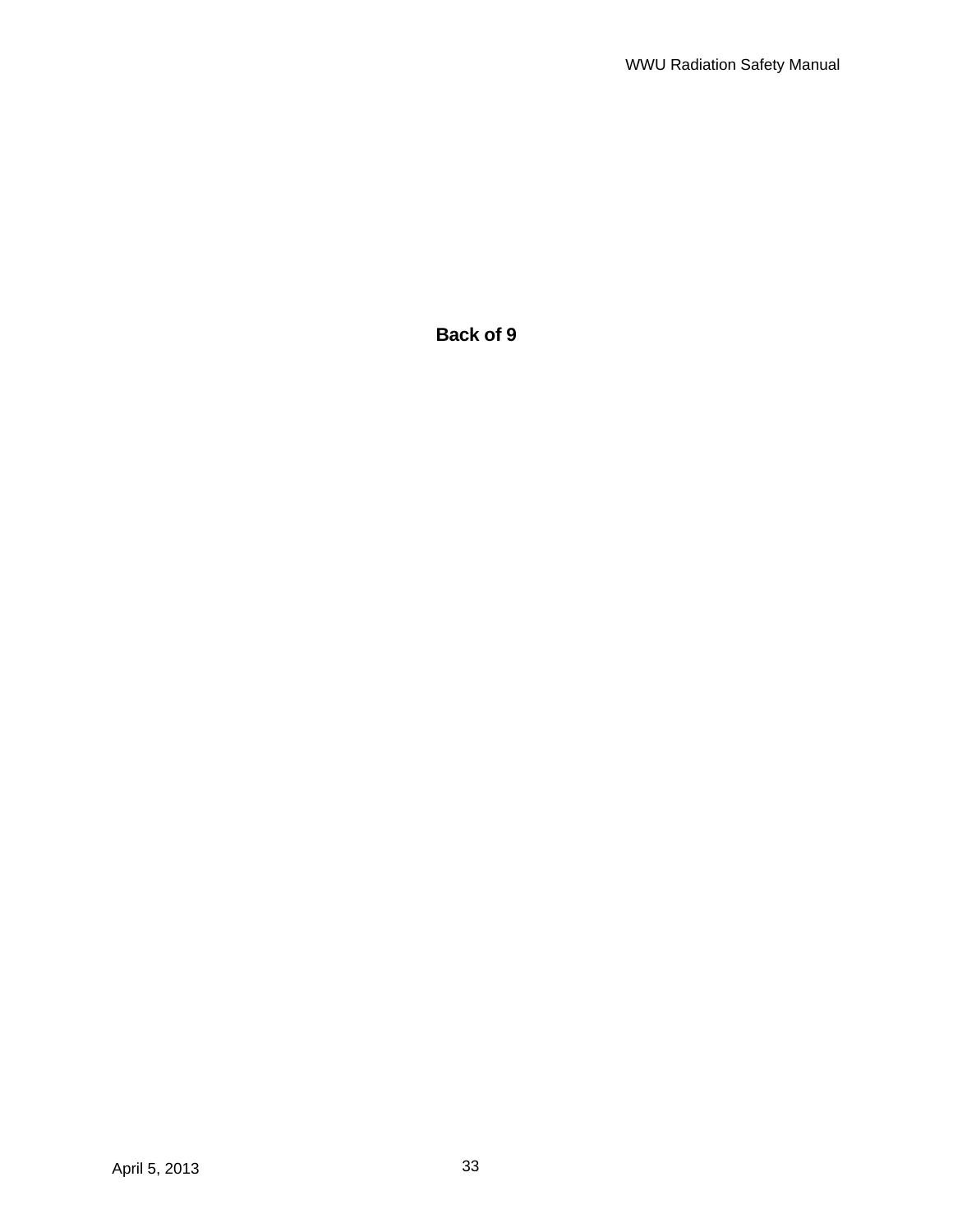## **10.0 Bioassay Requirements**

Bioassay is a necessary complement to personal monitoring in a radiation safety program. It is the principle method for estimating an individual's exposure to radiation resulting from internally deposited radionuclides.

The risk of working with H-3 and C-14 results from possible internal dose that occurs when either isotope is incorporated into the body. Tritium (H-3) is usually incorporated as tritiated water and C-14 in the form of  $CO<sub>2</sub>$  gas.

There is generally no external radiation hazard from these isotopes since their low energy beta particles will not penetrate skin. The low energies present also make H-3 and C-14 exceedingly difficult to detect with portable survey monitors.

Exposure to tritium and C-14 is best evaluated by the direct approach of analyzing body water for either isotope. This is done by assaying a few milliliters of urine by liquid scintillation counting.

Bioassay is required of persons involved in the following programs:

- Tritium and Carbon-14: Any person using "open sources" of more than 100 milliCuries of tritium or carbon-14 or working in a laboratory where more than 100 milliCuries of tritium or carbon-14 is stored during any calendar year.
- lodine: Any person in a laboratory where 1 millicurie of iodine-125 or iodine-131 is used during a calendar year.

The Radiation Safety Officer establishes necessary bioassay programs for people in these categories. In addition, bioassays may be required following an accident or incident or in other situations when the Radiation Safety Officer deems such analyses necessary.

The results of bioassays and an interpretation shall be provided to the individual and maintained in a file for the individual in the Radiation Safety Office.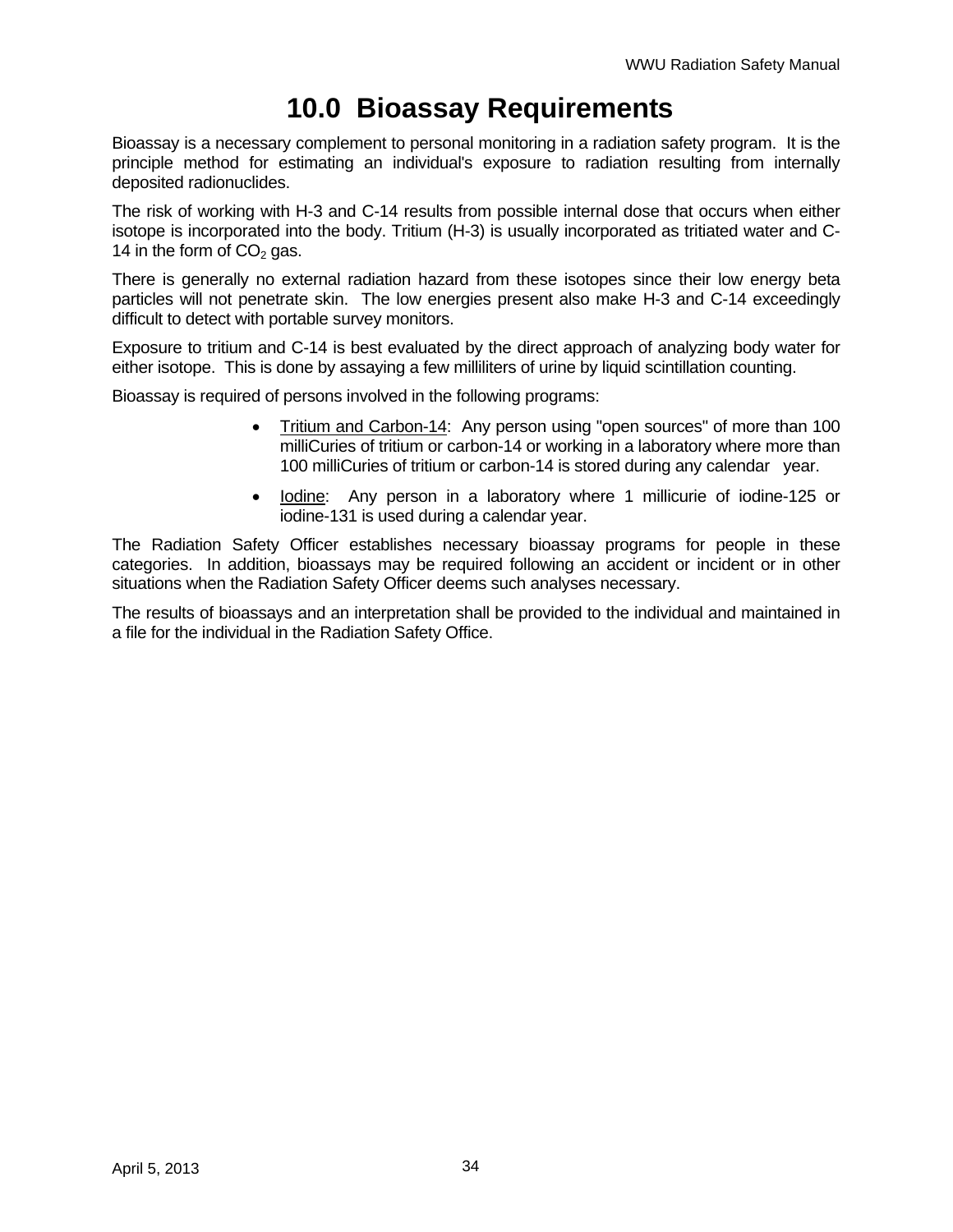**Back of 10**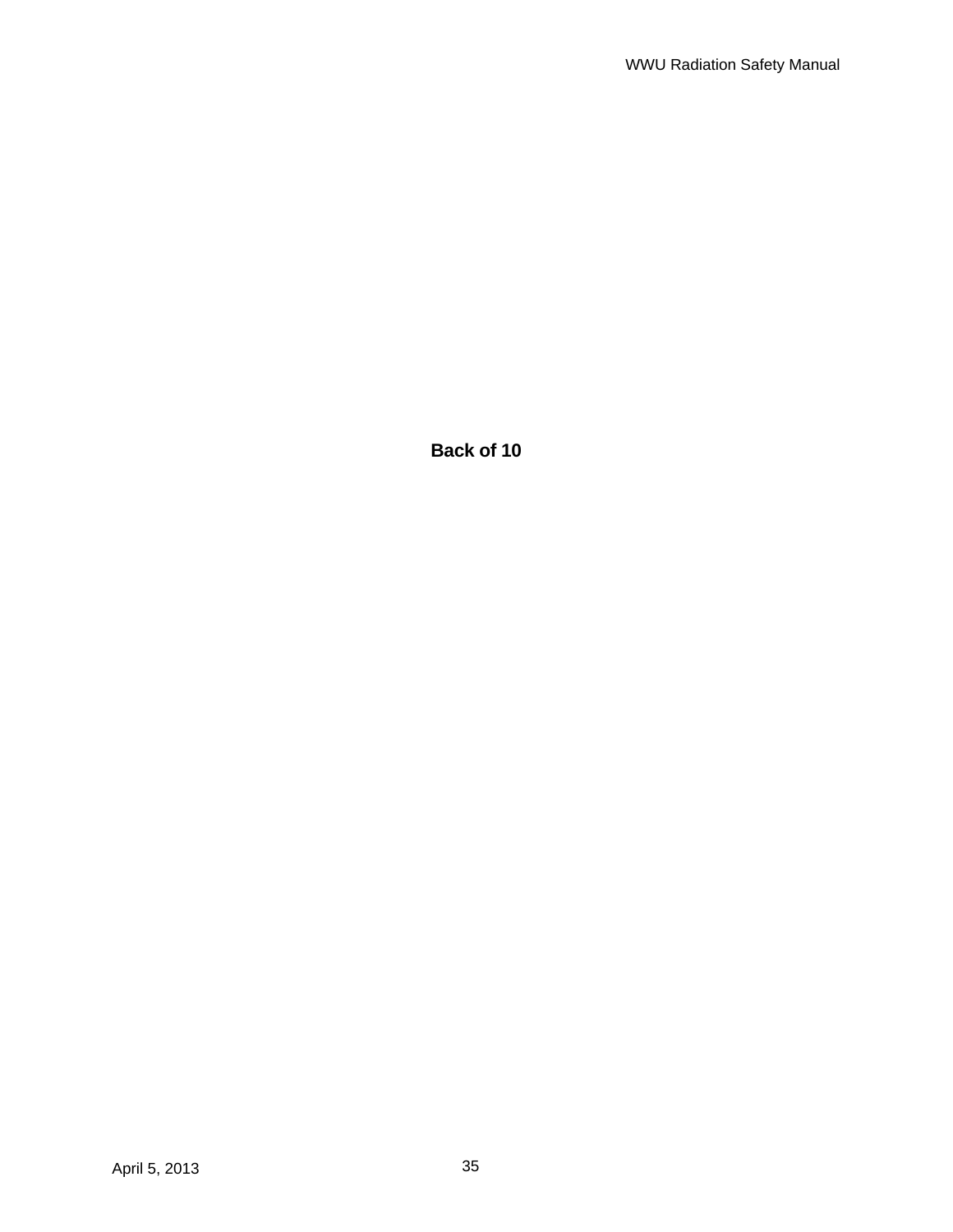# **11.0 Monitoring and Surveys**

Radiation hazards cannot be evaluated without measurements. Periodic monitoring and surveying of radiation facilities are essential to a proper radiation safety program. Radiation surveys are required where radioactive material is used or stored.

Each Authorized User of radiation is required to conduct surveys within his or her own areas. The Authorized User ensures that calibrated instruments in good working order are available to allow frequent checks during work, as well as thorough surveys during clean-up phases.

- **P-32 (high energy beta emitter)**. Refer to Section 11.1 Items 2, 3, and 4.
- **H-3, C-14, and S-35 (low energy beta emitters).** While using all low energy beta emitters, H-3, C-14, and S-35, appropriate wipe samples are taken and evaluated weekly in lieu of direct measurement as shown in Section 11.1 Items 2 and 3.
- **Gamma emitters.** Refer to Section 11.1 Items 2, 3, and 4.
- Laboratory waste storage areas and open source material storage areas are surveyed as in Section 11.1 Item 2.
- Survey records are maintained by the Authorized User. A copy of all surveys is sent to the Radiation Safety Office within 7 days of the action.

Radioactive materials laboratories may be inspected and surveyed by the Radiation Safety Office every 6 months or more often if the Radiation Safety Officer deems more frequent surveys advisable. The Radiation Safety Officer may conduct audit surveys to assure that Authorized Users are conducting their surveys as required. Periodic surveys are measured to detect the isotope used in the area:

#### **11.1 Standard Survey Program for Unsealed Radioactive Material**

- 1. A reference check source of long half-life, e.g., Cs-137 or Ra-226, is read and recorded at the time of the initial receipt of the instrument or as soon as the instrument is received from calibration. The readings shall be taken with the check source placed in specific geometry relative to the detector. A reading of this reference check source shall be taken before each survey, and after each maintenance and/or battery change. If any reading using the same geometry is not within  $\pm 20$  percent of the reading measured immediately after calibration, the instrument must be re-calibrated.
- 2. A documented survey shall be performed in all use areas on a weekly basis unless they meet one of the criteria below. Any room meeting these criteria may be surveyed monthly.
	- A. A room, such as a counting, equipment, or autoradiograph room, where all material is contained and unopened.
	- B. Waste storage areas which are accessed infrequently (once a month or less).
- 3. Daily or after use, surveys will be done of clothing, hands, feet, and work areas when working with any nuclide with the exception of tritium only, using an appropriate low range instrument. After-use surveys will be done if a spill is suspected for all nuclides. Documentation of these surveys is not required, unless contamination is found to be present at levels more than two times background on a hand held instrument, or 1000 dpm per 100 cm2 for beta or gamma or 20 dpm per 100 cm2 for alpha on Liquid Scintillation or other precision count instrument.
- 4. All surveys will consist of:
	- A. A direct measurement of radiation levels or contamination levels with an appropriate survey meter sufficiently sensitive to the nuclides used in the area. This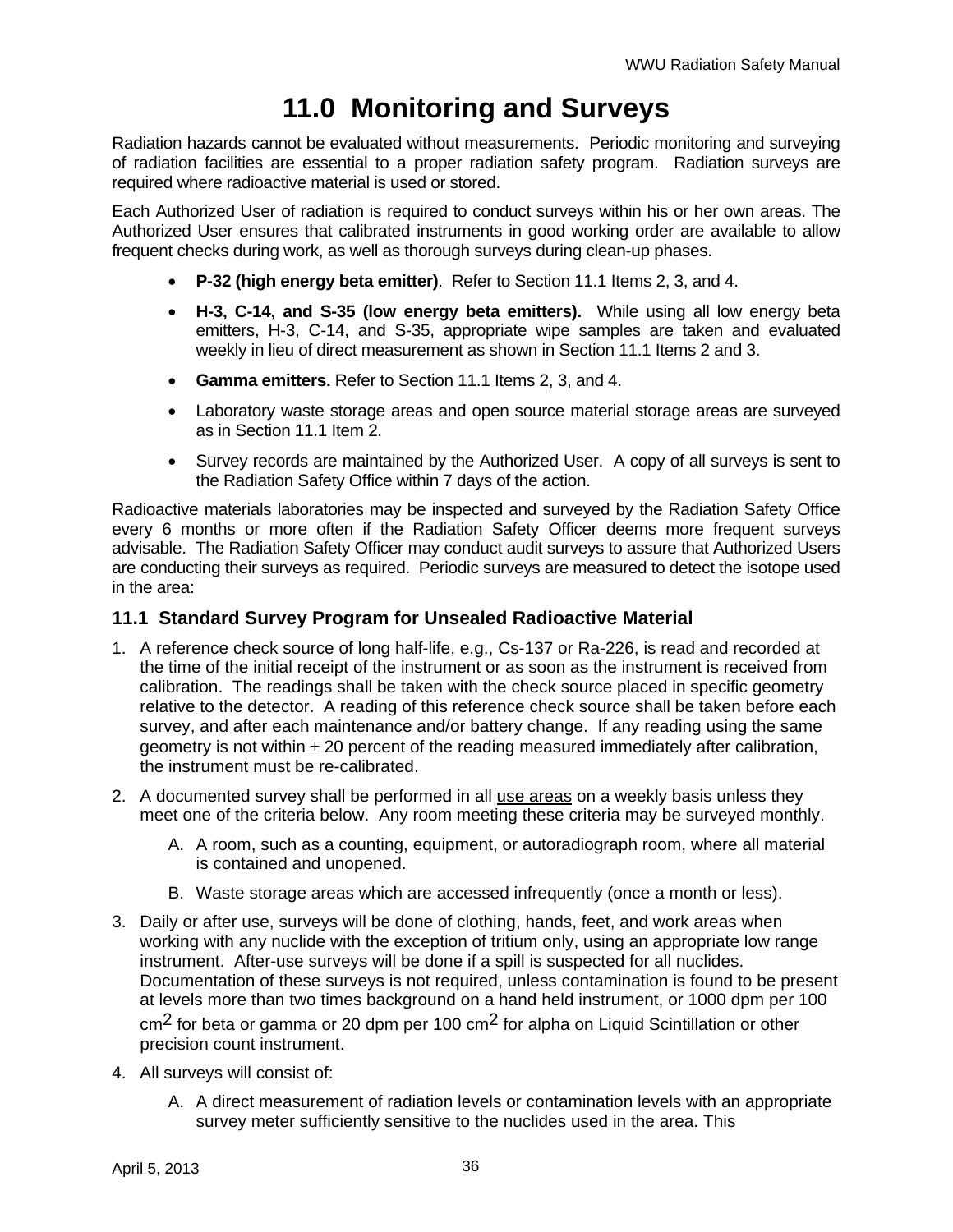measurement is not required or sufficient for low energy beta emitters such as tritium, carbon 14, or sulfur 35.

- B. A series of wipe tests to measure removable contamination level. The method for analyzing wipe tests must be sufficiently sensitive to detect 1000 dpm per 100  $\text{cm}^2$ for beta or gamma, or 20 dpm per 100 cm<sup>2</sup> for alpha. If you are using a portable instrument to measure the wipes, go to a low background area to count the wipes. Liquid Scintillation or an approved sufficiently sensitive detection instrument shall be used for tritium, carbon 14 and sulfur 35.
- 5. For all required documented surveys, a permanent record will be kept of all survey results, including negative results. The records shall include:
	- A. Location, date, and person doing the survey.
	- B. Identification of equipment used, including serial number and pertinent counting efficiencies.
	- C. Drawing of the area surveyed, identifying relevant features such as storage areas, waste areas and major use areas. Also include numbered locations corresponding to the places surveyed.
	- D. Measured exposure or count rates, keyed to locations on the drawing.
	- E. Results of surveys for removable contamination, keyed to locations on the drawing.
	- F. A background reading for the portable instrument and the results of a blank wipe for non-portable counters.
	- G. Corrective action taken when survey results exceed action levels.
- 6. Action level for direct survey and contamination surveys will be two times the background reading in an area with no radioactive material present or two times the reading on the blank wipe.

## **Table 11-1**

#### **Monthly Use Activity for Unsealed Radionuclides**

If below listed amount, survey monthly. If at or above listed amount, survey weekly.

| <b>Radionuclide</b> | <b>Monthly Throughput</b> |               |  |
|---------------------|---------------------------|---------------|--|
|                     | (Megabecquerels)          | (Microcuries) |  |
| Hydrogen 3          | 296                       | 8000          |  |
| Carbon 14           | 7.4                       | 200           |  |
| Phosphorus 32       | 2.22                      | 60            |  |
| Phosphorus 33       | 22.2                      | 600           |  |
| Sulfur 35           | 37                        | 1000          |  |
| Calcium 45          | 7.4                       | 200           |  |
| Chromium 51         | 37                        | 1000          |  |
| Cobalt 60           | 1.85                      | 50            |  |
| Iodine 125          | 0.15                      | 4             |  |
| Iodine 131          | 0.11                      | 3             |  |
| Thorium 228         | 0.02                      | 0.6           |  |
| <b>Radionuclide</b> | <b>Monthly Throughput</b> |               |  |
|                     | (Megabecquerels)          | (Microcuries) |  |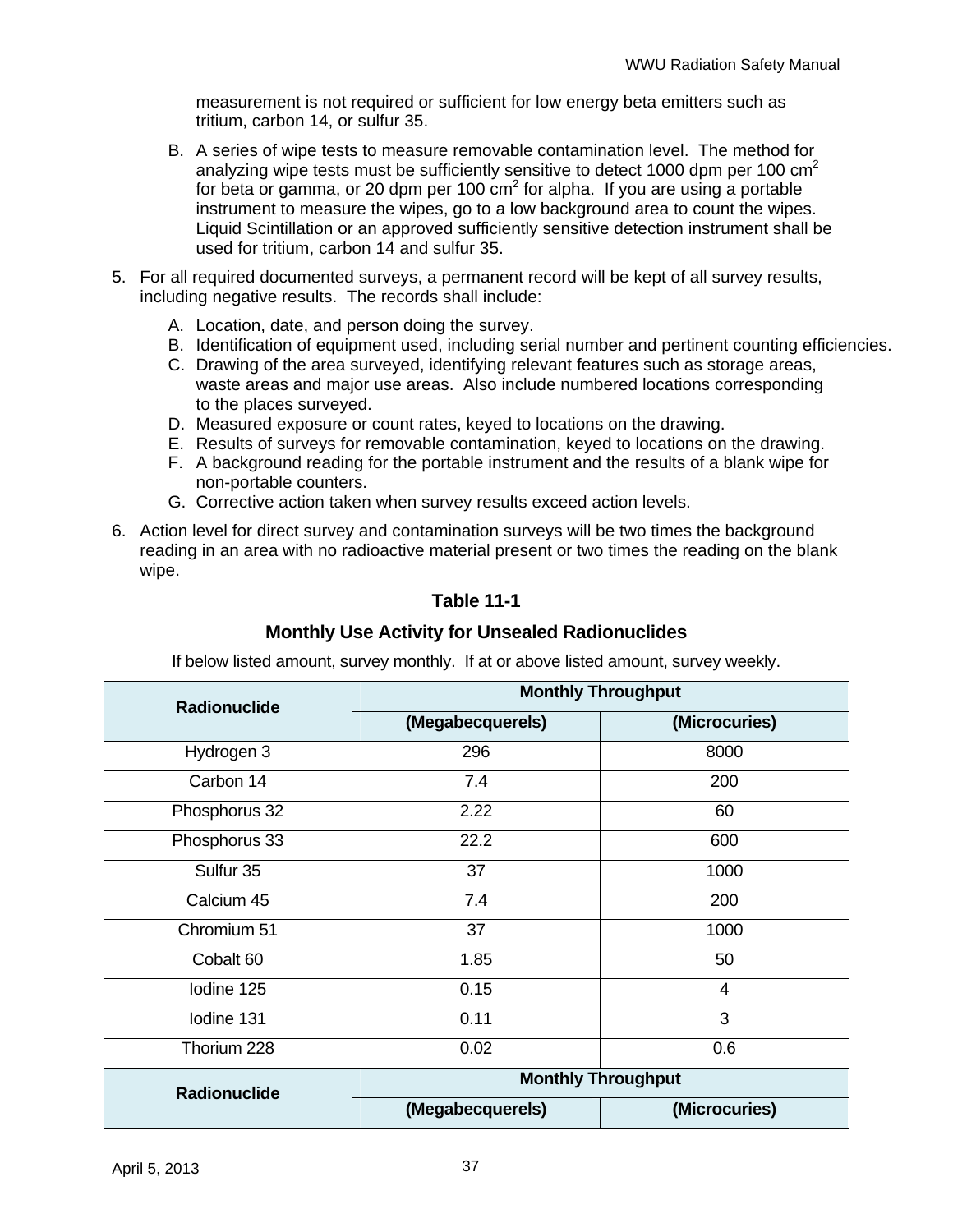| Uranium 238    | 0.037     |       |
|----------------|-----------|-------|
| Plutonium 239  | 0.003     | 0.08  |
| Plutonium 241  | 0.15      |       |
| Polonium 209 * | 0.0000148 | 0.004 |
| Uranium 232*   | 0.00074   | 0.02  |

For radionuclides not listed above, take 1/10 of the lowest of the Annual Limits on Intake (ALI) listed in WAC 246-221-290, Table 1, Columns 1 and 2.

\*Calculated

#### **11.2 Laboratory Monitoring**

The safe use of radioactive material requires frequent monitoring and surveys in each area where unwanted contamination or external radiation may exist. In laboratories where handling practices are good, the results of the survey are usually negative.

It is difficult to define a "safe" or "allowable" level of unwanted contamination or external radiation. The important word is "unwanted." If radiation is unwanted, it should be reduced or eliminated completely. **Three times background should be considered "real" contamination.**

Unwanted contamination or external radiation may interfere with experimental sensitivity and results. This effect is often far more limiting than what might be defined as safe for personnel. Concern may develop from a neighbor who is working at a lower level of sensitivity. This is another reason laboratory monitoring should be an integral part of the laboratory protocol.

Work practices and the types of radiation used determine the frequency and methods of monitoring. Records of monitoring are included in a radiation laboratory log.

As described above, laboratory monitoring is conducted during radiation work. In addition, a thorough survey of work space and adjacent fringe areas is conducted after cleanup and at the end of the work period.

Laboratory monitoring includes two complementary techniques:

 **Instrument Surveys**: A portable instrument, normally a Geiger Muller (GM) counter is used to scan work surfaces, handles, knobs, floors, sinks, waste receptacles, etc. High readings are noted and explained.

The instrument survey is necessary to evaluate shielding, accumulation of high levels from waste containers and general external radiation levels. Some types of radiation, especially low energy emissions, are not effectively detected with standard survey instruments. G-M type counters are not effective for H-3, C-14 and S-35. The sensitivity and calibration of any instrument is to be established for the expected radiation.

 **Wipe Surveys.** The greater hazard in most radioactive materials laboratories is from ingestion or inhalation of material and the resulting internal dose. A small amount of radioactive material, if fixed on a work surface, is relatively safe.

The same amount of material may constitute a serious hazard if it is ingested. The main method for evaluating transferable material is to take a series of wipes from surfaces with small filter paper disks, and then evaluate the wipes with an appropriate detector.

The same counting system that is used in the experimental work will usually serve to evaluate the wipes, (e.g., liquid scintillation counter, gamma counter, autoradiography).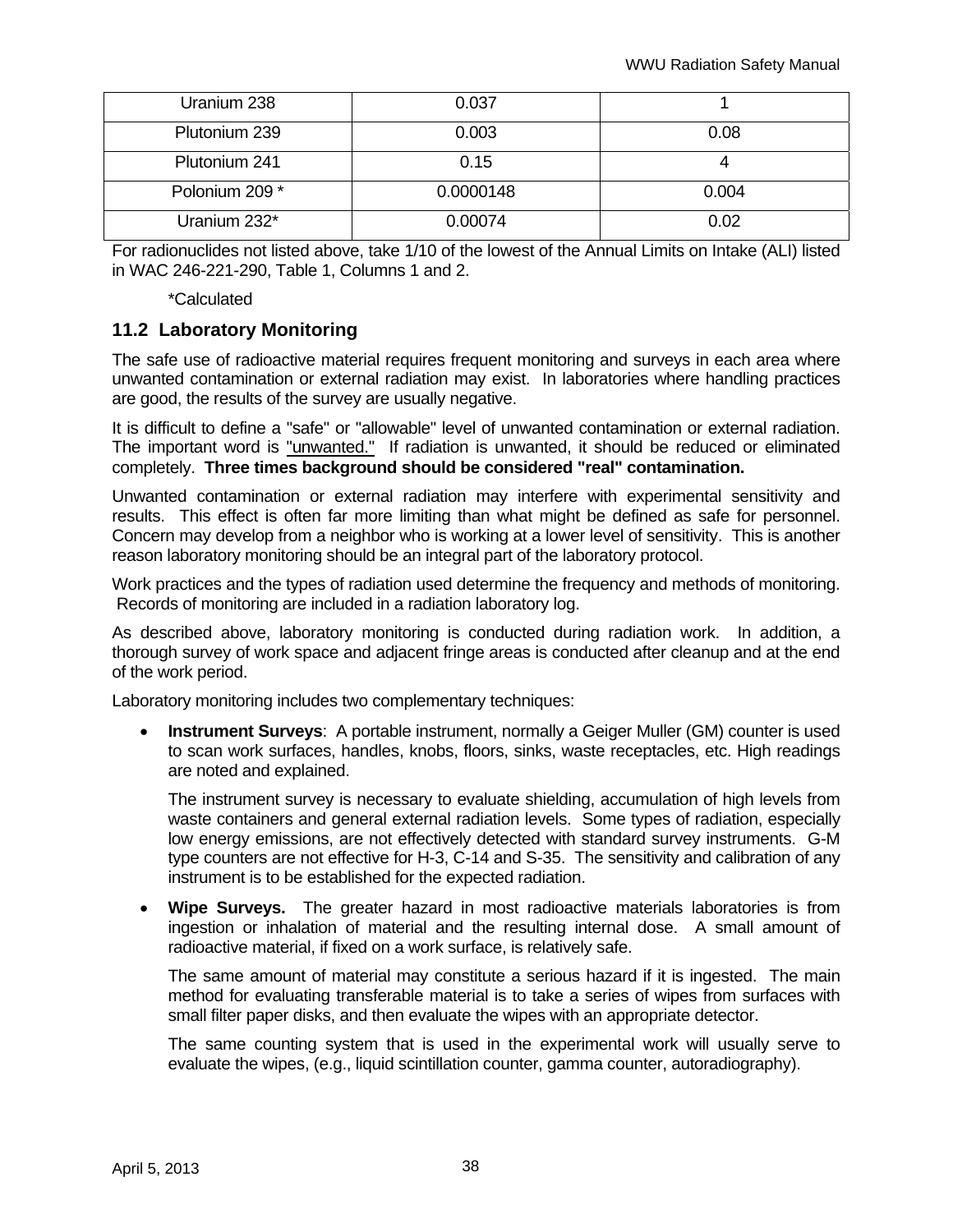A sketch of the floor plan of the work area is used when making wipe tests. A number corresponding to each wipe, correlating it with the location from which it was taken, is included on the sketch. This allows an easy mapping and evaluation of contaminated areas and may aid in locating the source of the contamination.

In addition to the regularly surveyed spots, random areas should be checked because contamination may or may not be uniform throughout the room. Wipe surveys are sensitive, but the results of a wipe survey are considered only slightly better than qualitative. The results from a wipe survey help establish if radioactive material is contained.

If radioactive material has spread beyond the control area, the Authorized User is notified and joint evaluation of control procedures are implemented. The spread may have extended to an adjacent experiment.

It is essential that surveys are documented in the Authorized User's laboratory operating record and that permanent records of survey results are maintained and copies are sent to the Radiation Safety Office. The documentation must include information in 16.1 Item 6.

### **11.3 Survey Guidelines**

**Operation of Survey Instruments:** Each instrument used for safety surveying purposes is to be checked for proper operation prior to use on days that the instrument is used. This check includes operating the device with a check source to insure the device is operating before it is used for detection or measurement of laboratory radioactivity.

**Calibration of Survey Instruments:** All survey instruments used for safety surveys are to be calibrated to assure accurate readings. The Radiation Safety Officer calibrates or obtains calibration services for all Western instruments which require periodic calibration.

Other instruments, such as those used for classroom instruction or research may be calibrated by the Radiation Safety Office at the user's expense.

Registered instruments are checked for proper calibration at least yearly or after any maintenance or repair of the unit.

## **11.4 Sealed Source Surveys**

All sealed sources, other than tritium, with a radioactive half-life greater than thirty days and not in the form of a gas are tested for leakage at intervals not to exceed 6 months.

No leak test is required when the source contains tritium or 100 microCuries or less of beta/gamma emitting material or 10 microCuries or less of alpha emitting material.

 Licensed sealed sources must be leak-tested at least every 6 months. At the University, leak test kits provided by a vendor are used. Swabs of the sources are mailed to the vendor for evaluation. Resulting reports are maintained at the Radiation Safety Office.

## **11.5 X-Ray Facilities**

X-ray facilities at the University are inspected by the Radiation Safety Officer or designee at least once a year in accordance with State of Washington requirements.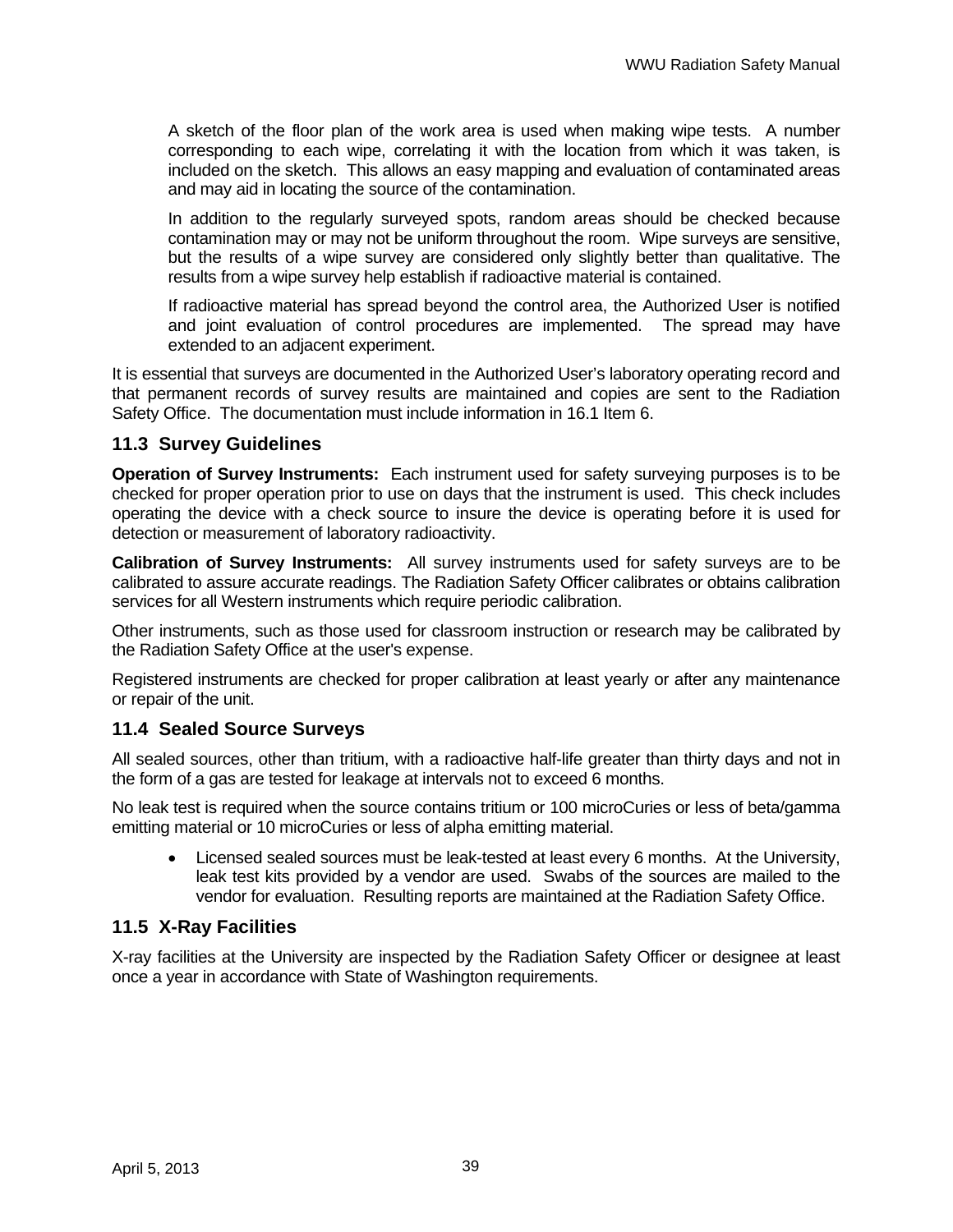# **12.0 Disciplinary Procedures**

Any Authorized User of radioactive material, who is found to be in violation of federal or state regulations or University directives which, in the opinion of the Radiation Safety Officer, is a major violation, is immediately suspended from operation by the Radiation Safety Officer.

Upon notification of an alleged violation, the following procedure applies;

The Authorized User immediately transfers all radioactive material under his or her responsibility to the Radiation Safety Officer.

The Radiation Safety Officer conducts a comprehensive survey of the laboratory before releasing it.

The Radiation Safety Officer sends the information to the Dean and the Provost.

If a WA State Department of Health inspector found evidence of violation of State regulations during an inspection of Western's facilities, that inspector holds the authority to censure or to revoke an Authorized User's ability to use radioactive materials and may also revoke the University's license.

#### **12.1 Definition of Violations**

**Minor Violations:** Violations which are relatively minor, e.g. failure to maintain proper survey records, failure to wear a personal radiation monitoring device in a radiation area at all times, or similar infractions are minor violations.

**Major Violations:** Willful negligence, allowing radioactive material to be lost, using radioactive material in such a way that excessive exposure occurs to one or more persons, deliberate disregard of safety rules, etc., are major violations.

#### **12.2 Penalties for Minor Violations**

**First minor violation:** a written reprimand from the Radiation Safety Officer detailing the violation with a copy to the department concerned. The reprimand also list the additional levels of discipline possible should further violations occur.

**Second minor violation:** a two-week suspension of the user's authorization. Users may be required to review the radiation safety directive and repeat training. Copies of the disciplinary action are sent to the department concerned, the dean of the user's college, and the Provost/Vice President of Academic Affairs.

**Third minor violation:** a suspension of a period of up to 3 months of the user's authorization. Copies of the disciplinary action are forwarded as specified above.

**Fourth minor violation:** this may result in a permanent suspension of the user's authorization. Copies of the disciplinary action are forwarded as above.

#### **12.3 Penalties for Major Violations**

Actions taken for a substantiated major violation will, at a minimum, consider a 30-day suspension of the authorization to use radioactive materials, but may be more severe and may include any of the options for disciplinary action authorized by Western Washington University.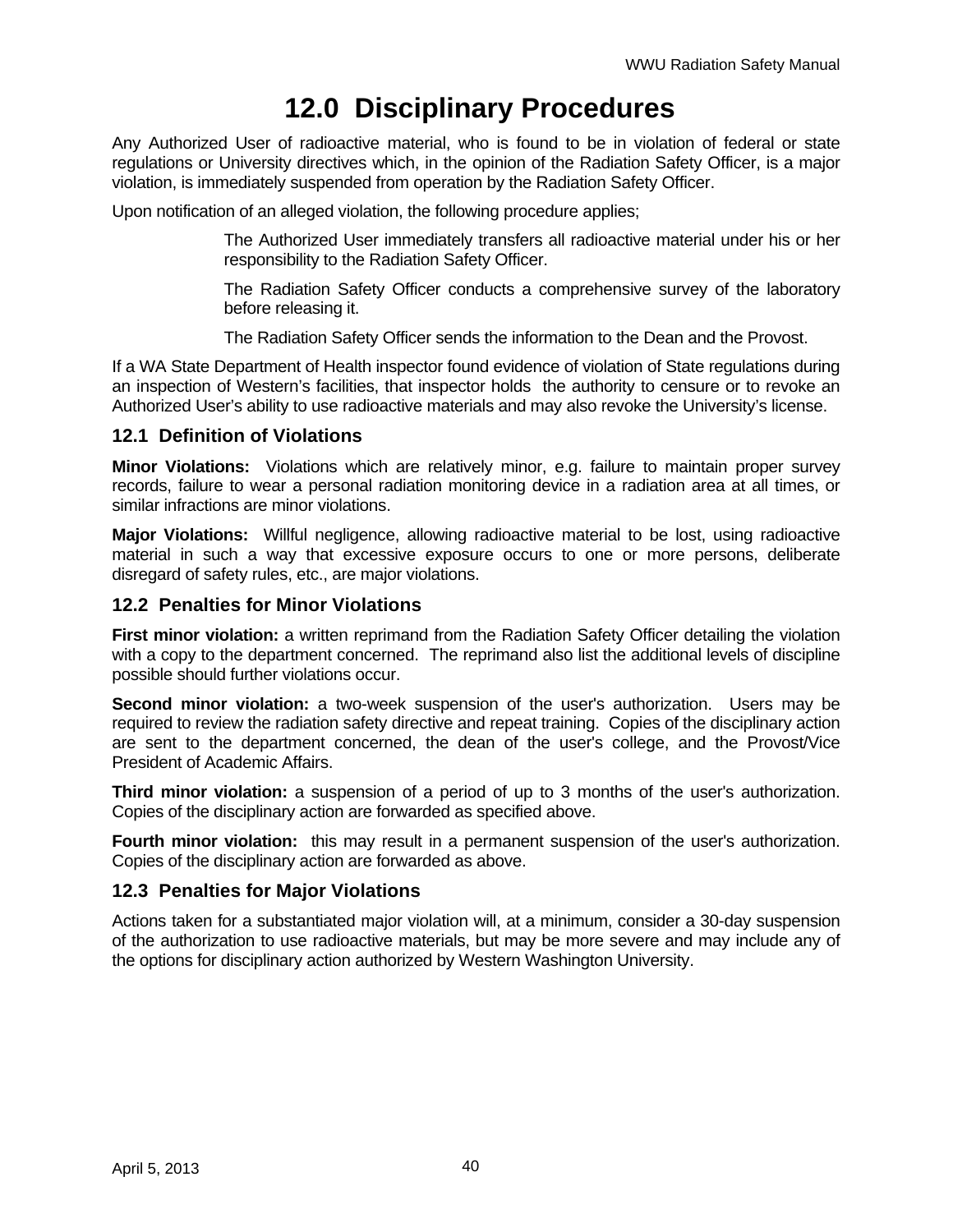Determination of Validity of Violations: The Radiation Safety Officer investigates all reports of violations, which assists in determining the validity of the charge before any disciplinary actions are considered by the Dean and/or Provost

**Appeals: If a us**er wishes to appeal an action, he or she has the right to appeal.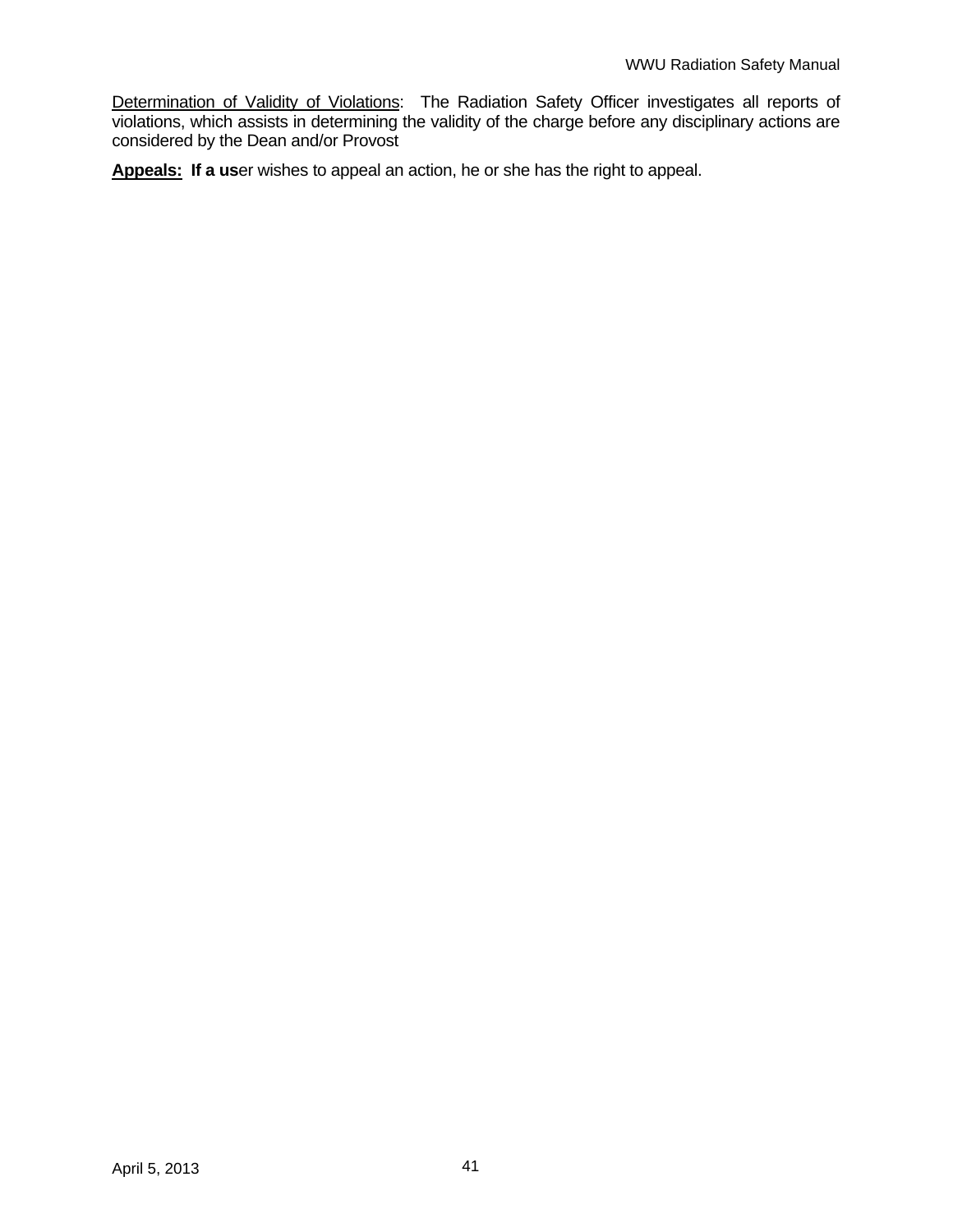# **13.0 Transportation of Radioactive Materials**

Transportation of radioactive materials on campus is by methods approved by the Radiation Safety Officer. Normally, packages of radioactive material are only transported by University vehicles or by hand.

Packages are positioned in vehicles to prevent falling in case of a sudden stop. They are always transported in double containment vessels to prevent spread of a spill.

Appropriate shielding is always used to keep personnel doses as low as reasonably achievable (ALARA).

Transportation of radioactive materials from the campus is performed under the supervision of the Radiation Safety Officer and in accordance with guidance from the Washington State Department of Transportation.

Transportation of radioactive materials by Western personnel is performed in accordance with applicable rule and regulations of the State and Federal Departments of Transportation.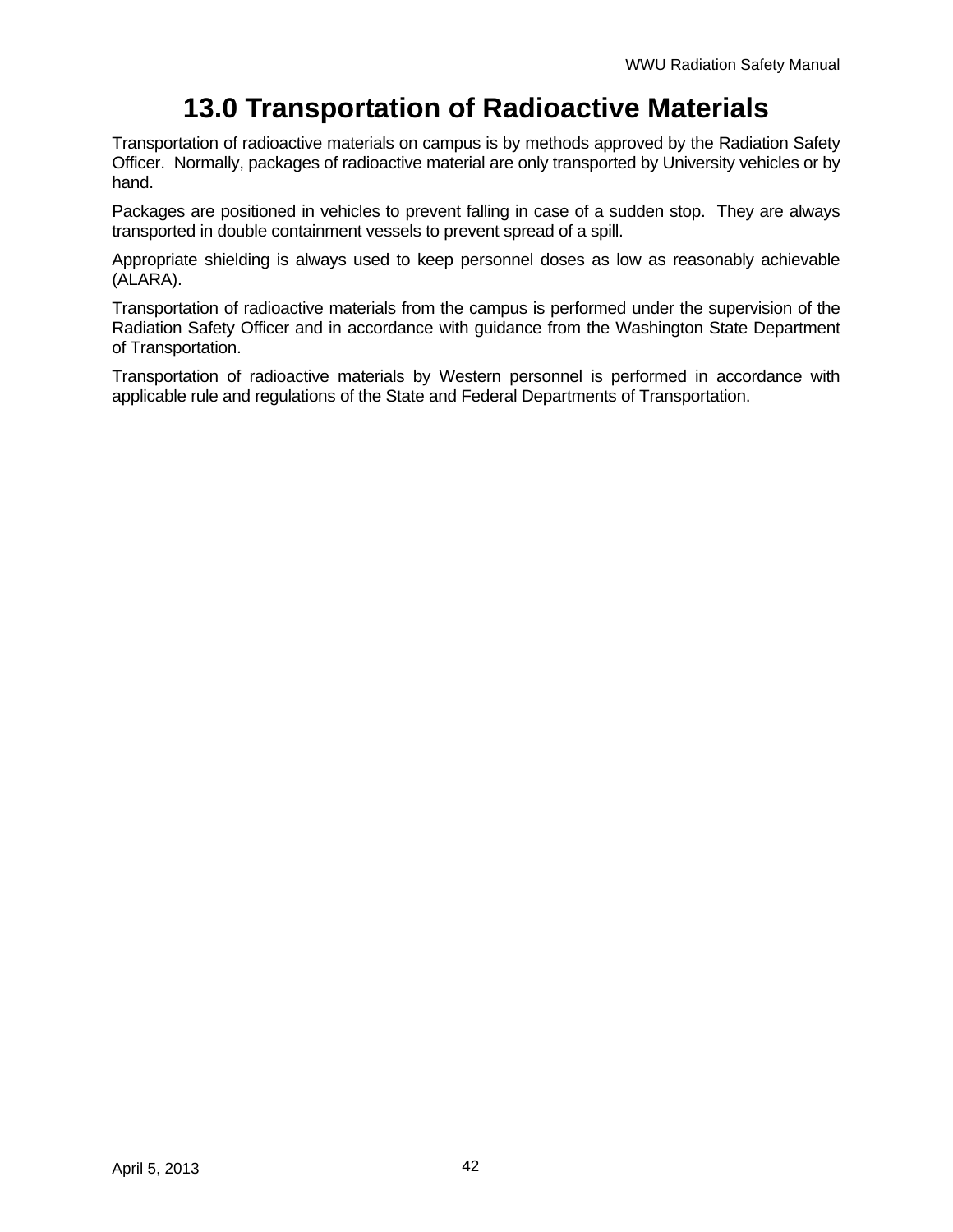**Back of 13**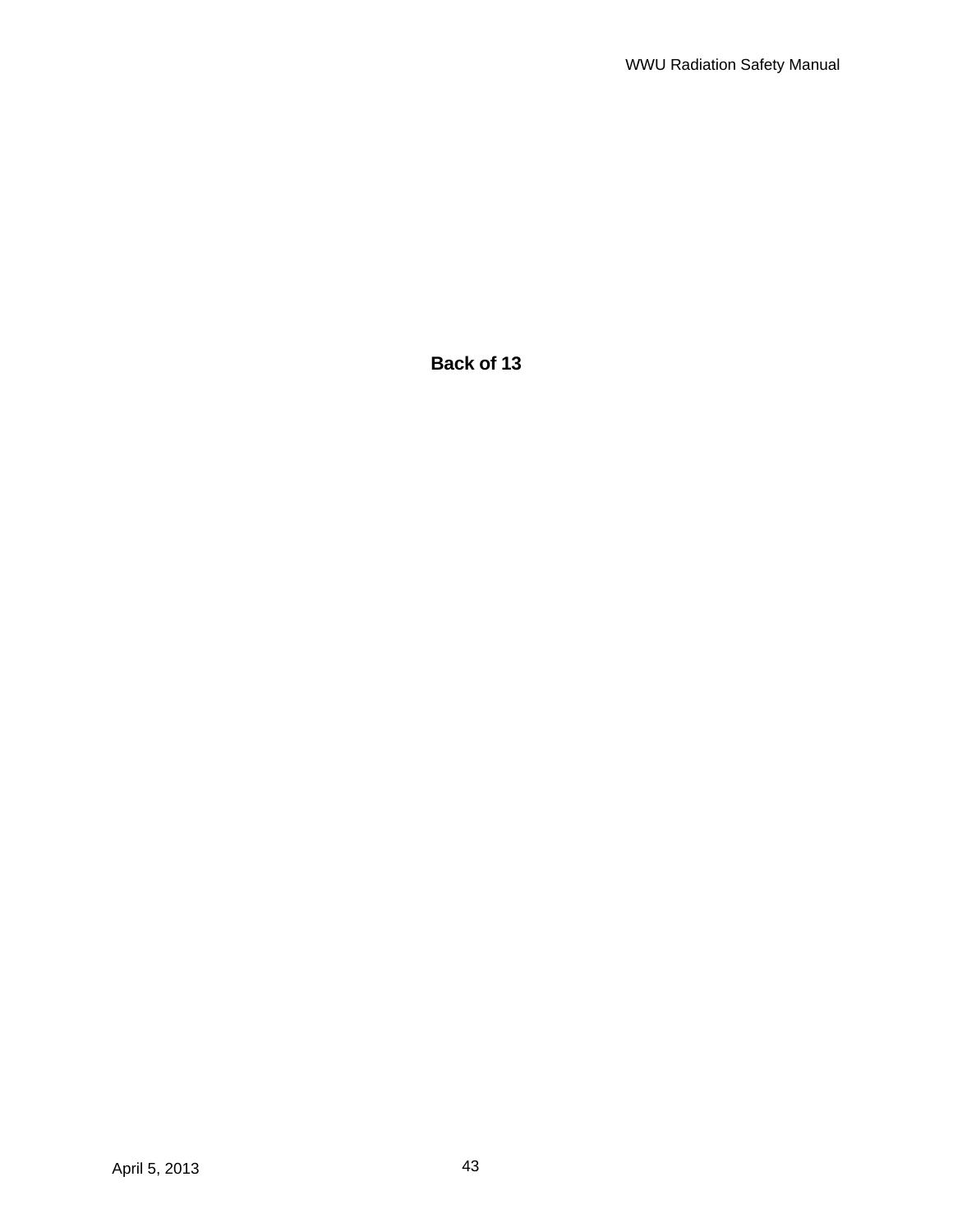# **14.0 Training**

All persons who work with radiation at Western, who enter radiation areas regularly, and who direct the activities of others that work with radioactive materials, must be thoroughly familiar with the safety requirements for handling radiation.

Training in the handling of radioactive materials is required for all persons who generate radioactive wastes. The Radiation Safety Officer is responsible for either conducting or arranging this training.

The Radiation Safety Officer screens the credentials of all persons applying to become Authorized Users. Where additional experience, peculiar to an individual laboratory or experiment is considered essential to the safety of workers in the laboratory, the Radiation Safety Officer may require further training.

All persons who work around ionizing radiation, including Authorized Users, may be required by the Radiation Safety Officer to complete radiation safety training. All individuals may be required to pass a general written test on the safe handling of radioactive materials. The Radiation Safety Office maintains records of training.

Persons with documented prior training are required to demonstrate their knowledge before beginning work involving radioisotopes.

Training for radiation workers requires the following items but is not limited to them:

- 1. General radioactive materials safety rules.
- 2. Personnel monitoring program (e.g., use, exchange, storage, records, and reports).
- 3. Radiation and contamination survey program.
- 4. Accident, incident and emergency procedures.
- 5. Radioactive materials work procedures:
	- a. Ordering, receipt and opening procedures;
	- b. Storage;
	- c. Use of radioactive materials;
	- d. Waste packaging and storage;
	- e. Transportation procedures.
- 6. Applicable state and federal rules and regulations and license conditions.

Additional topics for training include:

- 1. The biological effects of ionizing radiation.
- 2. Precautions and procedures to minimize exposure, (e.g., time, distance, shielding, protective clothing, etc.).
- 3. Use and care of survey instruments, including personal monitoring devices, (e.g. TLD's).
- 4. Characteristics of ionizing radiation, natural and human-made.
- 5. Units of radiation and estimates of dose equivalents, and dose-equivalent limits.
- 6. Modes of exposure, external and internal.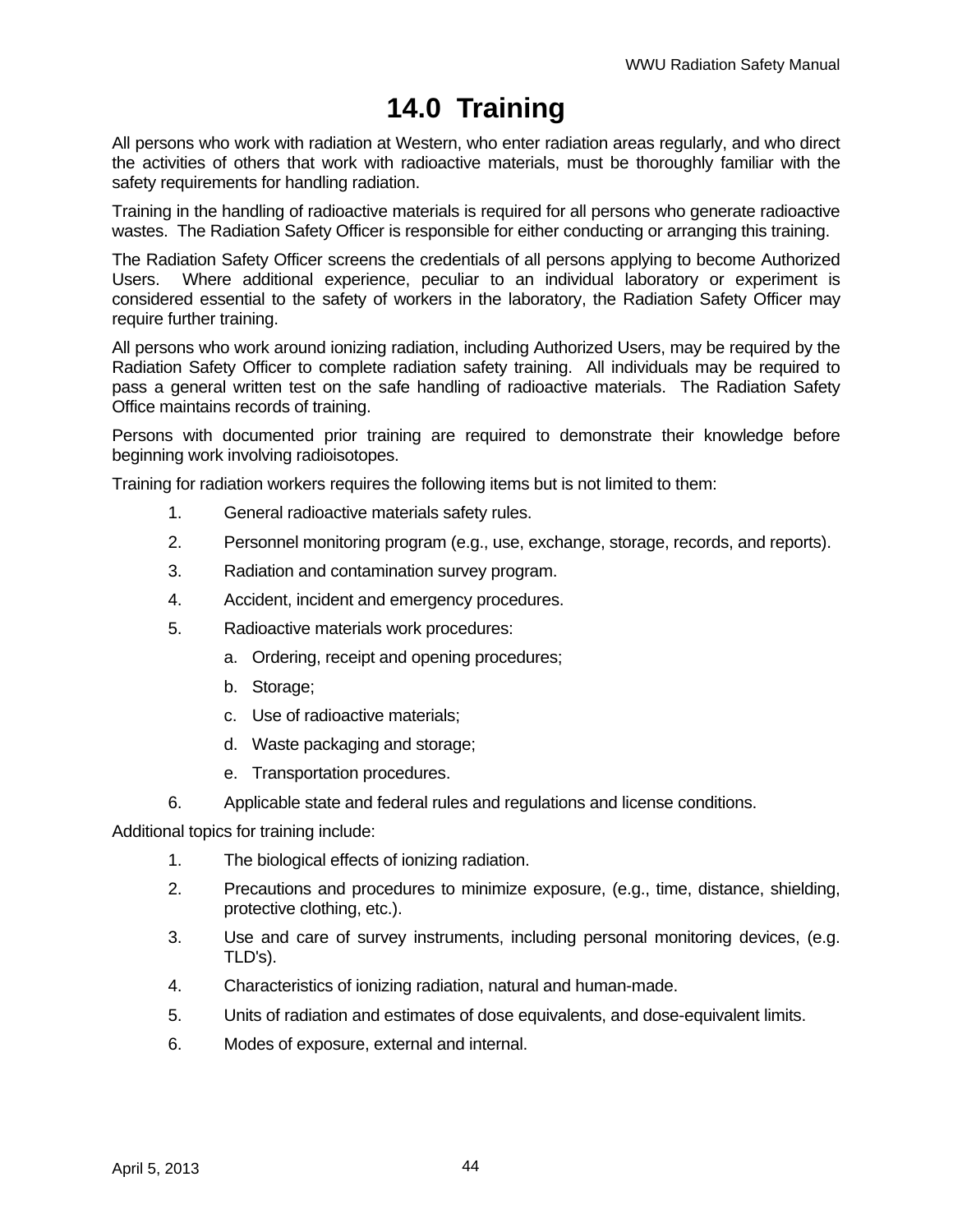- 7. The individual's responsibility to report to the Radiation Safety Officer any conditions which may lead to or cause violation of the State or University regulations or license provision, or any unsafe conditions related to exposure to ionizing radiation.
- 8. The rights of the worker to be informed of their radiation exposure and bioassay results.
- 9. The responsibilities of the Radiation Safety Officer and interaction with faculty, staff and students at WWU.

In addition to the training provided by the Radiation Safety Officer, each Authorized User may need to provide additional, detailed training to persons working under his or her authorization, pertaining to the particular experiment or laboratory involved.

The Radiation Safety Officer provides instruction to ancillary personnel, such as clerical, janitorial, and security personnel, whose duties may require them to work in the vicinity of radioactive material. The following topics are considered for inclusion, based on the interaction with radioactive materials, but additional information may be provided:

- 1. All terms of the Western radioactive materials license pertinent to radiation safety.
- 2. Identification of areas where radioactive materials are used or stored.
- 3. Potential hazards associated with radioactive material.
- 4. Radiological safety procedures appropriate to their respective duties.
- 5. Pertinent state and federal regulations.
- 6. Rules and procedures in the Western Radioactive Materials License.
- 7. Obligation to report unsafe conditions to the Radiation Safety Officer.
- 8. Appropriate response to emergencies or unsafe conditions.
- 9. Right to be informed of their radiation exposure and bioassay results.
- 10. Locations where the University has posted or made available notices, copies of pertinent regulations, and copies of the University's license and license conditions (including applications and applicable correspondence) as required by WAC 246- 222.

The Radiation Safety Officer verifies that personnel are properly instructed before assuming duties with, or in the vicinity of, radioactive materials, during annual refresher training, and whenever there is a significant change in duties, regulations, or in the terms of the license.

In addition to the training required above, hands-on training is highly recommended in the following areas:

- A description and demonstration of all "hot" procedures by a qualified and experienced staff or faculty member.
- A "cold run" of the procedures by the trainee while being observed by a qualified staff or faculty member.
- Observation of the trainee on at least one run of the full and actual procedure.

Where radioactive materials are used in the classroom as an integral part of a course, the instructor insures that the students receive sufficient training to assure that the demonstration or experiment is conducted safely. The Radiation Safety Officer is available to conduct or assist in such training.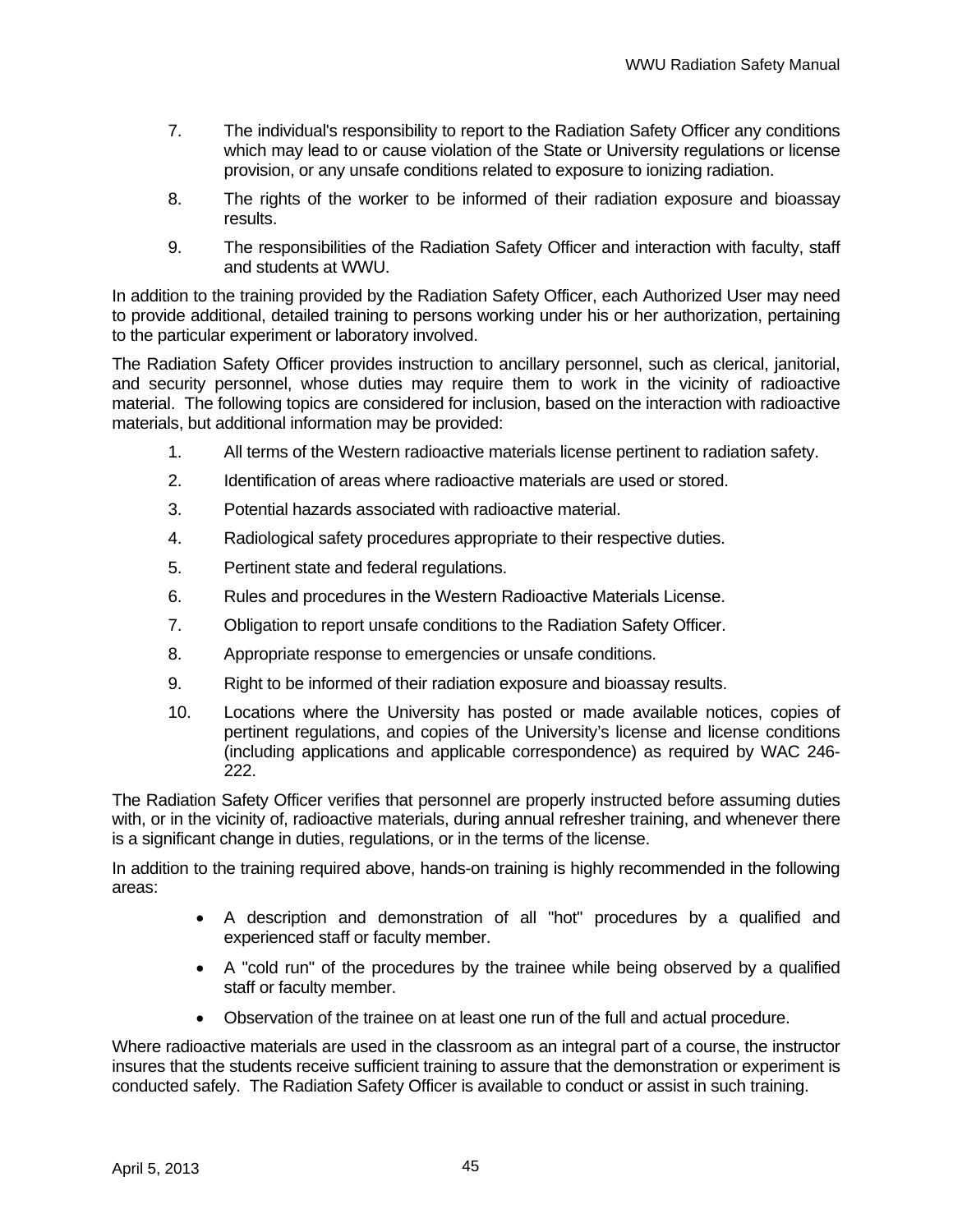Annual refresher training is made available to:

- Authorized Users working with open sources
- Radiation Workers working with open sources
- Custodial staff
- Facilities Management personnel having occasion to work in the areas where radiation may exist.
- Other personnel who may receive packages.

Custodial staff members are not permitted to clean radiation areas or handle radioactive waste, unless supervised by the Radiation Safety Officer or his/her designee.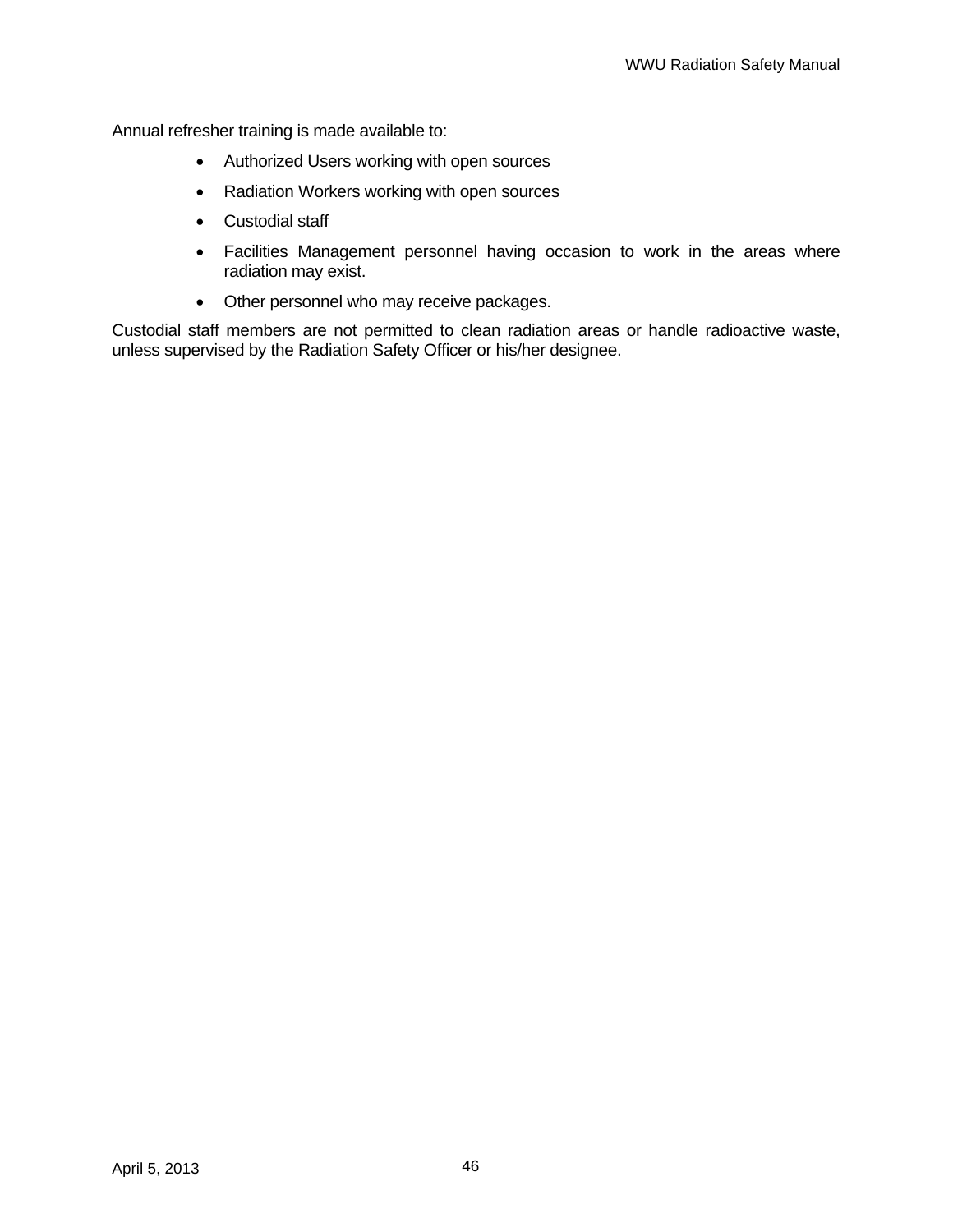Back of Section 14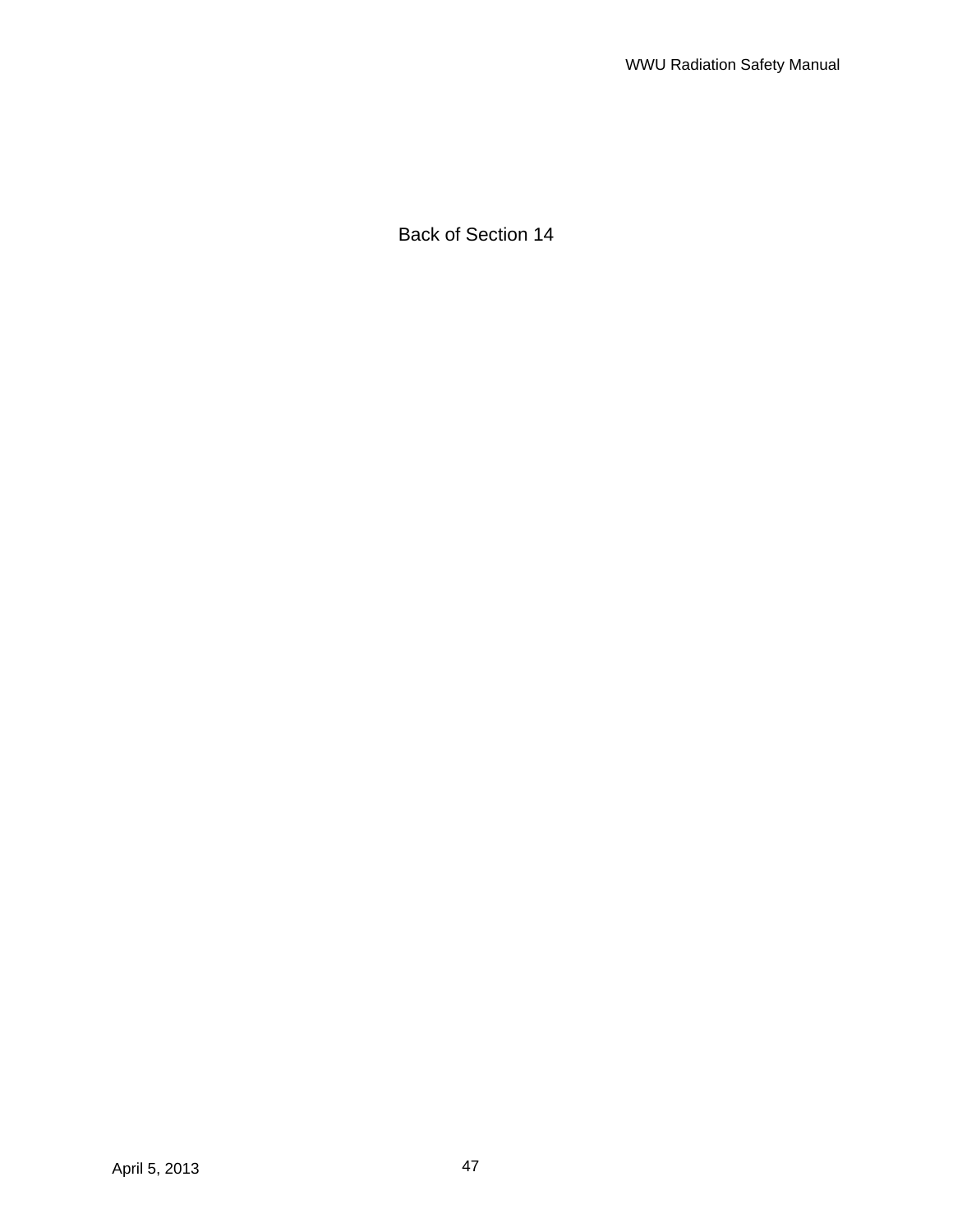# **15.0 Records**

The Radiation Safety Officer establishes and maintains the following records:

- List of current Authorized Users.
- Personnel exposure records.
- Radioactive materials inventory and location.
- Radiation survey file.
- Instrument calibration records.
- Training accomplished.
- Information for workers records.
- Certificates of Affirmation for Women.
- Radioactive materials waste records.

Each Authorized User maintains the following records:

- A permanent log of each radioactive isotope in his or her possession, to include: receipt, quantity on hand, and final disposition.
- Waste inventory for each container of waste as waste accumulates.
- Survey results for his/her laboratories.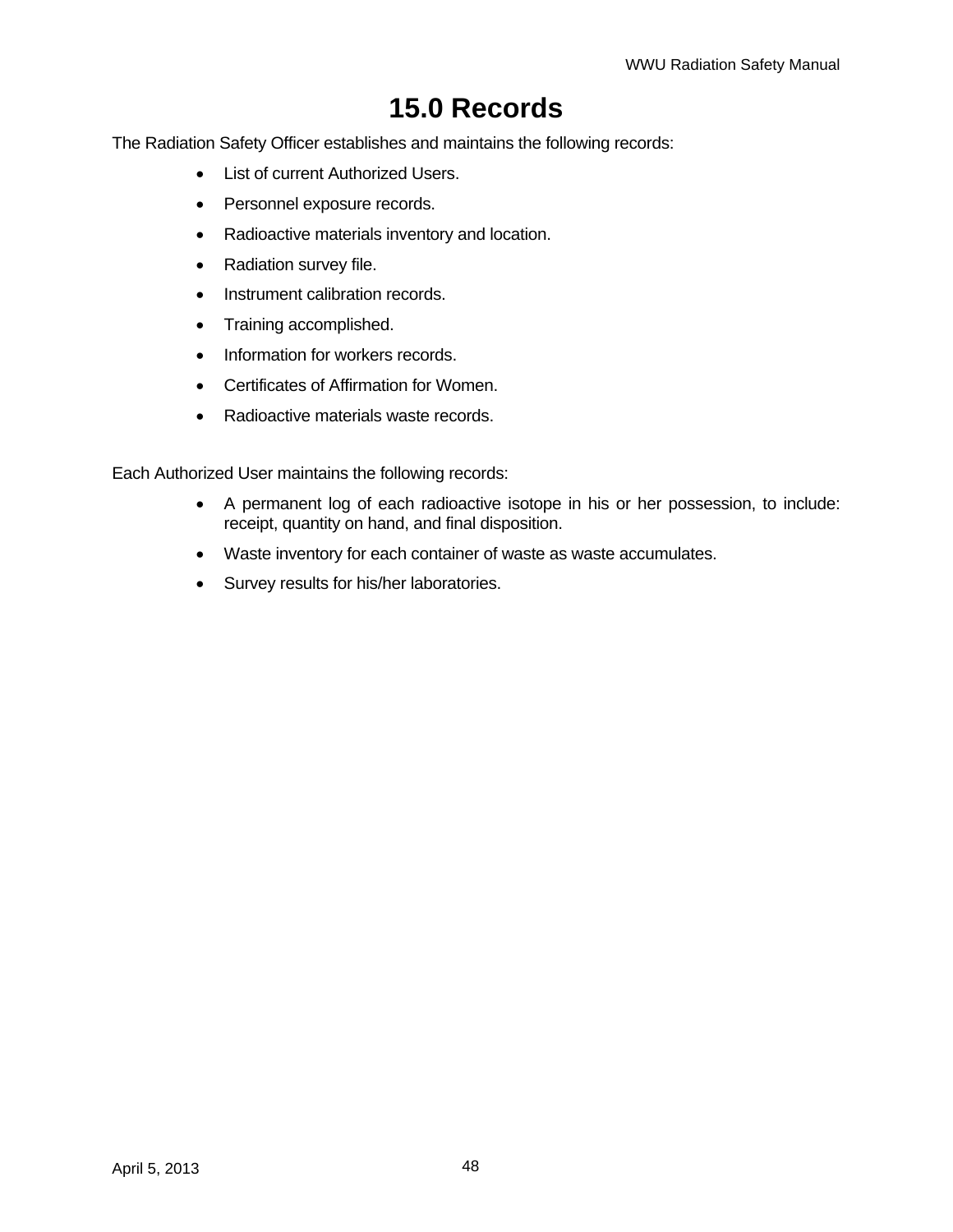**Back of 15**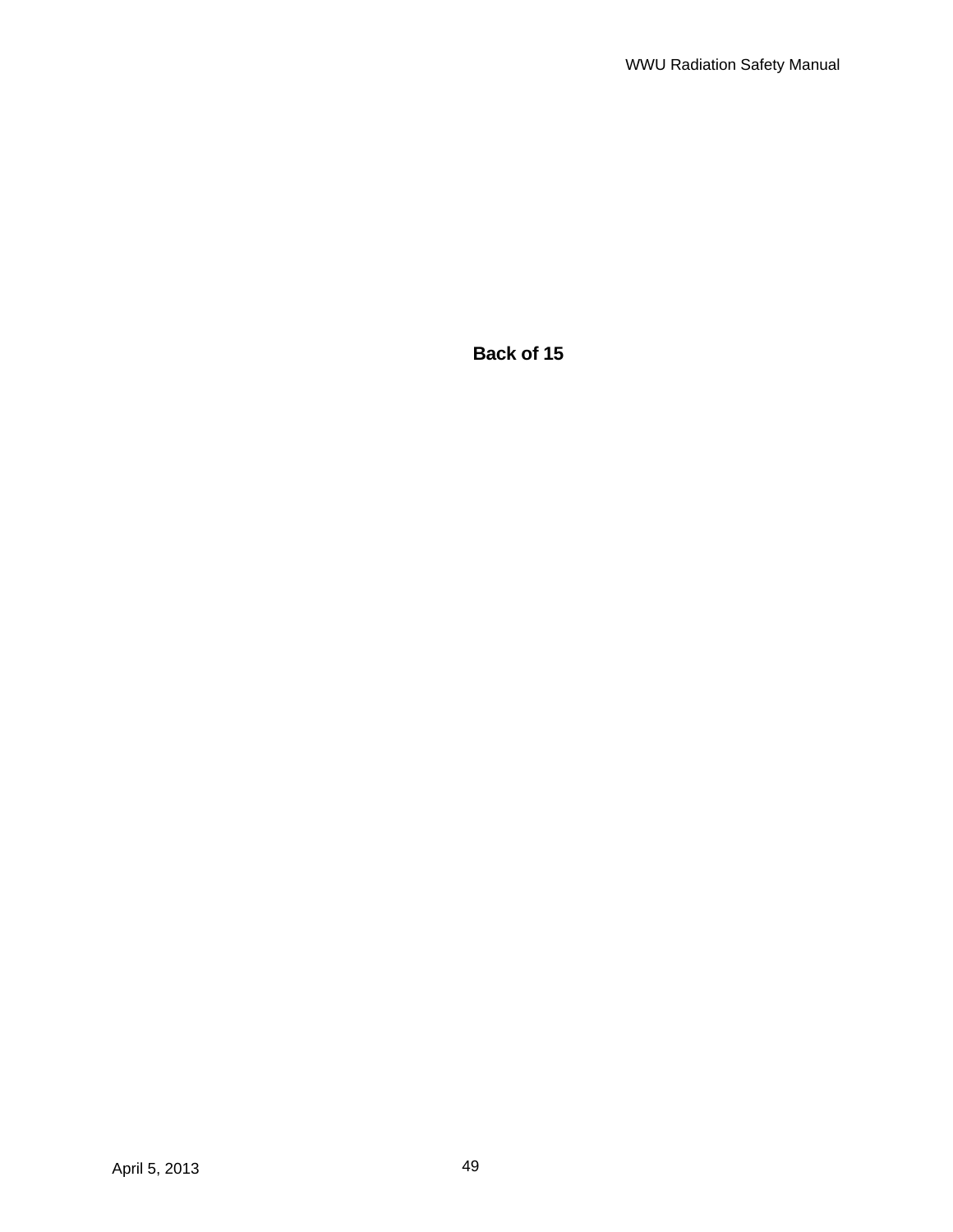# **16.0 Emergency Procedures**

#### **All incidents involving abnormal personnel exposures and/or radioactive contamination of personnel or facilities must be reported to the Radiation Safety Officer immediately.**

The Radiation Safety Officer supervises all activities relating to the rectification of the consequences of the incident. The Authorized User must assist in these efforts.

The Radiation Safety Office notifies the WA State Department of Health, Office of Radiation Protection of incidents as required by Washington State regulations in WAC 246-221-250.

The Emergency Procedures posting for all radioactive materials areas is shown at the end of this Section.

## **16.1 General Guidelines for Emergencies**

The following are general guidelines for emergency response intended to assist Authorized Users and other individuals involved with the handling of radioactive materials:

### **16.1.1 Procedures For Loss Or Theft Of Radioisotopes**

In the event of loss or theft of any radioisotope, the following actions are indicated:

- Call and report the matter immediately to the Radiation Safety Officer who will contact the University Police. If you are unable to reach the Radiation Safety Officer directly, contact the Police.
- Make every effort to locate and recover the material. Avoid disturbing storage areas.
- Provide information to the Police as to the quantity, size, shape, etc.
- The Radiation Safety Officer will brief the police on the possible hazards they might encounter and precautions to be taken.

## **16.1.2 Procedures For Receipt Of A Crushed Or Wet Shipment After Normal Hours**

Note that packages are not to be delivered after normal business hours at Western. If a crushed or wet package of radioactive material is delivered, and it can be rejected, it should be. Otherwise, the following actions are taken:

Do not touch the package.

Evacuate all persons from the area and prevent anyone from entering.

Immediately call the Radiation Safety Officer.

Personnel from the Radiation Safety Office inspect the package using suitable personal protective equipment and instrumentation.

Personnel from the Radiation Safety Office clean up any spill or contamination and make the necessary reports.

## **16.1.3 Procedures For Minor Spills**

Minor spills are spills of radioactive materials which involve minimal radiation hazard to personnel. In the event of a minor spill, the following actions are taken – less than 200 milliliters (ml) in volume and less than 100 milliCuries per ml.

- 1. NOTIFY Notify persons in the area that a spill has occurred.
- 2. PREVENT THE SPREAD Cover the spill with absorbent.
	- Determine a plan of action including use of personal protective equipment, shielding, remote handling tongs, containment practices, clean-up and waste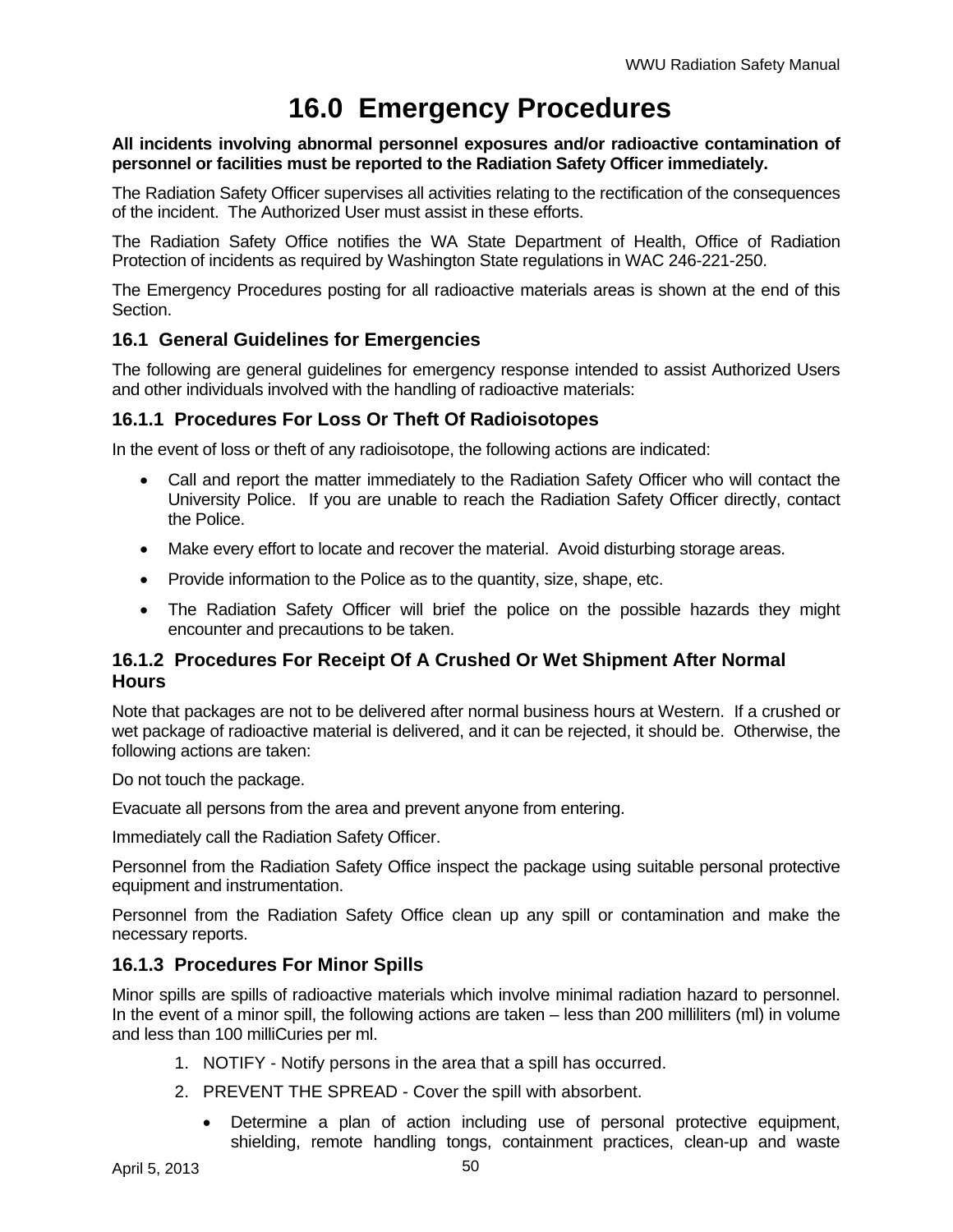storage. If there are any doubts about the ability to clean up and decontaminate, contact the Radiation Safety Officer.

- 3. CLEAN UP Wear appropriate PPE including disposable gloves. Carefully fold the absorbent paper and pad. Insert into a plastic bag or other suitable container and dispose in the radioactive waste container. Also insert into the plastic bag or container all other contaminated materials such as disposable gloves.
	- Decontaminate the area and dispose of cleaning materials as above
- 4. SURVEY with an appropriate contamination survey instrument for the nuclide(s) involved in the spill, checking the area around the spill area, hands, and clothing for contamination. Use wipes and a liquid scintillation counter for C-14 and H-3.
- 5. REPORT Report incident to the Radiation Safety Officer immediately.
	- The Authorized User prepares a complete report detailing the incident to the Radiation Safety Officer.

### **16.1.4 Procedures For Major Spills**

Major spills are spills of radioactive materials which involve significant radiation hazard to personnel. In the event of a major spill, the following actions are taken – Greater than or equal to 200 ml or greater than 100 microCuries per ml.

- 1. CLEAR THE AREA Notify all persons not involved in the spill to vacate the area.
- 2. PREVENT THE SPREAD Dam the spill with absorbent, but do not attempt to clean it up. Confine the movement of all potentially contaminated personnel to prevent any spreading.
- 3. SHIELD THE SOURCE If possible, the spill should be shielded, but only if it can be done without further contamination or without significantly increasing your radiation exposure.
- 4. SECURE THE AREA Leave the area and lock the door(s) to prevent entry.
	- Permit no further use of the area without approval of the Radiation Safety Officer.
- 5. CALL FOR HELP Notify the Radiation Safety Officer immediately.
	- The Radiation Safety Officer directs the decontamination.
- 6. PERSONNEL DECONTAMINATION Contaminated clothing should be removed and stored for further evaluation by the Radiation Safety Officer. If the spill is on the skin, flush thoroughly with lukewarm water and then wash with mild soap and lukewarm water.
	- **Report**: The Authorized User prepares a complete report including a description of the incident and the actions taken.
		- o Include the names and addresses of all contaminated personnel.

Consultation with the State Radiation Protection Emergency Unit - telephone

(206) N-U-C-L-E-A-R which is (206.682.5327)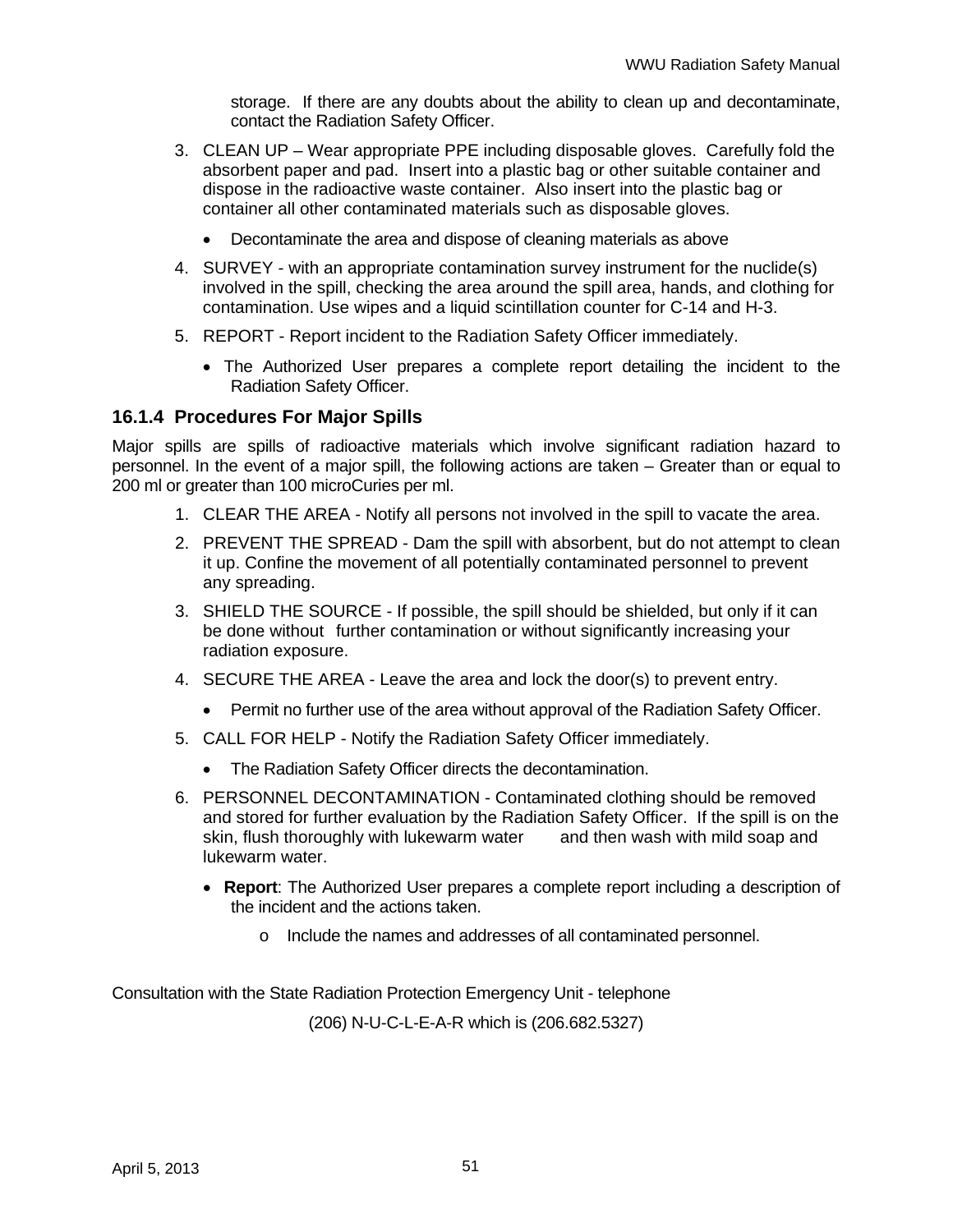# **16.1.5 Procedures For Injuries to Personnel Involving Radiation Hazards**

In the event of an injury to personnel which involves radiation hazard or radioactive materials, the following actions are taken:

Wash minor wounds with running water as soon as possible.

Report all radiation accidents which involve injury to personnel, including but not limited to wounds, overexposures, ingestion, and/or inhalation, to the Radiation Safety Officer as soon as possible.

If the Radiation Safety Officer is not available, transport the injured person to St. Joseph Hospital, the nearest emergency medical facility, for evaluation.

The Authorized User must **not** allow any person involved in a radiation injury to return to work without the approval of the attending physician and the Radiation Safety Officer.

The Authorized User prepares a complete report of the accident and any subsequent activity and submits it to the Radiation Safety Officer who provides it to the State.

## **16.1.6 Procedures For Fires or Other Major Emergencies Involving Radiation Hazards**

In the event of a fire or other major emergency involving radioactive materials or radiation hazards, the following actions are taken:

- Notify all other persons in the room and leave the building at once.
- If a fire is occurring follow standard emergency procedures. Pull the building alarm.
- Call 911 and/or 650-3911.
- Remain near the site and notify law enforcement and fire fighting personnel of the potential danger of radiation exposure. In no case should the radiation worker leave the site until qualified experts arrive, unless said worker is seriously injured or incapacitated, and must be removed from the site by emergency personnel.
- If a radiation hazard is not immediately present, attempt to put out fires by approved means.
- Monitor all persons involved in responding to the emergency. Obtain names and addresses for possible follow-up.
- Notify the Radiation Safety officer immediately. The Radiation Safety Officer immediately notifies State of Washington Radiation Emergency Response at (206) 682-5327 which is

#### (206) N-U-C-L-E-A-R

- Following the emergency, monitor the area and determine the protective actions necessary for decontamination.
- The Authorized User must **not** allow any person involved to return to work without approval of the Radiation Safety Officer.
- The Authorized User prepares a complete report of the emergency and subsequent activity related to it and submits it to the Radiation Safety Officer who provides it to the State.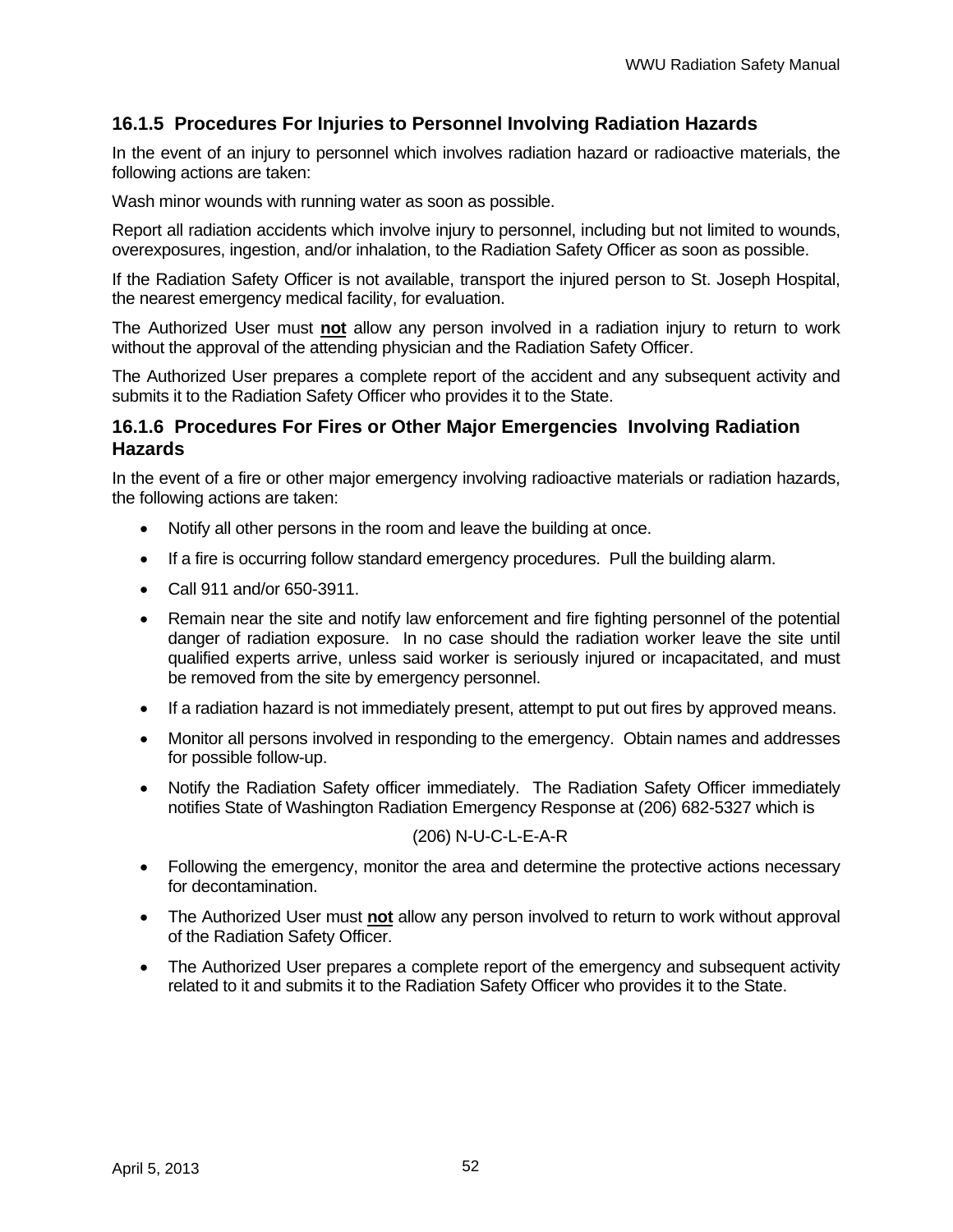**Back of Section 16**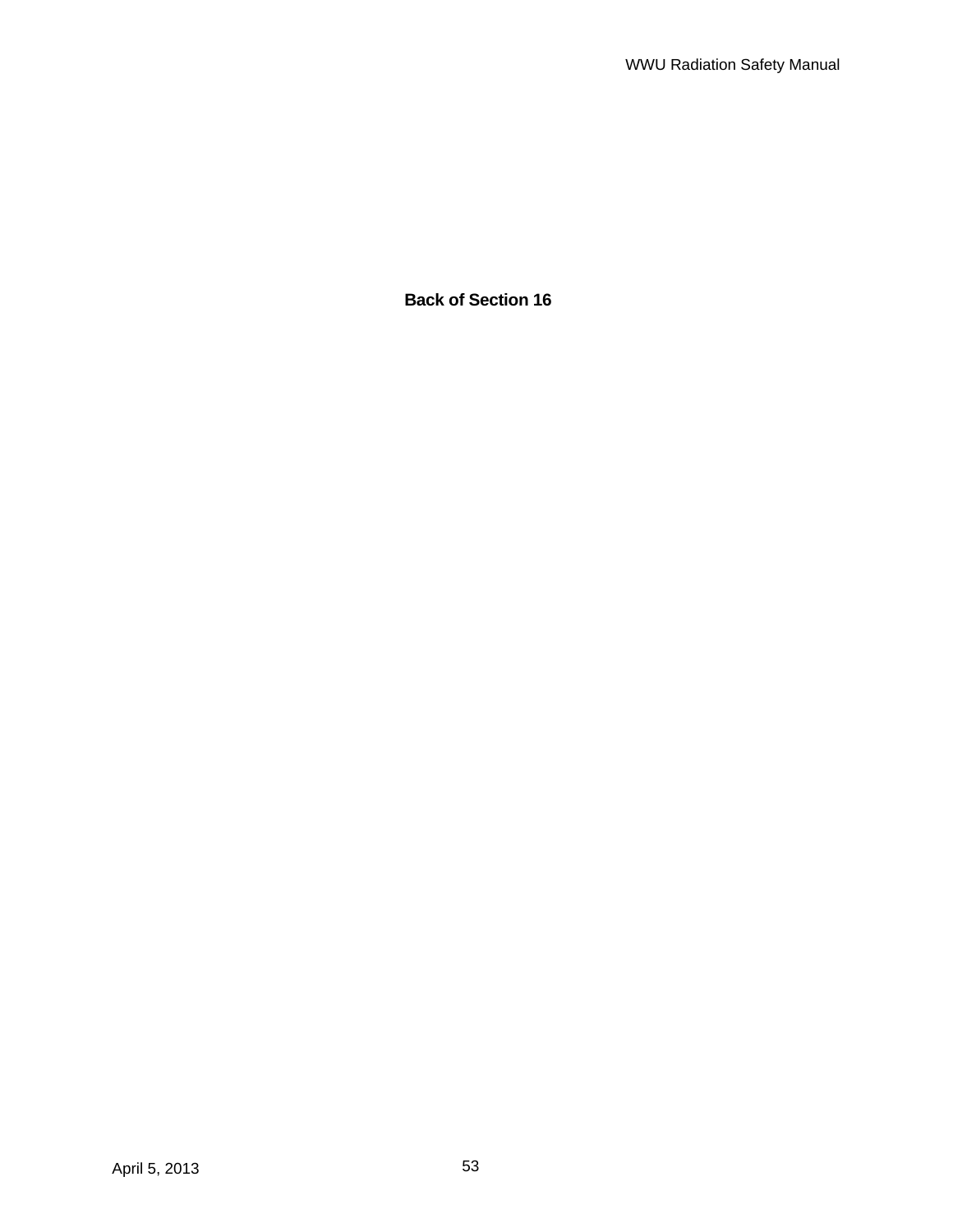

# **Radioactive Materials - Emergency Procedures**

#### **Fire/Medical Aid …………… 911 University Police …………… x3911**

#### **Radiation Safety Officer (RSO) ….. Gayle Shipley - Work: x6512 Office: x3064 Cell: 739-0185 Home: 647-9394**

Report all incidents involving abnormal exposure of personnel to ionizing radiation, and/or radioactive contamination of personnel or facilities to the Radiation Safety Officer immediately. The RSO will supervise all activities relating to rectifying the incident. The Authorized User shall assist, as directed, in these efforts. Use the following guidelines in dealing with emergency situations at WWU.

- **Loss or Theft of Radioactive Materials.** If radioisotopes are lost or stolen, notify the RSO and University Police immediately. Make all efforts to locate and recover the material. Provide information to the investigating authority as to the quantity, size, shape, etc. The RSO will brief the investigator regarding the hazards that might be encountered and the precautions that should be taken.
- **Receipt of a Damaged Shipment of Radioactive Materials.** Handle the article using proper personal protective equipment. Isolate the package from contact by other individuals, and contact the RSO immediately. The RSO staff will deal with the spill or contamination and file the necessary reports.

#### **Minor Spills (Involving Minimal Radiation Hazard to Personnel)**

- 1. Notify all persons in the area that a spill has occurred.
- 2. Prevent spread of the spill with appropriate absorbent material.
- 3. Clean up the spill using disposable gloves and remote handling devices. Insert the contaminated refuse into a plastic bag and dispose of in the appropriate radioactive waste container. Include the disposable gloves and other contaminated clean up materials in the plastic bag.
- 4. Survey the area with a low-range, thin window G-M survey meter. Include hands, clothing, shoes and areas away from the actual incident.

#### **Major Spills**

- 1. Clear the area and notify all persons not involved in the spill to vacate the room.
- 2. Prevent spread of the spill if possible, (e.g. cover with absorbent paper, diatomaceous earth, etc), but do not attempt to clean the area. Confine the movement of all potentially contaminated personnel to prevent spread of the material.
- 3. Shield the source: if possible, the spill should be shielded but only if it can be done without further contamination and without significantly increasing personal exposure.
- 4. Exit and close the room. Secure the area to prevent entry by others.
- 5. Notify the Radiation Safety Office immediately.
- 6. Contaminated clothing should be removed and stored for further evaluation by the RSO. If the spill is on the skin, the area should be flushed thoroughly with water and washed with mild soap.

#### **Injuries to Personnel Involving Radiation Hazards**

- 1. Wash minor wounds with running water as soon as possible.
- 2. All radiation accidents to personnel, (wounds, overexposures, ingestion, inhalation, etc.), must be reported to the RSO as soon as possible.
- 3. No person involved in a radiation injury may return to work without the approval of the RSO.
- 4. A complete written history of the accident and subsequent actions taken must be prepared for the RSO and the State Department of Health, Radiation Safety.

#### **Fires or Other Major Emergencies**

- 1. Call 3911
- 2. Notify University Police and firefighting personnel of the potential danger of radiation exposure.
- 3. If a radiation hazard is not immediately present, attempt to control fires by approved means.
- 4. Monitor all persons involved in combating the emergency. Obtain names and addresses for possible follow-up.
- 5. Following the emergency, the area will be monitored in order to determine the actions necessary for decontamination.
- 6. No person will be allowed to return to the area without approval of the RSO.
- 7. A complete written history of the emergency and the subsequent activities related to it will be prepared for submission to the State Department of Health, Radiation Safety.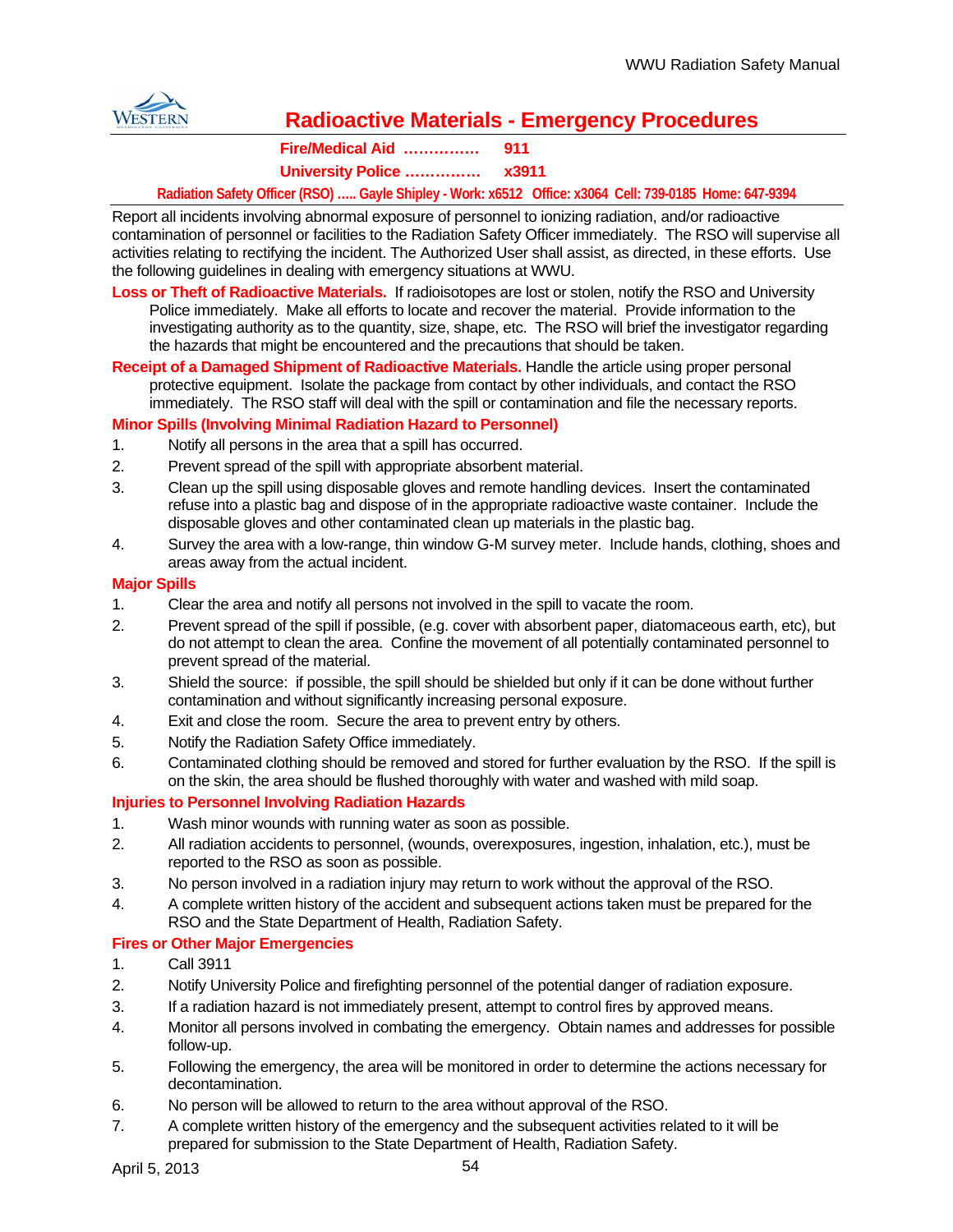Back of Emergency Procedures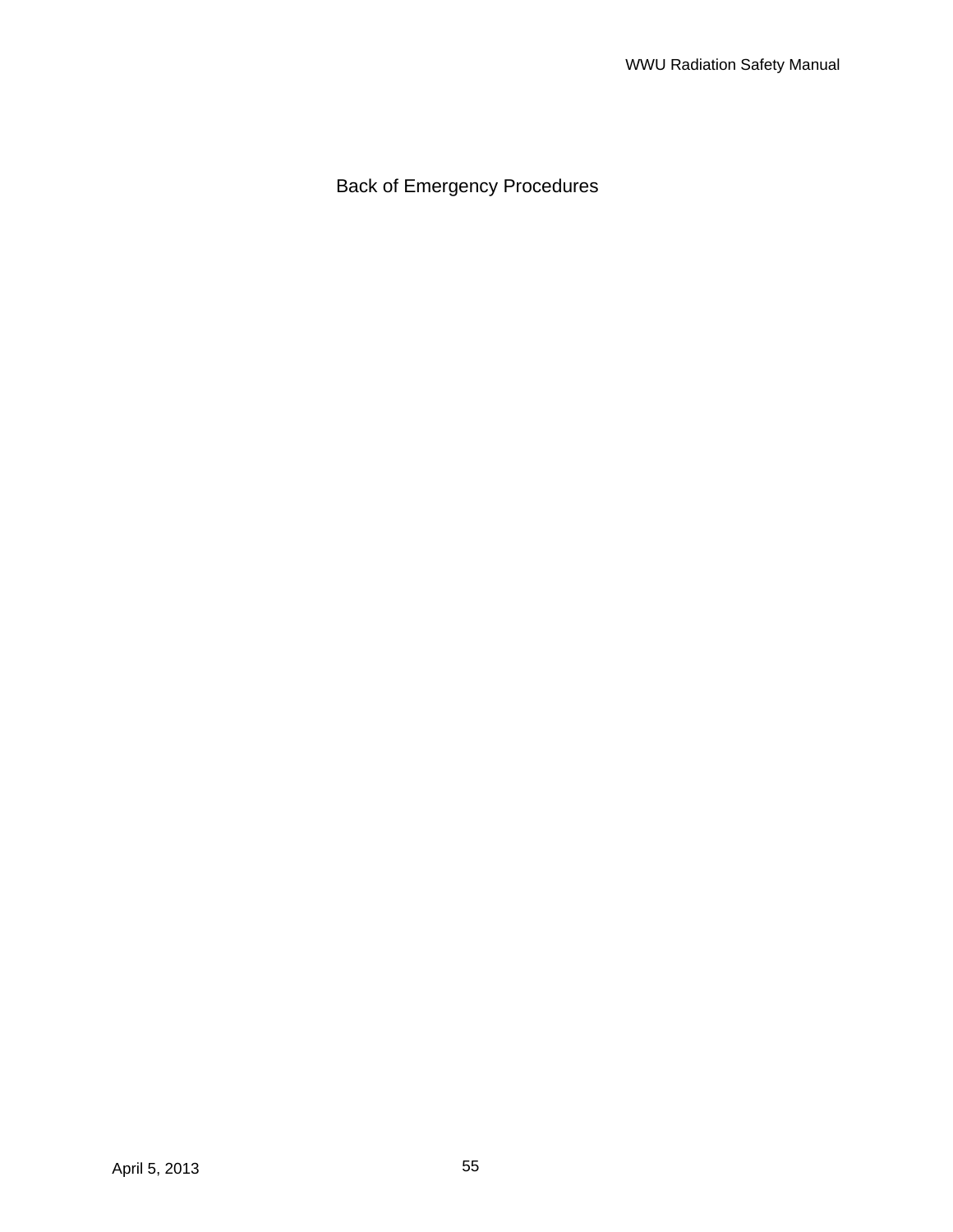# **Appendix 1 Radiation Safety Forms**

**Radiation Survey Record Receipt of Open Source Radioactive Materials (RAM) to Inventory Disposition of Open Source Radioactive Materials (RAM) From Inventory Attachment A, Radiation Work Training and Experience Request for Report of Radiation Exposure History Radiation Safety Information Release Form Ionizing Radiation Exposure - Occupational History Radiation Safety Instructions, WAC 246-222-030 Instructions to Workers Certificate of Affirmation (Women's Reading from NRC) Declaration of Pregnancy Radioactive Waste Drain Disposal Log Radioactive Waste Form**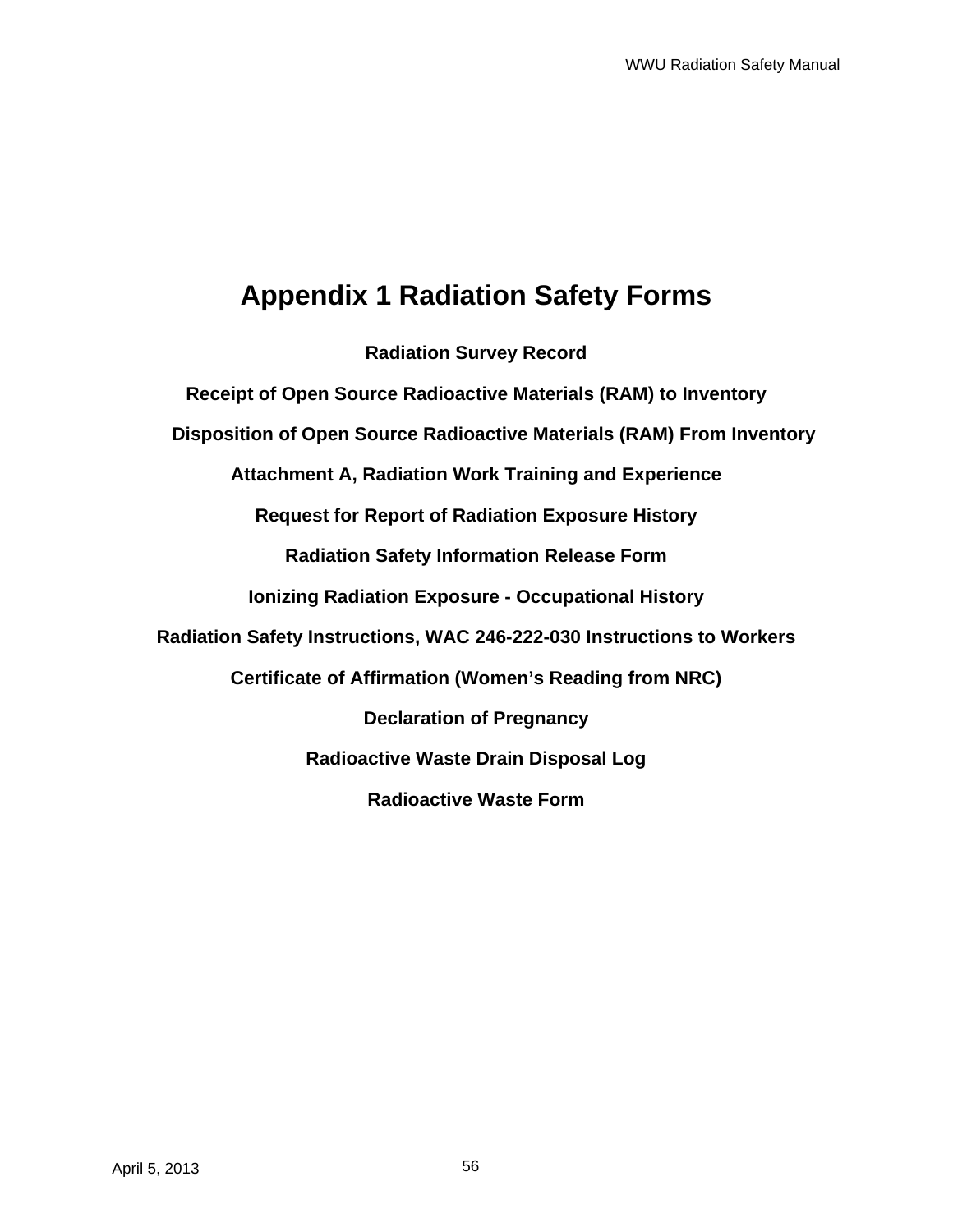**Back of Appendix 1**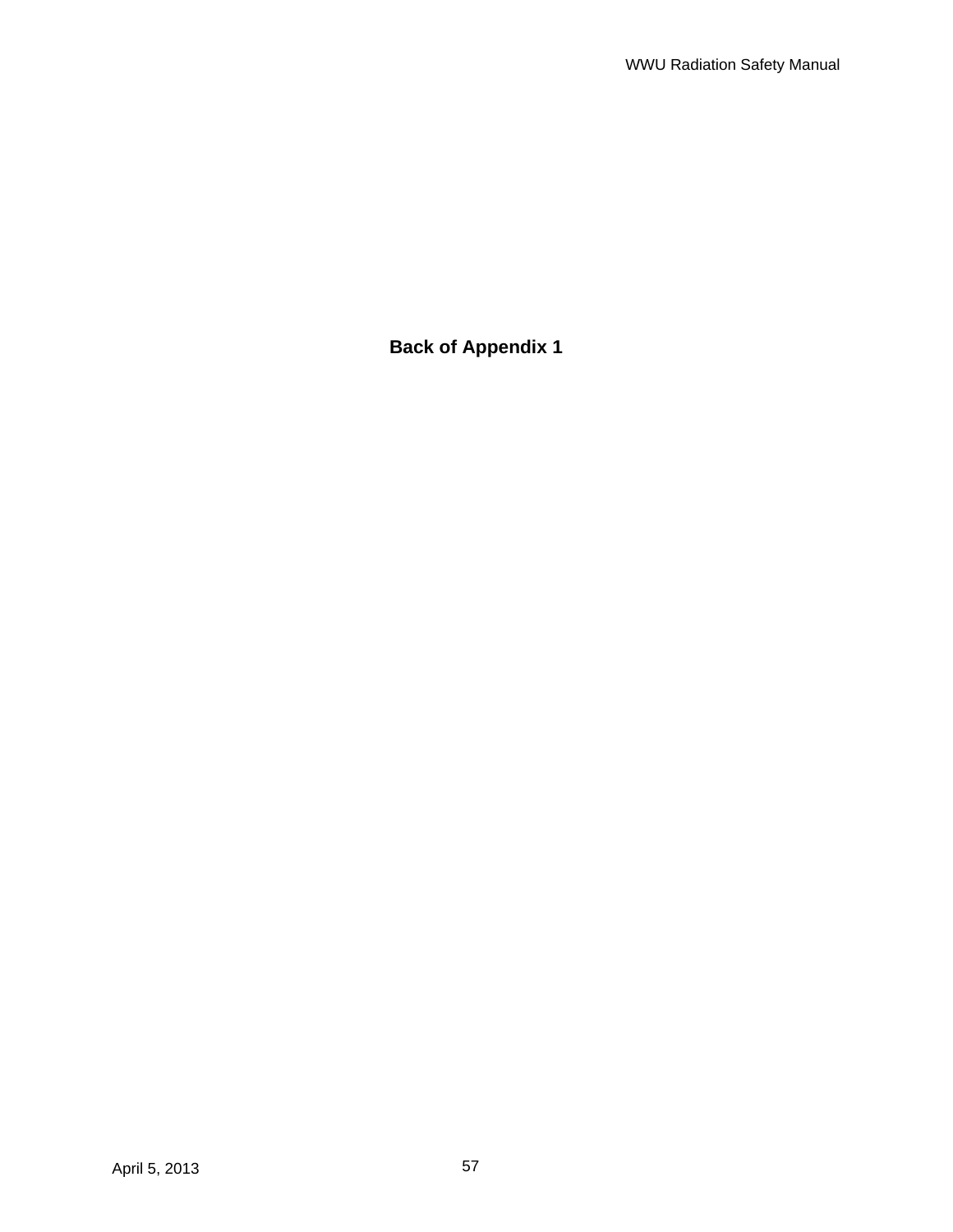

# **Radiation Survey Record**

| Building/Room                                   |      |  |
|-------------------------------------------------|------|--|
| <b>Authorized User of Radioactive Materials</b> |      |  |
| Surveyor                                        | Date |  |

No Survey required\_\_\_\_\_ (No RAM used or stored since last survey)

Survey Required \_\_\_\_\_\_\_\_ Isotope(s) used in Laboratory\_\_\_\_\_\_\_\_\_\_\_\_\_\_\_\_\_\_\_\_\_\_

|                                                   | Lab Floor Plan                                                                                                            |
|---------------------------------------------------|---------------------------------------------------------------------------------------------------------------------------|
| <b>INSTRUMENT SURVEY</b>                          |                                                                                                                           |
| No Instrument Survey taken                        |                                                                                                                           |
| Instrument Survey Taken                           |                                                                                                                           |
| Instrument S.N.                                   |                                                                                                                           |
|                                                   |                                                                                                                           |
| Efficiency___________________                     |                                                                                                                           |
| Results (cpm)<br>(note location/level on diagram) |                                                                                                                           |
| WIPE SURVEY: $(^{3}H, ^{14}C, ^{35}S)$            |                                                                                                                           |
| Wipes not taken__________________                 |                                                                                                                           |
| Wipes taken                                       |                                                                                                                           |
| Assay results______________(cpm)                  |                                                                                                                           |
| <b>Corrective Action Necessary</b>                | B-lab bench<br>RS-RAM sink<br>S-sink<br>* - Contamination<br>H-fume hood<br><b>G-Normal Waste</b><br>RW-Radioactive waste |
|                                                   | Comments                                                                                                                  |
| Individual(s) Notified                            |                                                                                                                           |
|                                                   |                                                                                                                           |
|                                                   |                                                                                                                           |
|                                                   |                                                                                                                           |
|                                                   |                                                                                                                           |
|                                                   |                                                                                                                           |
|                                                   |                                                                                                                           |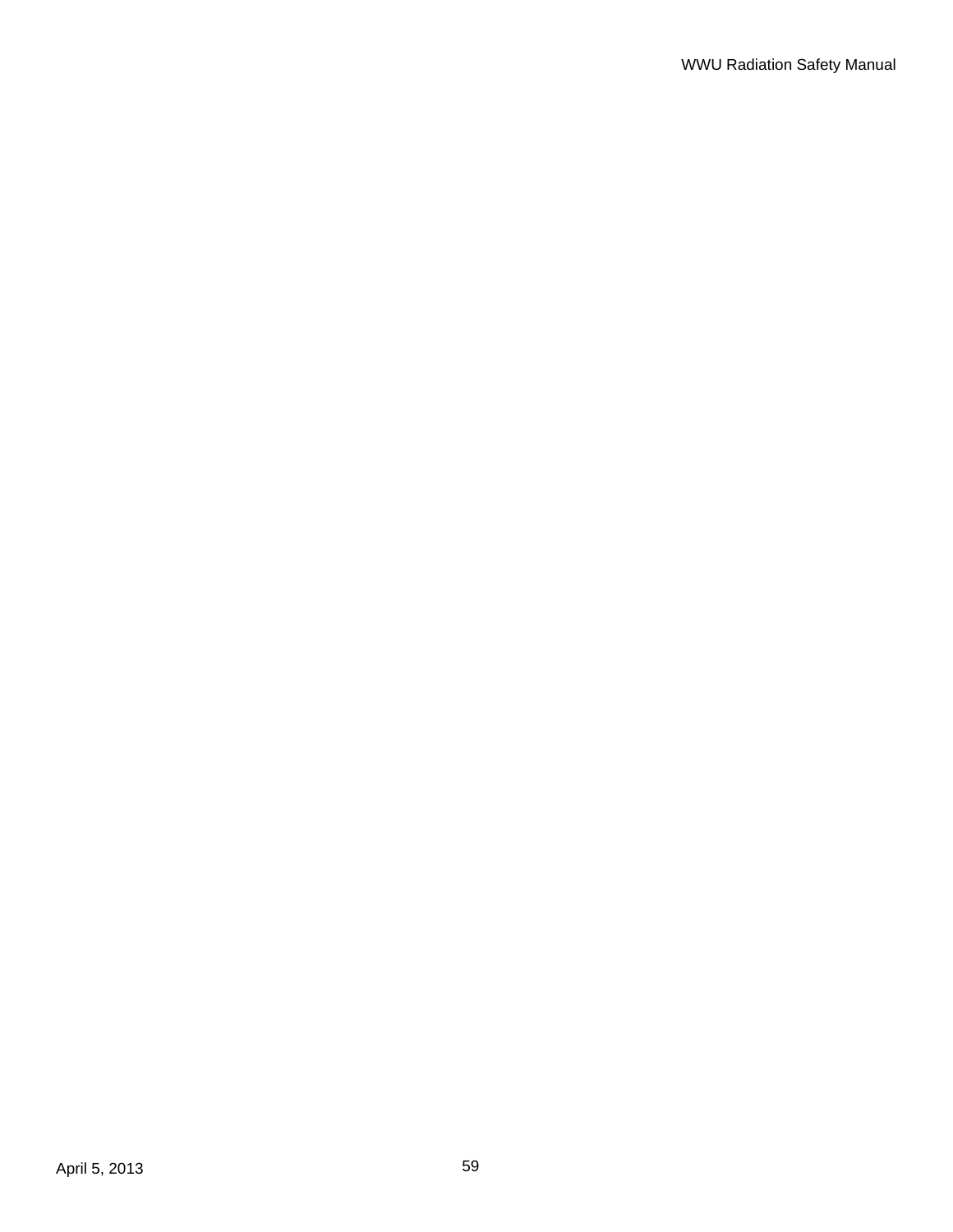

# **Receipt of Radioactive Materials (RAM) to Inventory**

| Authorized User of Radioactive Materials |               |                              |       |
|------------------------------------------|---------------|------------------------------|-------|
| RAM H                                    | Date Received | Lab Room Stored              |       |
| RAM Isotope Received                     |               | <b>RAM Activity Received</b> | (mCi) |

**Notes:** The Authorized User, (AUR), may not possess more than the maximum allowable activity of a given isotope, as *stated on the Western's Radioactive Materials License WN‐C007‐1.*

*Receipt of High Activity Radioactive Materials must be through the Radiation Safety Officer per Washington* Administrative Code (WAC) 246-221-160(2). The external surface of packages must be tested by the Radiation *Safety Officer if they are labeled with Radiation White I, Yellow II or Yellow III labels.*

*Package Surface Contamination must be surveyed upon receipt per WAC 246‐221‐160(4):*

*Condition of Package: Mark an X in the box under any applicable condition:*

| OK | <b>Punctured</b> | Wet | Crushed | <b>List Other Below</b> |
|----|------------------|-----|---------|-------------------------|
|    |                  |     |         |                         |

| Radiation measurement units on package label (mR, CPM, etc.)                                                                                                                                    |
|-------------------------------------------------------------------------------------------------------------------------------------------------------------------------------------------------|
| Measured radiation levels at outer package (include units, mR, CPM, etc.)                                                                                                                       |
| Instrument used:                                                                                                                                                                                |
| <b>Background Level:</b>                                                                                                                                                                        |
| Response Check Source OK:                                                                                                                                                                       |
| Measure at Package Surface:                                                                                                                                                                     |
| Check that the Packing Slip and Vial Contents agree as shown below:                                                                                                                             |
| Radionuclide is the same:<br>Difference:<br>Yes<br>No.                                                                                                                                          |
| Difference:<br>Amount is the same:<br>Yes<br>No                                                                                                                                                 |
| Difference:<br>Chemical form is the same:<br>Yes<br><b>No</b>                                                                                                                                   |
| <b>Wipe Results:</b>                                                                                                                                                                            |
| þpm<br>Outer Container (pig)<br>$cpm =$                                                                                                                                                         |
| Efficiency $=$                                                                                                                                                                                  |
| <b>Survey Results of Packing Material and Cartons/Boxes</b><br>cpm                                                                                                                              |
| NOTE: If H-3 or C-14 a wipe of inner packaging is sufficient.                                                                                                                                   |
| <b>Disposition of Packaging Materials after Inspection</b>                                                                                                                                      |
| Package Surface Activity: Must be <22 dpm/cm <sup>2</sup> if $\beta$ and/or $\gamma$ .                                                                                                          |
| Must be <2.2 dpm/cm <sup>2</sup> if $\alpha$ . (WAC 246-221-160(5)):<br>If contamination is found, immodiately notify Western's Padiation Safety Officer, who may notify the final carrier, and |

If contamination is found, immediately notify Western's Radiation Safety Officer, who may notify the final carrier, and/or the Department of Health. If contamination is found, action may include cleaning the exterior of the container. If replacement of the order is necessary, notify Radiation Safety before proceeding.

Radiation Safety Officer Signature (only if needed) \_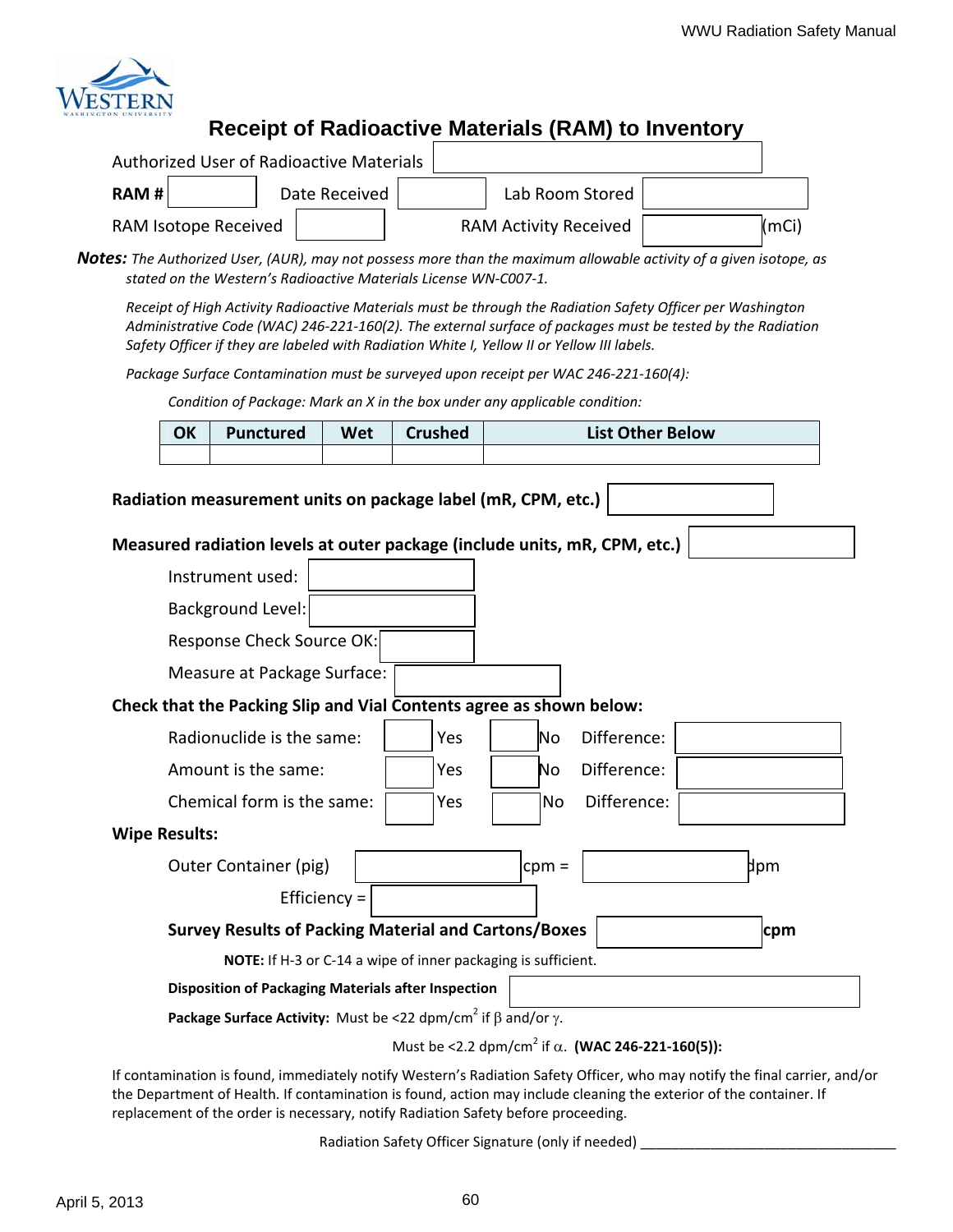**Back of form**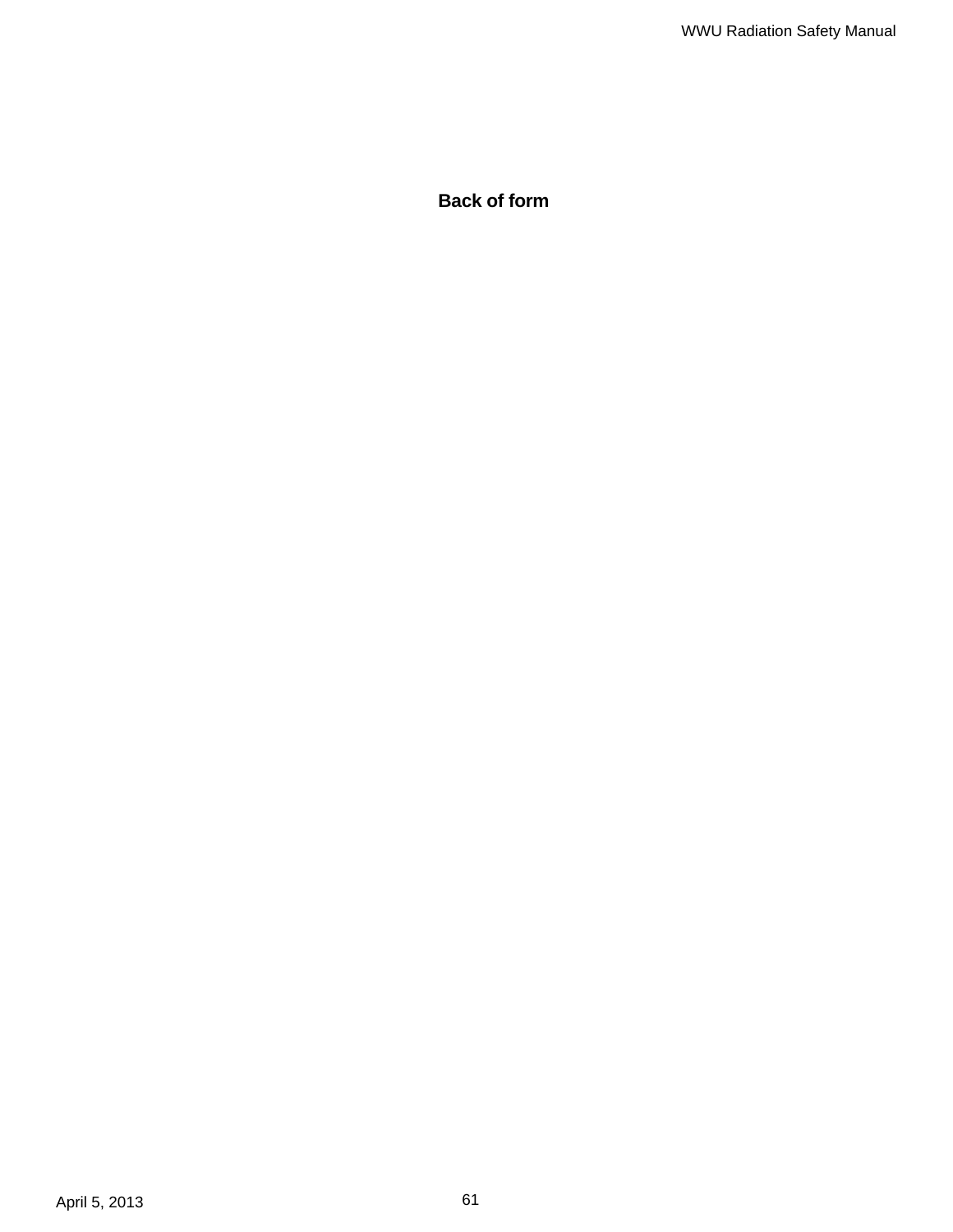

# **Disposition of Open Source Radioactive Materials (RAM) From Inventory**

| <b>Authorized User of Radioactive Materials</b> |  |
|-------------------------------------------------|--|
|                                                 |  |

Ram Isotope Received \_\_\_\_\_\_\_ RAM Activity Received\_\_\_\_\_\_\_(mCi)

**RAM #\_\_\_\_\_\_\_\_\_\_\_** Date Received\_\_\_\_\_\_\_\_\_\_ Lab Room Stored \_\_\_\_\_\_\_\_\_\_\_\_\_\_\_\_\_\_\_\_\_\_\_

This usage inventory and disposition record must be kept for each isotope delivery.

Please return a copy of this document to Environmental Health and Safety (EHS) when all material is in waste or is decayed. If you are giving waste to EHS, please also complete a waste form.

Estimate the activity for each type of use or disposal as shown below

1. Solid Dry Waste (mCi)

- 2. Absorbed Liquid \_\_\_\_\_\_\_(mCi)
- 3. Aqueous Waste (mCi)
- 4. Organic Solvent Waste (mCi)
- 5. Sewer Disposal (mCi)
- 6. Vaporization (mCi)
- 7. Decay (mCi)
- 8. Other \_\_\_\_\_(mCi)
- **TOTAL \_\_\_\_\_(mCi) must equal amount received**

**Comments:**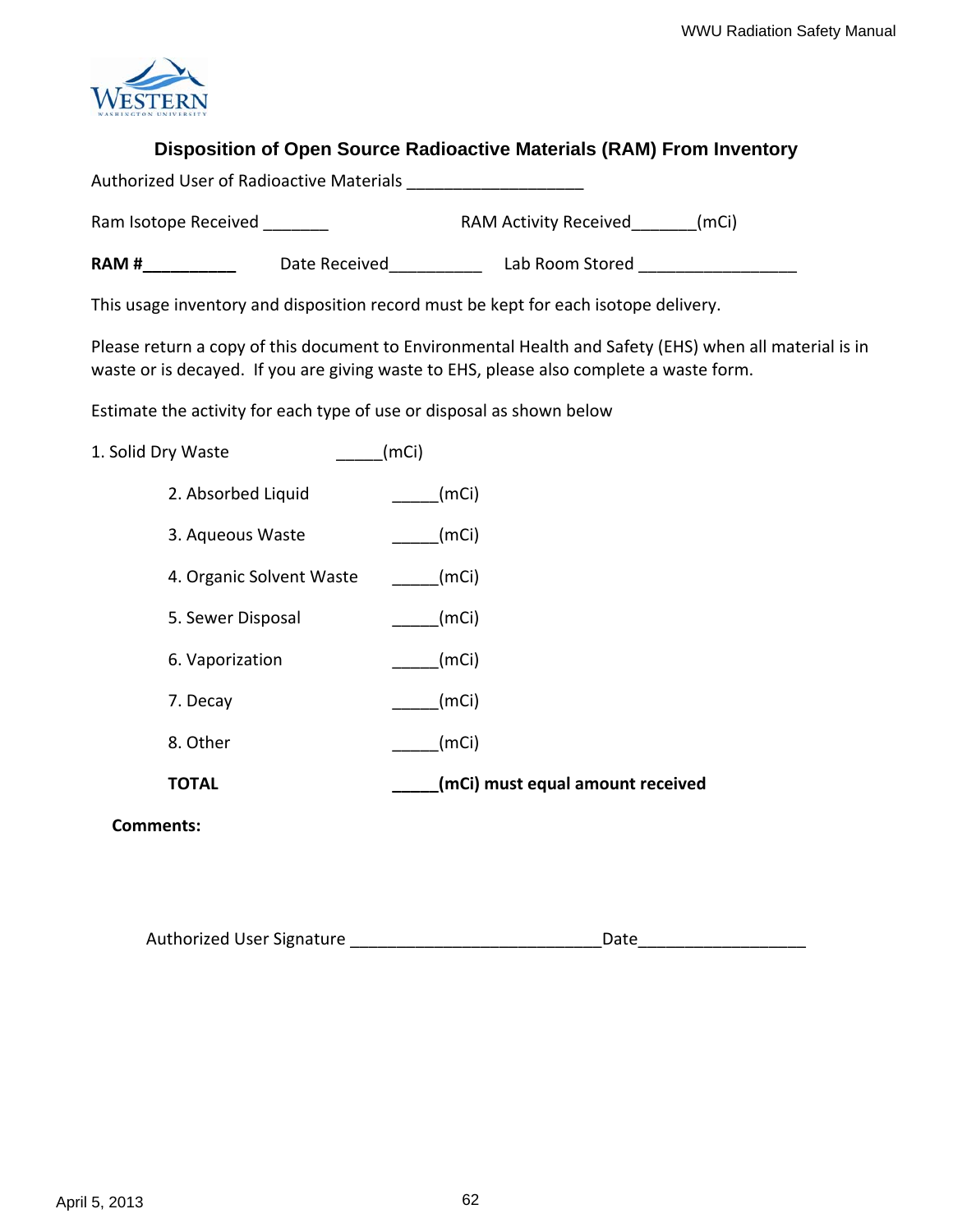**Back of form**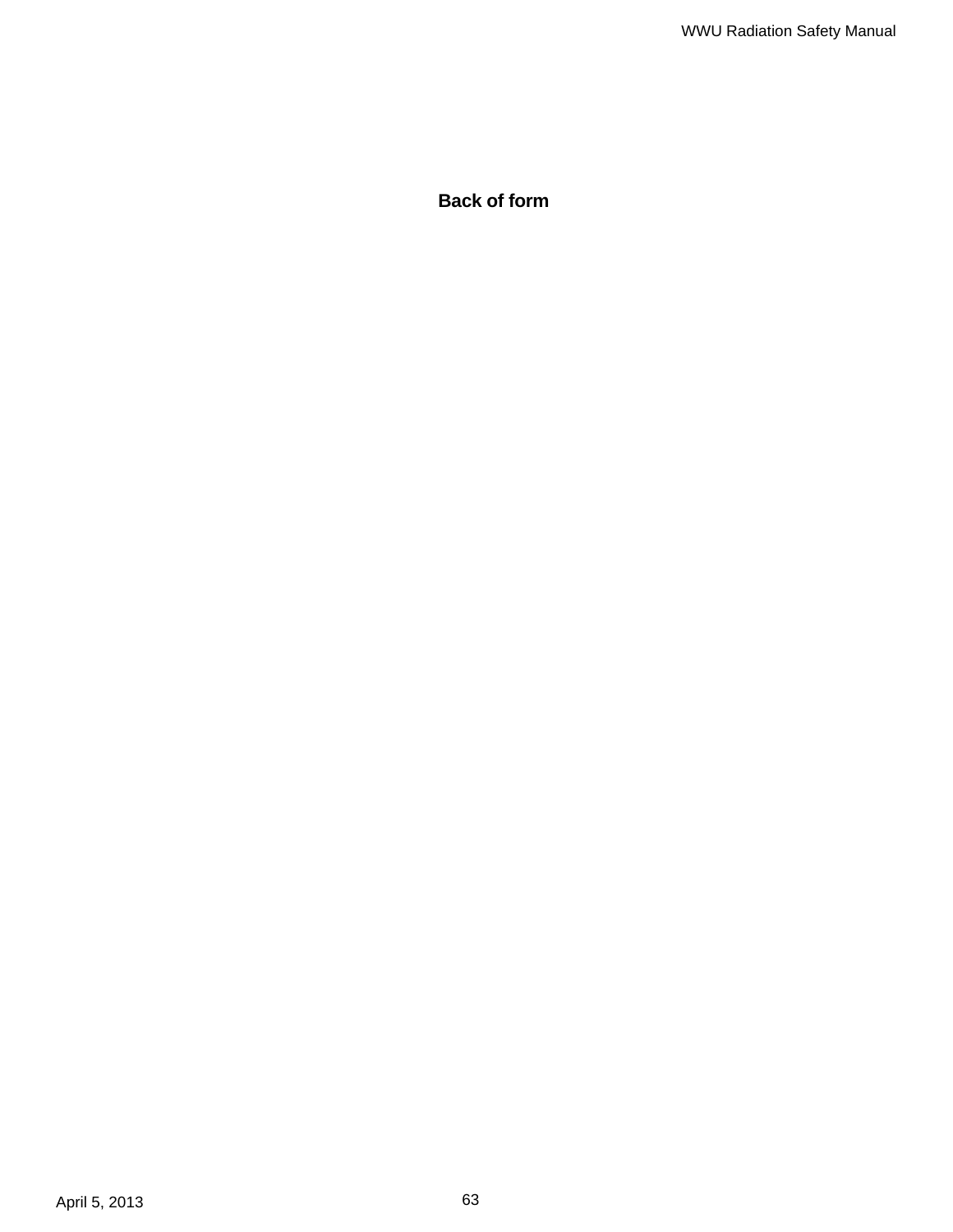# **Attachment A - Radiation Work Training and Experience**

- **AUTHORIZED USER**
- **RADIATION SAFETY OFFICER**
- **STUDENT USER STUDYING WITH \_\_\_\_\_\_\_\_\_\_\_\_\_\_\_\_\_\_\_\_**
- **EMPLOYEE USER WORKING FOR \_\_\_\_\_\_\_\_\_\_\_\_\_\_\_\_\_\_\_\_**

(Use supplemental sheets if necessary.)

- 1. NAME OF APPLICANT \_\_\_\_\_\_\_\_\_\_\_\_\_\_\_\_\_\_\_\_\_\_\_\_\_\_\_\_\_\_\_\_\_\_\_\_\_\_\_\_\_\_\_\_\_\_\_\_\_\_\_\_\_
- 2. DATE \_\_\_\_\_\_\_\_\_\_\_\_\_\_

 $\overline{\phantom{0}}$ 

| 3. Training Received In Basic Radioisotope Handling Techniques                |                                          |                                                                                |                                |                                              |           |            |           |
|-------------------------------------------------------------------------------|------------------------------------------|--------------------------------------------------------------------------------|--------------------------------|----------------------------------------------|-----------|------------|-----------|
| <b>Subject of Training</b>                                                    |                                          | <b>Where</b><br><b>Training</b><br><b>Occurred</b>                             | Date(s) and<br><b>Duration</b> | <b>Formal</b><br><b>Course</b>               |           | On The Job |           |
| A. Principles and Practices of<br><b>Radiation Protection</b>                 |                                          |                                                                                |                                | <b>YES</b>                                   | <b>NO</b> | YES.       | <b>NO</b> |
| B. Characteristics of Ionizing<br>Radiation                                   |                                          |                                                                                |                                | <b>YES</b><br>NO.<br>YES.                    |           | NO.        |           |
| <b>Quantities of Activity</b>                                                 | C. Units of Radiation Dose and           |                                                                                |                                | <b>YES</b><br><b>NO</b><br>YES.<br><b>NO</b> |           |            |           |
| D. Radiation Detection<br>Instrumentation and<br><b>Monitoring Techniques</b> |                                          |                                                                                |                                | <b>YES</b>                                   | <b>NO</b> | YES        | NO.       |
| E. Biological Effects of Radiation                                            |                                          |                                                                                |                                | <b>YES</b>                                   | <b>NO</b> | YES.       | NO.       |
| 4. Hands-On Experience with Radioactive Materials                             |                                          |                                                                                |                                |                                              |           |            |           |
| <b>Nuclide</b>                                                                | Maximum Amount<br>Used per<br>Experiment | Date(s) and Duration Of<br><b>Where Experience Was</b><br>Experience<br>Gained |                                |                                              |           |            |           |
|                                                                               |                                          |                                                                                |                                |                                              |           |            |           |
|                                                                               |                                          |                                                                                |                                |                                              |           |            |           |
|                                                                               |                                          |                                                                                |                                |                                              |           |            |           |
|                                                                               |                                          |                                                                                |                                |                                              |           |            |           |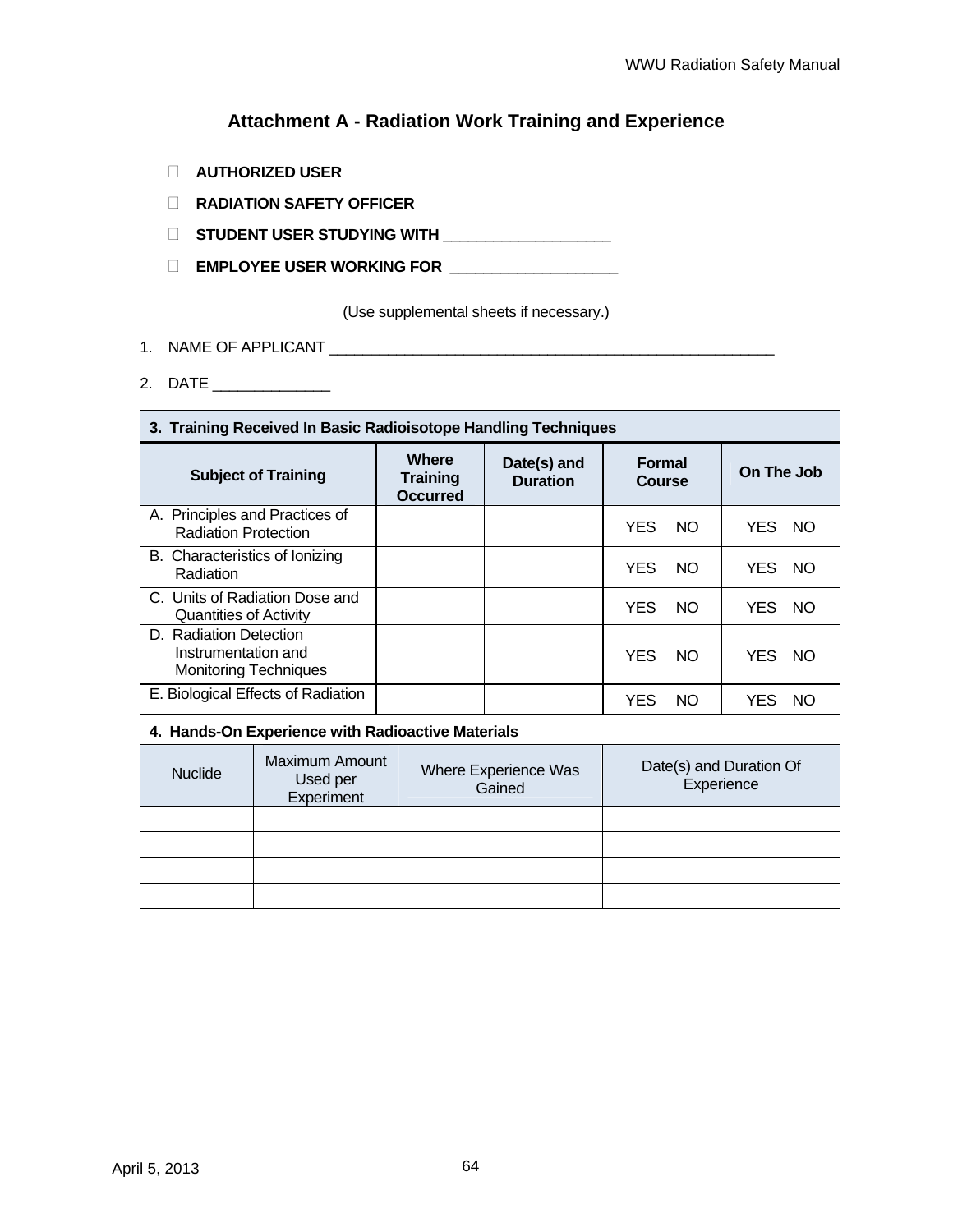# **Attachment A (Continued)**

NAME: \_\_\_\_\_\_\_\_\_\_\_\_\_\_\_\_\_\_\_\_\_\_\_\_\_\_\_\_\_ DATE: \_\_\_\_\_\_\_\_\_\_\_\_\_\_

| 5. Resume of Radiation Work Experience |                                                     |                                                                           |  |  |  |
|----------------------------------------|-----------------------------------------------------|---------------------------------------------------------------------------|--|--|--|
| Dates of Employment                    | Employer Name, Address &<br>Supervisor Phone Number | Job Title/Type of Radioactive<br>Materials Use including Nuclides<br>Used |  |  |  |
|                                        |                                                     |                                                                           |  |  |  |
|                                        |                                                     |                                                                           |  |  |  |
|                                        |                                                     |                                                                           |  |  |  |
|                                        |                                                     |                                                                           |  |  |  |
|                                        |                                                     |                                                                           |  |  |  |
|                                        |                                                     |                                                                           |  |  |  |
|                                        |                                                     |                                                                           |  |  |  |
|                                        |                                                     |                                                                           |  |  |  |
|                                        |                                                     |                                                                           |  |  |  |
|                                        |                                                     |                                                                           |  |  |  |
|                                        |                                                     |                                                                           |  |  |  |
|                                        |                                                     |                                                                           |  |  |  |

I certify that this attachment is prepared in conformity with Washington State Department of Health, Office of Radiation Protection regulations and that all information contained herein, including any supplements attached hereto, is true and correct to the best of my knowledge and belief.

(Signature) (Date)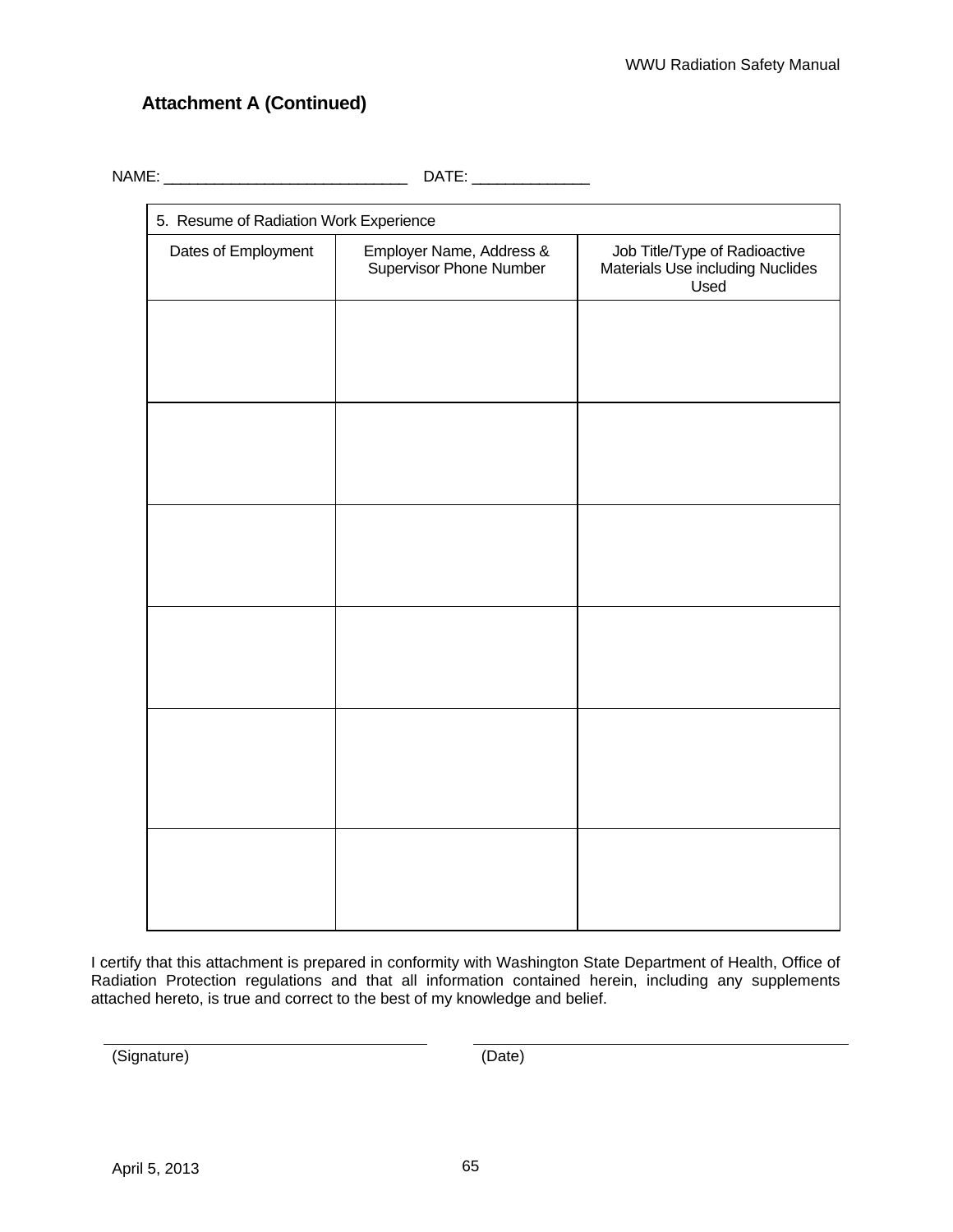

**Environmental Health and Safety**

Environmental Studies Building, Room 72 516 High Street Bellingham, Washington 98225‐9070 (360) 650‐3064 www.wwu.edu/depts/ehs/

# **SUBJECT: Request for Report of Radiation Exposure History**

Dear Sir or /Madam:

NAME:

BRANCH OF SERVICE & SERVICE NUMBER: (If Applicable)

BIRTHDATE: \_\_\_\_\_\_\_\_\_\_\_\_\_\_\_\_\_\_\_\_\_\_\_

SOCIAL SECURITY NUMBER: \_\_\_\_\_\_\_\_\_\_\_\_\_\_\_\_\_\_\_\_\_\_\_\_\_

PERIOD OF EXPOSURE: \_\_\_\_\_\_\_\_\_\_\_\_\_\_\_\_\_\_\_\_\_\_\_\_\_\_\_\_\_\_\_\_\_\_\_\_\_\_\_\_\_\_\_\_\_

The Radiation Safety Office of WWU would appreciate receiving any radiation exposure history, (internal or external), which you may have for the above-named individual. The attached page specifies the type of information we would like to have.

This request is necessary to facilitate control of occupational radiation exposure in accordance with current state and federal regulations.

A statement authorizing release of the requested information is also attached. Thank you for your time and attention to this matter.

Sincerely,

Gayle Shipley, Radiation Safety Officer

**Enclosures**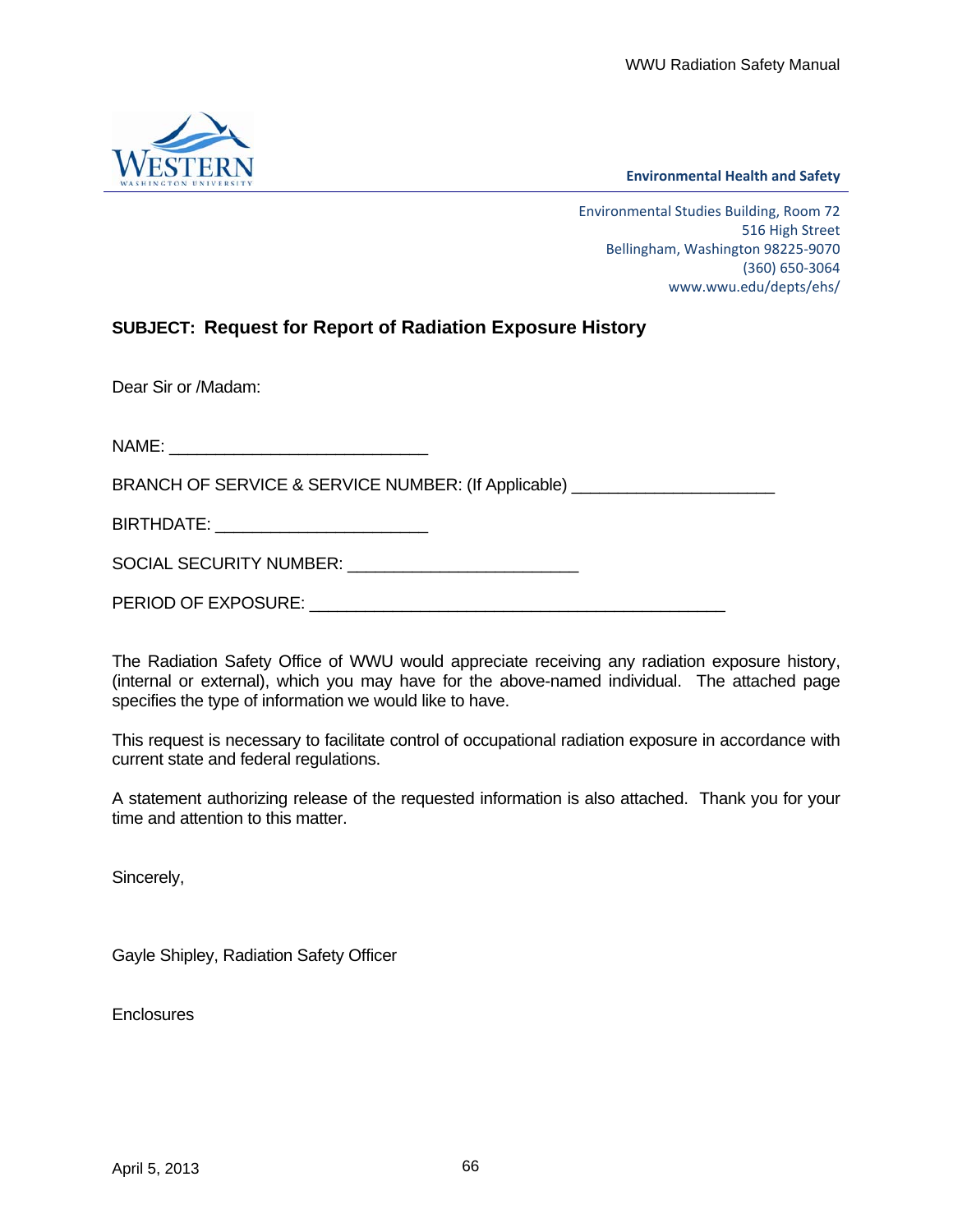**Back of form**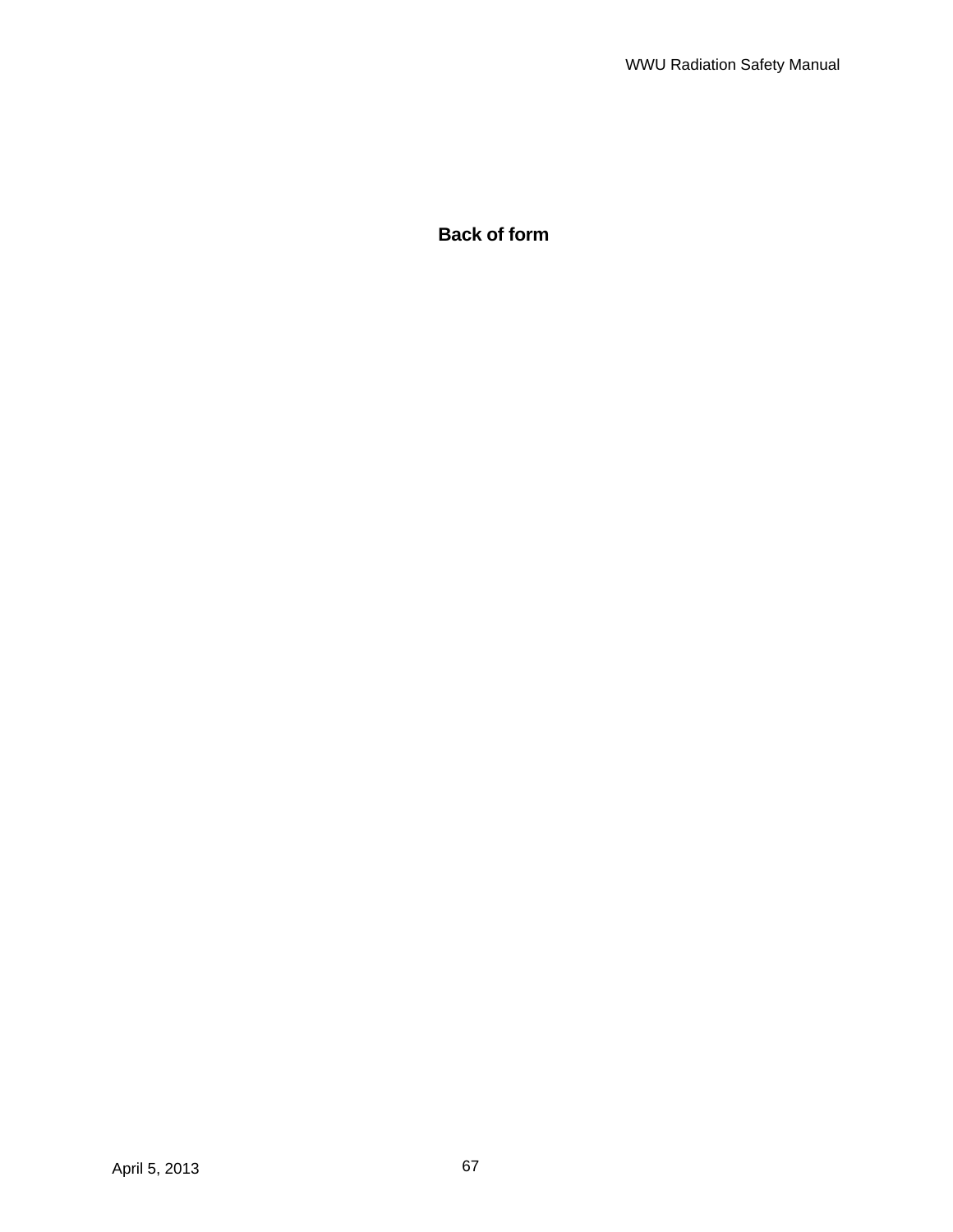

NAME: \_\_\_\_\_\_\_\_\_\_\_\_\_\_\_\_\_\_\_\_\_\_\_\_\_\_\_\_

# **EXPOSURE FROM EXTERNAL SOURCES (Rem)**

| <b>Exposure Type</b>                 | <b>Whole Body</b><br>(Deep)<br>Rem | <b>Skin</b><br>(Shallow)<br>Rem | <b>Extremity</b><br>Rem |
|--------------------------------------|------------------------------------|---------------------------------|-------------------------|
| Exposure -                           |                                    |                                 |                         |
| <b>Current Calendar - Quarter</b>    |                                    |                                 |                         |
| Exposure-                            |                                    |                                 |                         |
| <b>Current Calendar-Year to Date</b> |                                    |                                 |                         |
| Accumulated Exposure to Date         |                                    |                                 |                         |
|                                      |                                    |                                 |                         |

# **EXPOSURE FROM INTERNALLY DEPOSITED RADIOACTIVE MATERIAL**

| Radionuclide | <b>Critical Organ</b><br><b>Burden (nCi)</b> | <b>Total Body</b><br><b>Burden (nCi)</b> | As of(date) |
|--------------|----------------------------------------------|------------------------------------------|-------------|
|              |                                              |                                          |             |
|              |                                              |                                          |             |
|              |                                              |                                          |             |

## **Other Comments:**

Name: \_\_\_\_\_\_\_\_\_\_\_\_\_\_\_\_\_\_\_\_\_\_

Signed: \_\_\_\_\_\_\_\_\_\_\_\_\_\_\_\_\_\_\_\_ Date:\_\_\_\_\_\_\_\_\_\_\_\_\_\_\_\_\_\_\_\_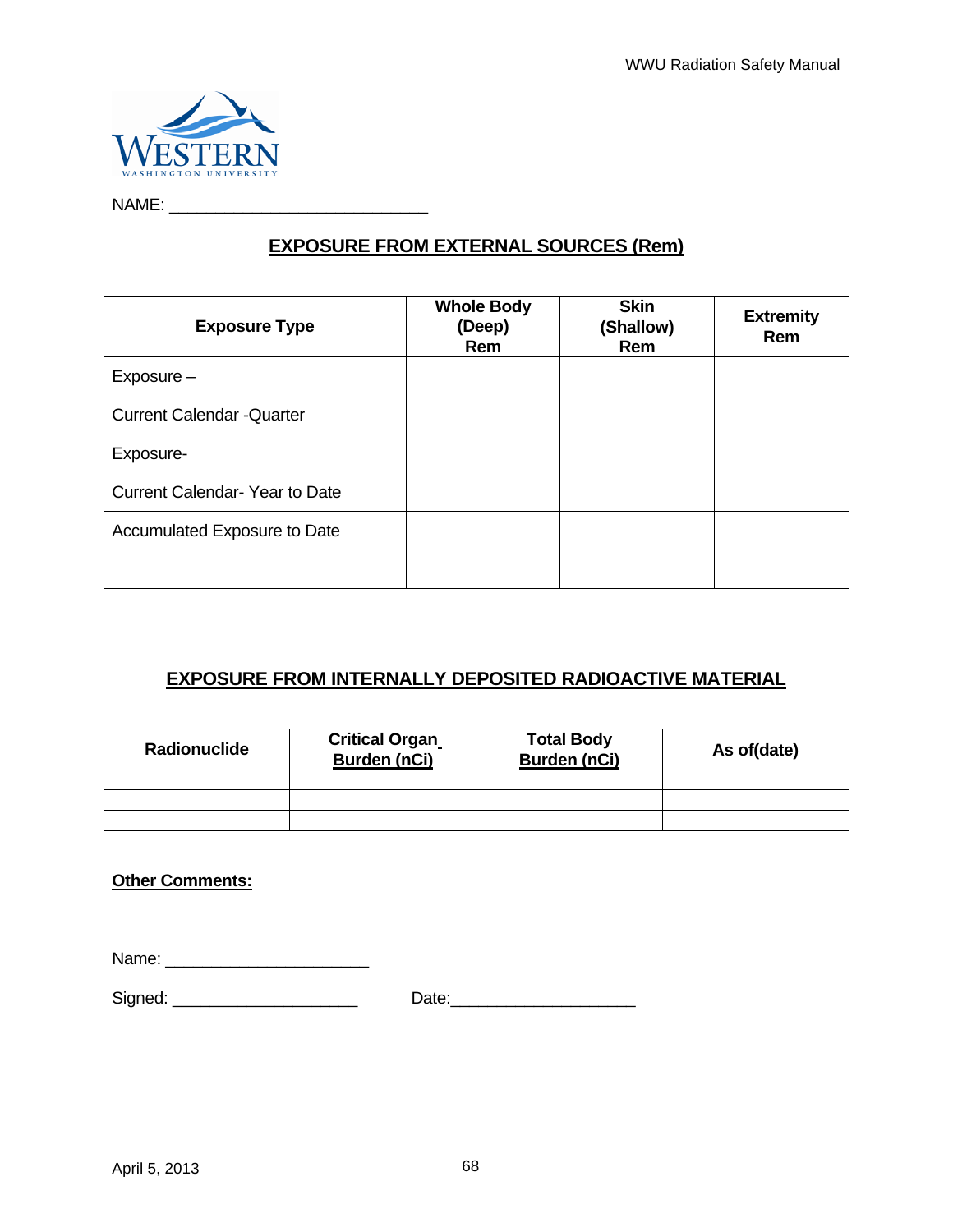**Back of form**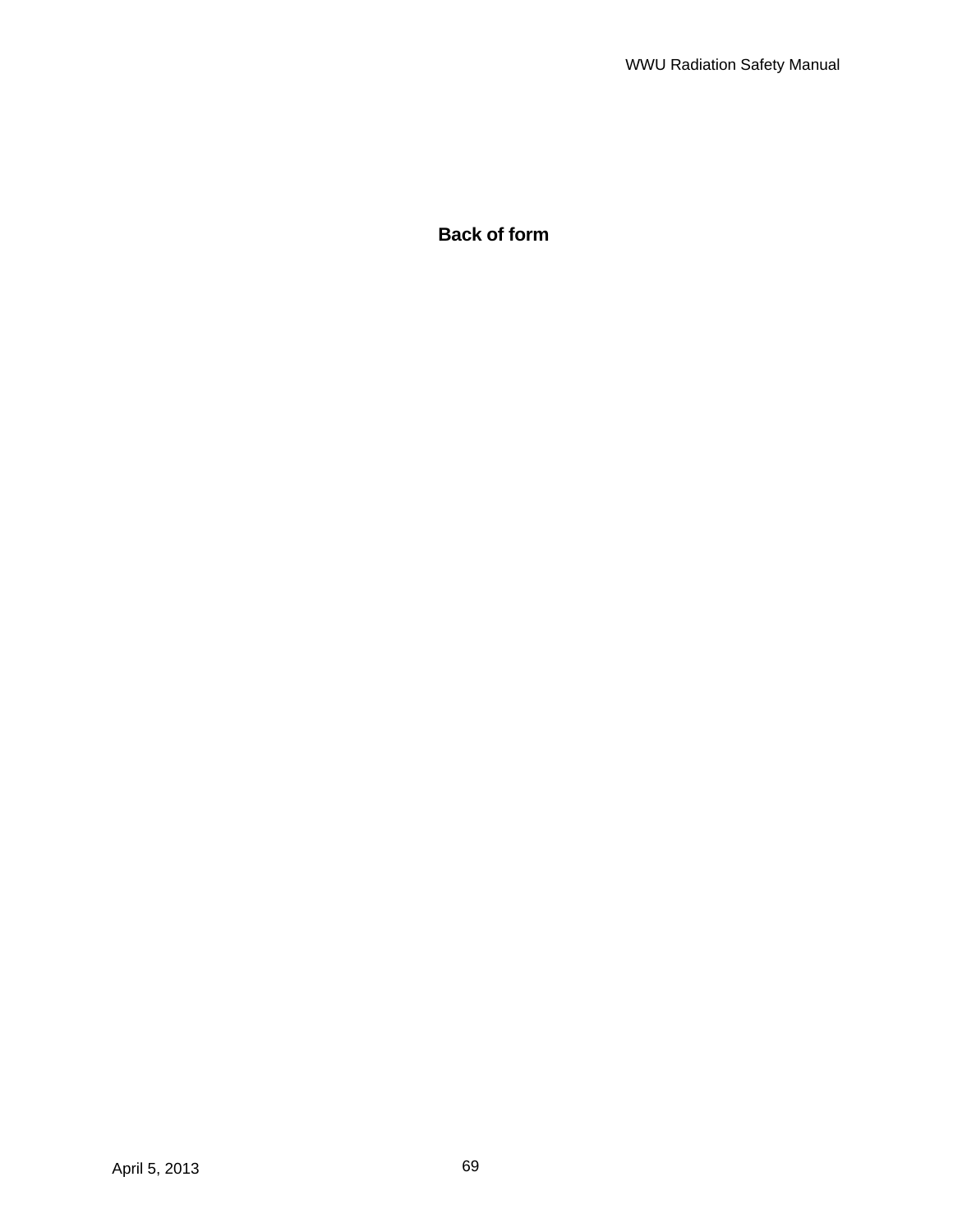

# **Radiation Safety Information Release Form**

## **TO WHOM IT MAY CONCERN:**

You are authorized to furnish Western Washington University, Bellingham, Washington, any information concerning my radiation exposure history while I was associated with your organization.

Name (printed): \_\_\_\_\_\_\_\_\_\_\_\_\_\_\_\_\_\_\_\_\_\_\_\_\_\_

Date: \_\_\_\_\_\_\_\_\_\_\_\_\_\_\_\_\_\_\_\_

Signature: \_\_\_\_\_\_\_\_\_\_\_\_\_\_\_\_\_\_\_\_\_\_\_\_\_\_\_\_\_\_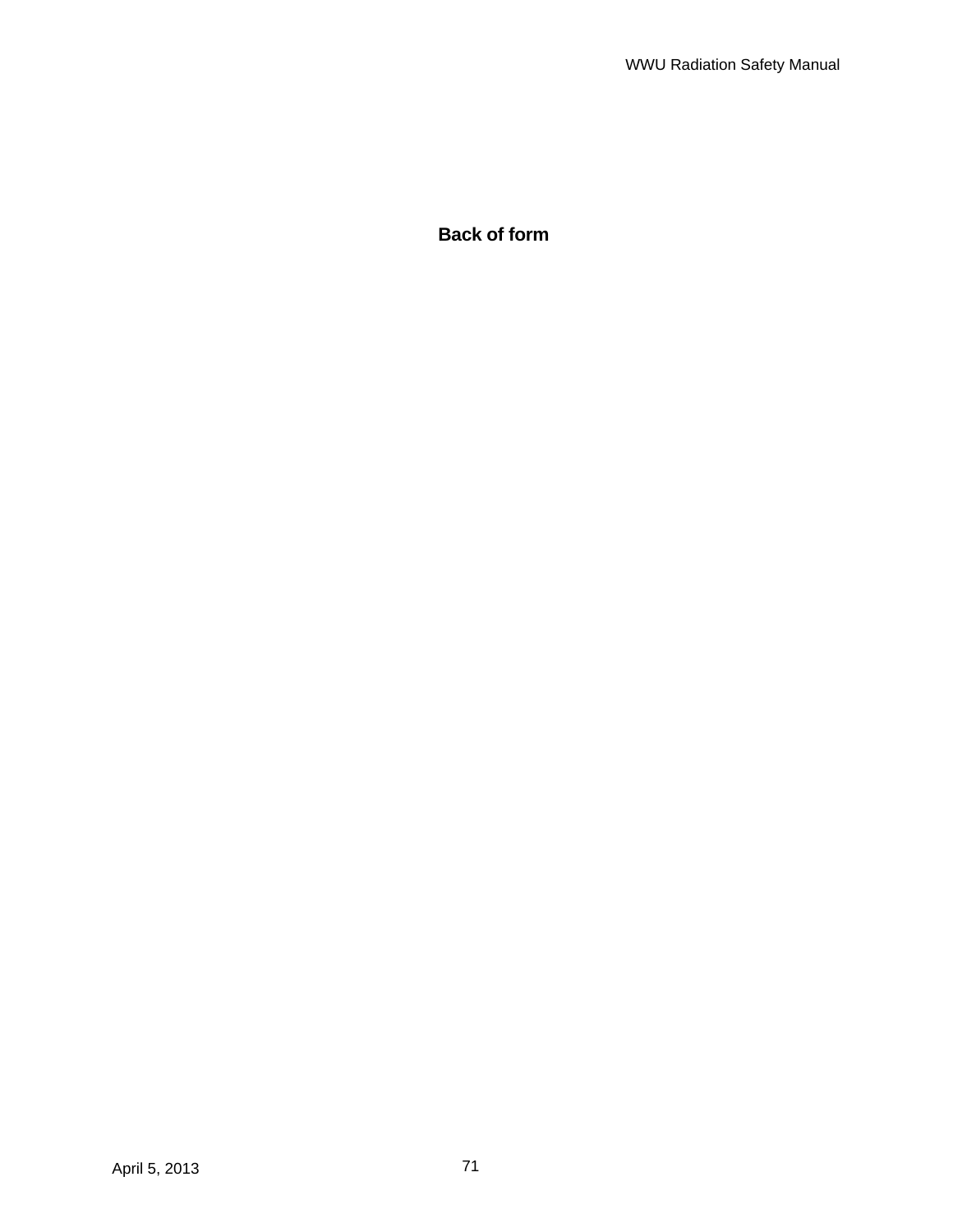

### **Ionizing Radiation Exposure - Occupational History**

In accordance with provisions of the Washington Administrative Code, Part 246, and the Washington State Department of Health, Division of Radiation Protection, it is necessary to request the occupational exposure history, to ionizing radiation, of every employee that will be working with radioactive materials at Western Washington University.

Please provide the relevant information about your employment history requested in this document. In addition, please sign the attached form authorizing release of said information. Please return both items to the Radiation Safety Office, as soon as possible. Thank you for your attention to this matter.

| <b>NAME</b> |  |  |  |
|-------------|--|--|--|
|             |  |  |  |

BIRTHDATE: \_\_\_\_\_\_\_\_\_\_\_\_\_\_\_\_\_\_\_\_\_\_\_\_\_\_\_\_\_

SOCIAL SECURITY NUMBER: \_\_\_\_\_\_\_\_\_\_\_\_\_\_\_\_\_\_\_\_\_\_

|                          | DATES OF EMPLOYMENT: _______________TO______________ |  |
|--------------------------|------------------------------------------------------|--|
|                          |                                                      |  |
|                          | EMPLOYER ADDRESS: <u>_________________________</u>   |  |
|                          |                                                      |  |
|                          | DATES OF EMPLOYMENT: _______________TO_____________  |  |
|                          |                                                      |  |
| <b>EMPLOYER ADDRESS:</b> |                                                      |  |

DATES OF EMPLOYMENT: TO

ADDITIONAL INFORMATION: (If necessary, please use the reverse side of this form.)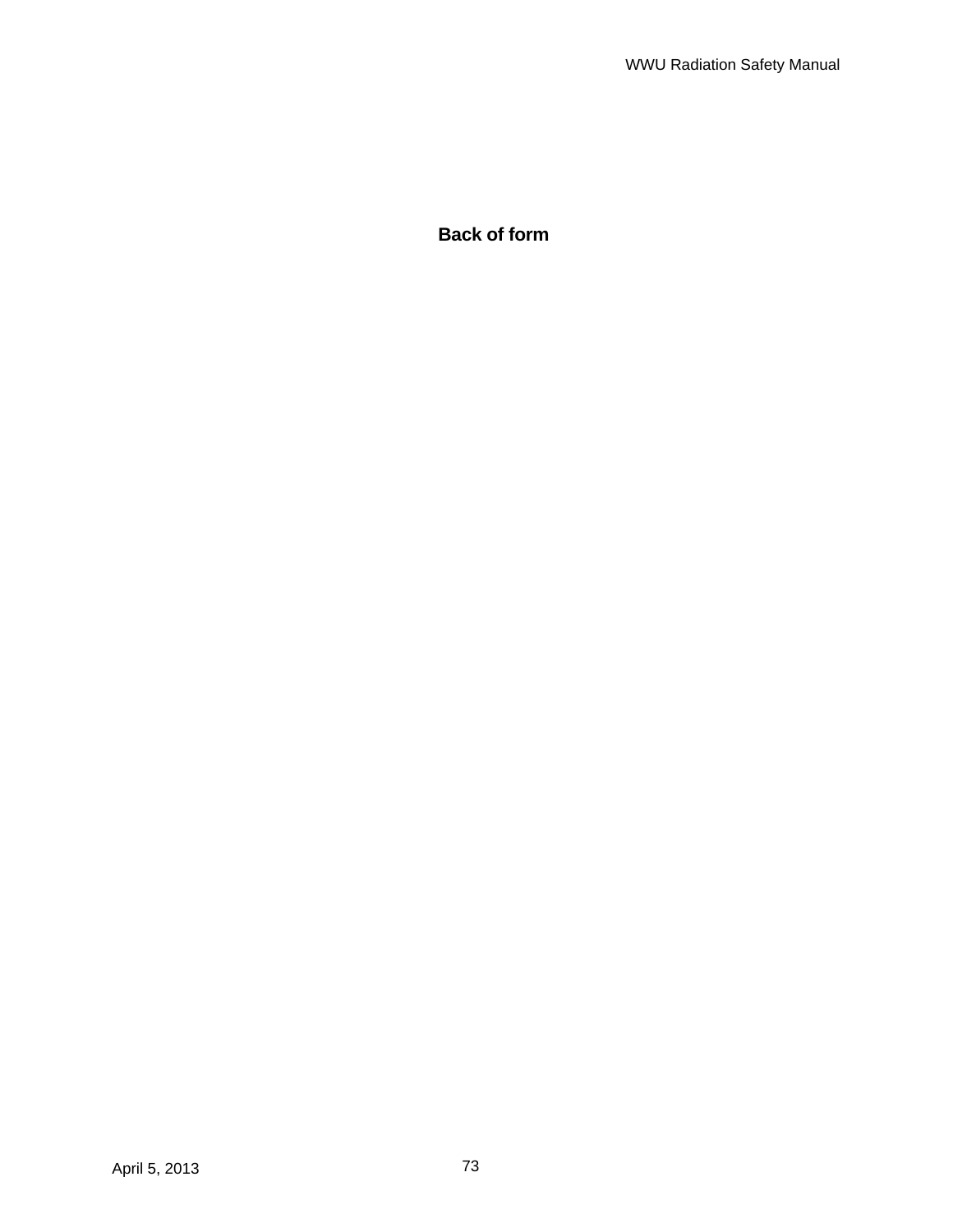### **Radiation Safety Instructions**

#### **WAC 246-222-030 Instructions to workers.**

(1) All individuals likely to receive in a year an occupational dose in excess of 1 mSv (100 mrem):

(a) Shall be kept informed of the storage, transfer, or use of sources of radiation in the licensee's or registrant's facility;

(b) Shall be instructed in the health protection considerations for the individual and potential offspring associated with exposure to radiation or radioactive material, in precautions or procedures to minimize exposure, and in the purposes and functions of protective devices employed;

(c) Shall be instructed in, and instructed to observe, to the extent within the worker's control, the applicable provisions of these regulations, department form RHF-3 "Notice to employees," and license conditions for the protection of personnel from exposures to radiation or radioactive material;

d) Shall be instructed that any worker or representative of workers who believes that a violation of the regulations, license conditions, or unnecessary exposure to radiation exists or occurred, may request an inspection by the department by oral or written notification. The notification shall set forth specific grounds for the complaint. Any such notification to the department is confidential;

(e) Shall be instructed of their right to notify the department if the individual suspects improper actions by a licensee/registrant, or conditions which may lead to a violation of these regulations, the license/registration, or unnecessary exposure to radiation or radioactive materials;

(f) Shall be instructed that employment discrimination by a licensee/registrant against an employee because of actions described in this chapter is prohibited;

(g) Shall be instructed as to their responsibility to report promptly to the licensee or registrant any condition which may constitute, lead to, or cause a violation of the act, these regulations, and licenses or unnecessary exposure to radiation or radioactive material;

(h) Shall be instructed in the appropriate response to warnings made in the event of any unusual occurrence or malfunction that may involve exposure to radiation or radioactive material; and

(i) Shall be advised as to the radiation exposure reports which workers shall be furnished pursuant to WAC 246-222-040.

- (2) Records of these instructions described in subsection (1) of this section for all individuals working in, or frequenting any portion of, a restricted area shall be maintained for inspection by the department until further notice. These records shall include a copy of this section, or all the information contained in this section, along with a dated verification signature by the employee stating that the individual has received an explanation of the instructions contained in this section.
- (3) In determining those individuals subject to the requirements of subsection (1) of this section, licensees and registrants shall take into consideration assigned activities during normal and abnormal situations involving exposure to sources of radiation which can reasonably be expected to occur during the life of a licensed or registered facility. The extent of these instructions shall be commensurate with potential radiological health protection considerations present in the workplace.
- By my signature below, I verify that I have read and understand the above instructions to persons using radiation or radioactive materials. I have received an explanation of the instructions.

Printed Name Signature

 Date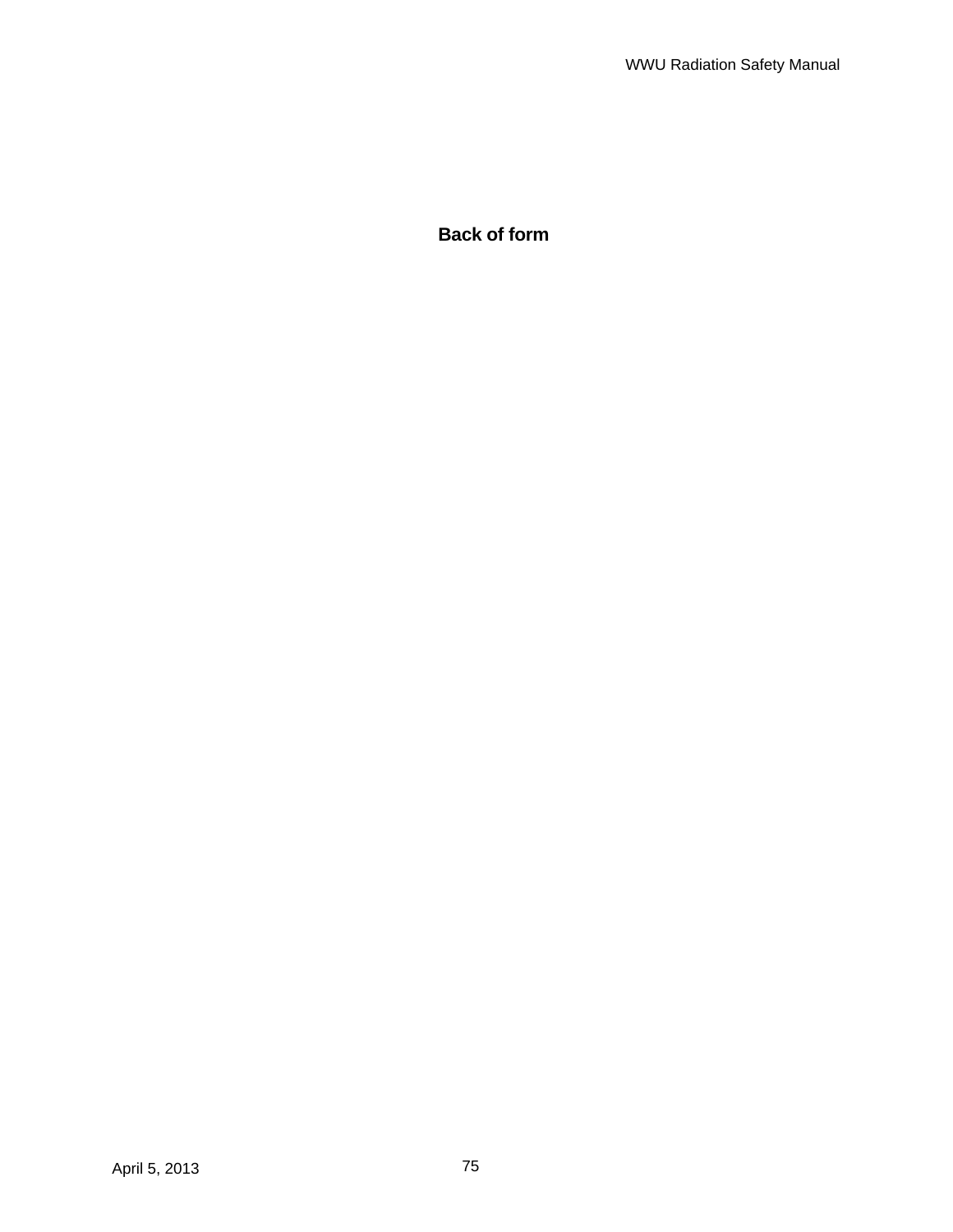

# **Certificate of Affirmation**

I have been briefed, have read, and understand the information contained in the following documents from the U.S. Nuclear Regulatory Commission:

• Guide 8.13, Instruction Concerning Prenatal Radiation Exposure including the Appendix, Questions and Answers Concerning Prenatal Radiation Exposure.

This may be found at the following website Occupational Health Regulatory Guides by scrolling down to 8.13.

http://www.nrc.gov/reading-rm/doc-collections/reg-guides/occupational-health/rg/division-8/division-8-1.html

\_\_\_\_\_\_\_\_\_\_\_\_\_\_\_\_\_\_\_\_\_\_\_\_\_\_\_\_\_\_\_\_\_\_\_\_\_\_\_\_\_\_\_\_\_\_\_\_\_\_\_\_\_\_

\_\_\_\_\_\_\_\_\_\_\_\_\_\_\_\_\_\_\_\_\_\_\_\_\_\_\_\_\_\_\_\_\_\_\_\_\_\_\_\_\_\_\_\_\_\_\_\_\_\_\_\_\_\_

I was given the opportunity to ask questions and my questions were answered to my satisfaction.

Printed Name

 $\overline{\phantom{a}}$  , we can also the contract of  $\overline{\phantom{a}}$ 

**Signature** 

**Date**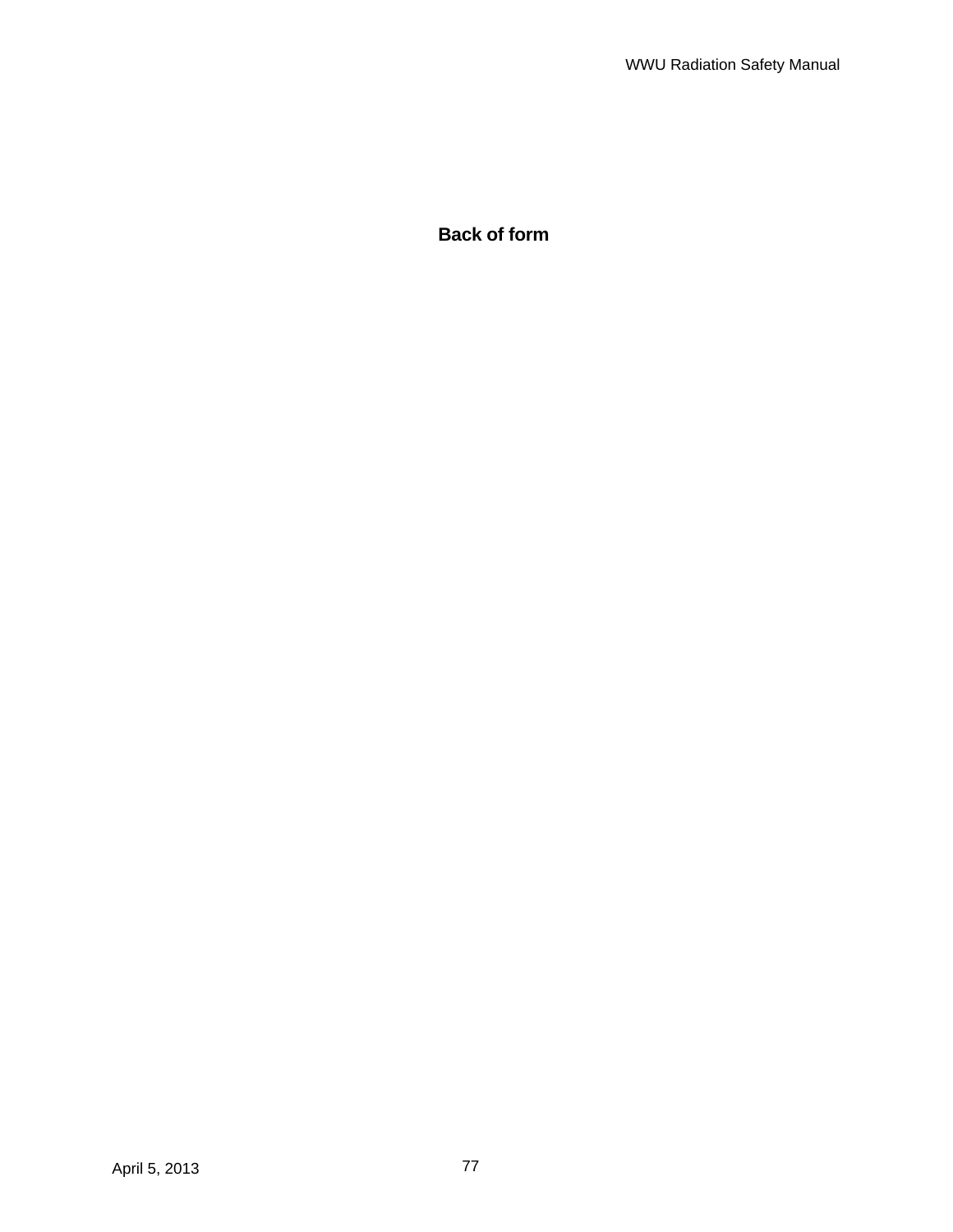

# **Declaration of Pregnancy**

To Supervisor:  $\blacksquare$ 

In accordance with the Nuclear Regulatory Commission's regulations in Title 10, Code of Federal Regulations, Part 20.1208, "dose to an Embryo/Fetus," I am declaring that I am pregnant. I believe I became pregnant in \_\_\_\_\_\_\_\_\_\_\_\_\_\_\_\_(only the month and year need be provided).

I understand the radiation dose to my embryo/fetus during my entire pregnancy will not be allowed to exceed 0.5 REM (5 millisievert) (unless that dose has already been exceeded between the time of conception and submitting this letter). I also understand that meeting the lower dose limit may require a change in job or job responsibilities during my pregnancy.

\_\_\_\_\_\_\_\_\_\_\_\_\_\_\_\_\_\_\_\_\_\_\_\_\_\_\_\_\_\_\_\_\_\_\_\_\_\_\_\_\_\_\_\_\_\_\_\_\_\_\_\_\_\_

\_\_\_\_\_\_\_\_\_\_\_\_\_\_\_\_\_\_\_\_\_\_\_\_\_\_\_\_\_\_\_\_\_\_\_\_\_\_\_\_\_\_\_\_\_\_\_\_\_\_\_\_\_\_

Printed Name

 $\overline{\phantom{a}}$  , where  $\overline{\phantom{a}}$ 

Signature

Date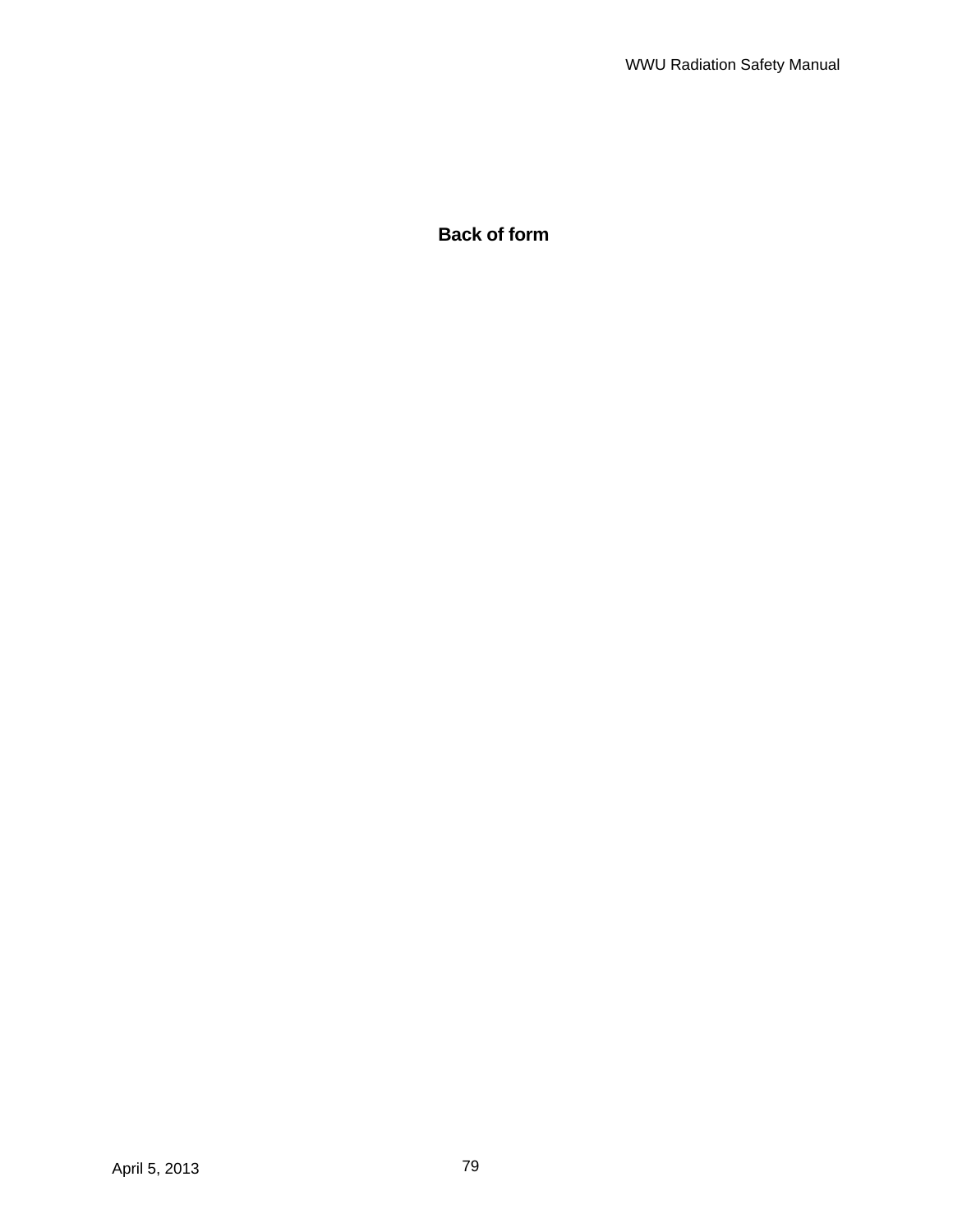

# **Aqueous Material Disposal to Drain**

Type of Material Department

 $\overline{a}$ Location Disposed to Drain

*Instructions: Enter information each time material is placed down the drain. Each year on December 31 or when form is completed, send to Environmental Health and Safety, MS 9070.* 

| <b>Date</b><br><b>Disposed</b> | <b>Amount Disposed</b><br>Gallon or enter unit (& form<br>of waste, if needed) | <b>RAM Number</b><br><b>If Radioactive</b><br><b>Material</b> | <b>Name of Disposer</b><br>(printed) | <b>Signature</b> |
|--------------------------------|--------------------------------------------------------------------------------|---------------------------------------------------------------|--------------------------------------|------------------|
|                                |                                                                                |                                                               |                                      |                  |
|                                |                                                                                |                                                               |                                      |                  |
|                                |                                                                                |                                                               |                                      |                  |
|                                |                                                                                |                                                               |                                      |                  |
|                                |                                                                                |                                                               |                                      |                  |
|                                |                                                                                |                                                               |                                      |                  |
|                                |                                                                                |                                                               |                                      |                  |
|                                |                                                                                |                                                               |                                      |                  |
|                                |                                                                                |                                                               |                                      |                  |
|                                |                                                                                |                                                               |                                      |                  |
|                                |                                                                                |                                                               |                                      |                  |
|                                |                                                                                |                                                               |                                      |                  |
|                                |                                                                                |                                                               |                                      |                  |
|                                |                                                                                |                                                               |                                      |                  |
|                                |                                                                                |                                                               |                                      |                  |
|                                |                                                                                |                                                               |                                      |                  |
|                                |                                                                                |                                                               |                                      |                  |
|                                |                                                                                |                                                               |                                      |                  |
|                                |                                                                                |                                                               |                                      |                  |
|                                |                                                                                |                                                               |                                      |                  |
|                                |                                                                                |                                                               |                                      |                  |
|                                |                                                                                |                                                               |                                      |                  |
|                                |                                                                                |                                                               |                                      |                  |
|                                |                                                                                |                                                               |                                      |                  |
|                                |                                                                                |                                                               |                                      |                  |
|                                |                                                                                |                                                               |                                      |                  |
|                                |                                                                                |                                                               |                                      |                  |
|                                |                                                                                |                                                               |                                      |                  |
|                                |                                                                                |                                                               |                                      |                  |
|                                |                                                                                |                                                               |                                      |                  |